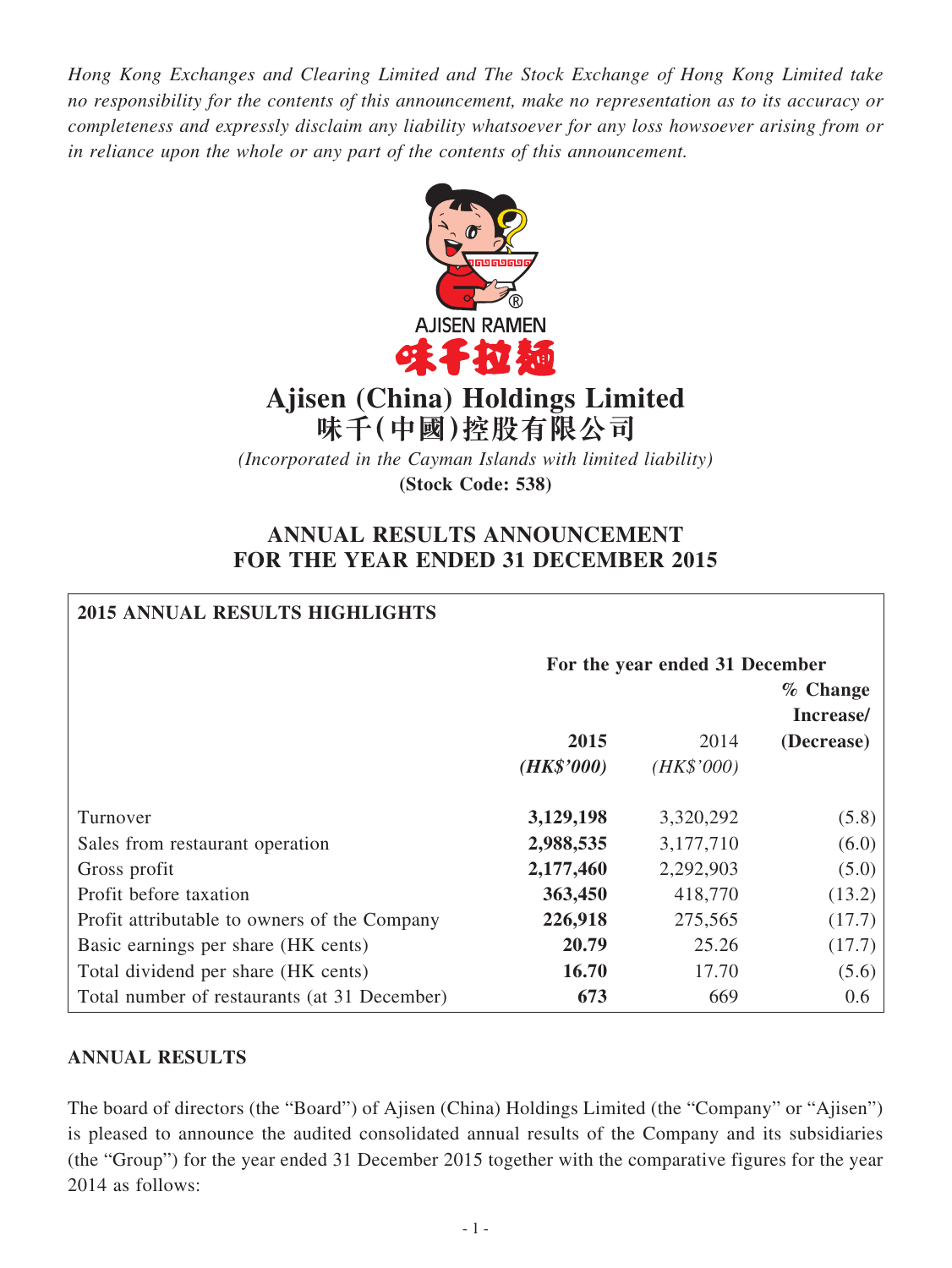# **CONSOLIDATED STATEMENT OF PROFIT OR LOSS AND OTHER COMPREHENSIVE INCOME**

*For the year ended 31 December 2015*

|                                                                                                                                                                                                                                                                   | <b>Notes</b>                          | 2015<br><b>HK\$'000</b>                                                                                                | 2014<br>HK\$'000                                                                                                       |
|-------------------------------------------------------------------------------------------------------------------------------------------------------------------------------------------------------------------------------------------------------------------|---------------------------------------|------------------------------------------------------------------------------------------------------------------------|------------------------------------------------------------------------------------------------------------------------|
| Turnover<br>Other income<br>Other gains and losses<br>Cost of inventories consumed<br>Staff costs<br>Depreciation and amortization<br>Property rentals and related expenses<br>Other operating expenses<br>Share of profit /(loss) of associates<br>Finance costs | $\mathfrak{I}$<br>6<br>$\overline{7}$ | 3,129,198<br>108,244<br>(3,153)<br>(951, 738)<br>(735,361)<br>(202, 696)<br>(500, 735)<br>(475, 453)<br>154<br>(5,010) | 3,320,292<br>113,077<br>7,455<br>(1,027,389)<br>(789, 575)<br>(192, 496)<br>(503, 719)<br>(506, 024)<br>(5)<br>(2,846) |
| Profit before taxation<br>Taxation                                                                                                                                                                                                                                | $\boldsymbol{\delta}$<br>9            | 363,450<br>(111, 053)                                                                                                  | 418,770<br>(120,082)                                                                                                   |
| Profit for the year                                                                                                                                                                                                                                               |                                       | 252,397                                                                                                                | 298,688                                                                                                                |
| Other comprehensive income, net of income tax<br>Items that will not be reclassified to profit or loss:<br>Gain on revaluation of properties<br>Deferred tax liability on recognition<br>of revaluation of properties                                             |                                       | 15,498<br>(8, 865)<br>6,633                                                                                            | 13,004<br>(6, 572)<br>6,432                                                                                            |
| Items that may be reclassified subsequently to profit or loss:<br>Exchange differences arising on translation                                                                                                                                                     |                                       | (146, 674)                                                                                                             | (9,766)                                                                                                                |
| Other comprehensive income (expense) for the year,<br>net of income tax                                                                                                                                                                                           |                                       | (140, 041)                                                                                                             | (3, 334)                                                                                                               |
| Total comprehensive income for the year                                                                                                                                                                                                                           |                                       | 112,356                                                                                                                | 295,354                                                                                                                |
| Profit for the year attributable to:<br>Owners of the Company<br>Non-controlling interests                                                                                                                                                                        |                                       | 226,918<br>25,479<br>252,397                                                                                           | 275,565<br>23,123<br>298,688                                                                                           |
| Total comprehensive income attributable to:<br>Owners of the Company<br>Non-controlling interests                                                                                                                                                                 |                                       | 93,528<br>18,828                                                                                                       | 272,575<br>22,779                                                                                                      |
|                                                                                                                                                                                                                                                                   |                                       | 112,356                                                                                                                | 295,354                                                                                                                |
| Earnings per share                                                                                                                                                                                                                                                | 11                                    | <b>HK</b> cents                                                                                                        | HK cents                                                                                                               |
| - Basic                                                                                                                                                                                                                                                           |                                       | 20.79                                                                                                                  | 25.26                                                                                                                  |
| - Diluted                                                                                                                                                                                                                                                         |                                       | 20.79                                                                                                                  | 25.22                                                                                                                  |

**\_\_\_\_\_\_\_\_** \_\_\_\_\_\_\_\_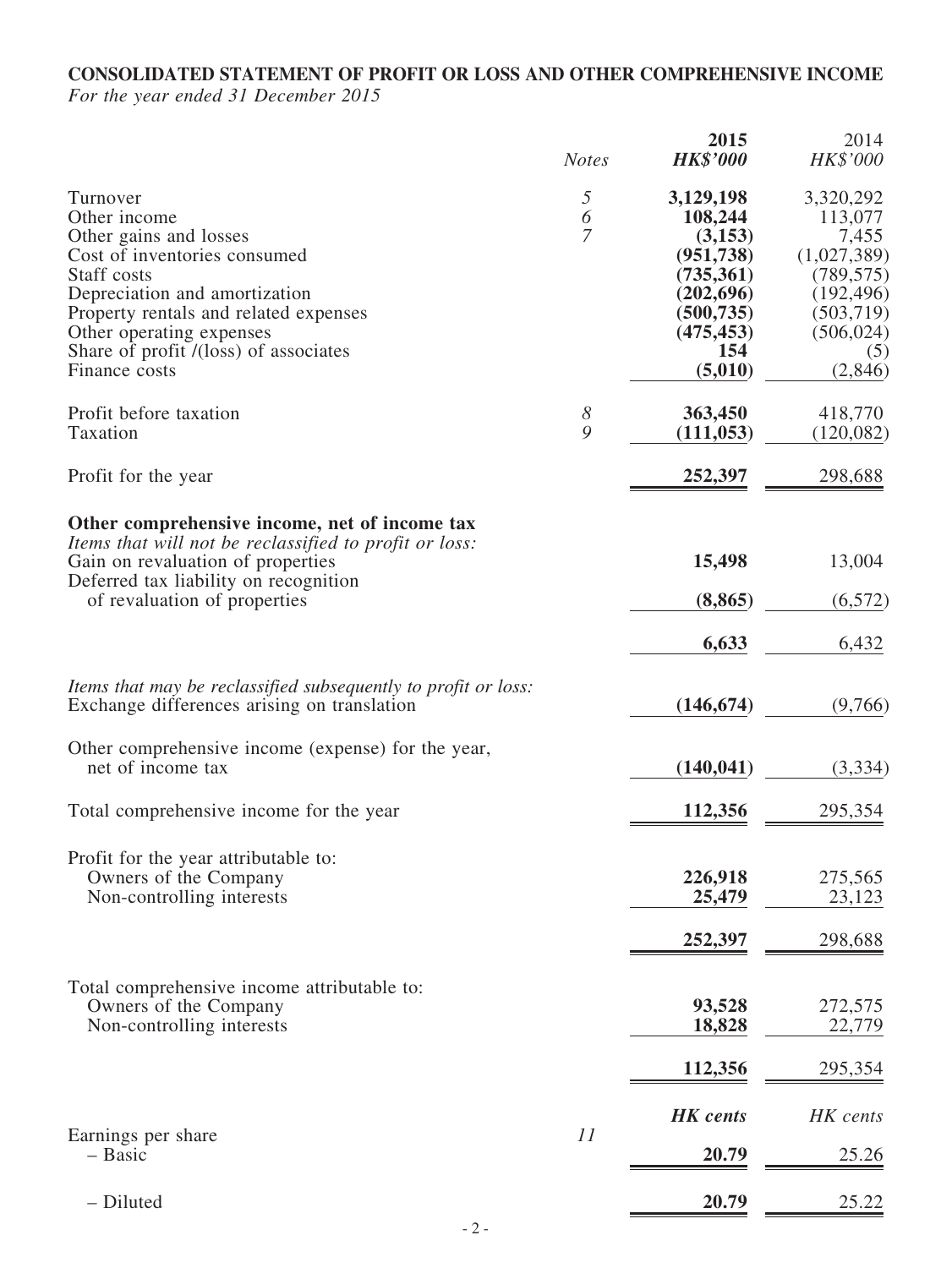# **CONSOLIDATED STATEMENT OF FINANCIAL POSITION**

*At 31 December 2015*

|                                             |              | 2015            | 2014      |
|---------------------------------------------|--------------|-----------------|-----------|
|                                             | <b>Notes</b> | <b>HK\$'000</b> | HK\$'000  |
| Non-current assets                          |              |                 |           |
| Investment properties                       |              | 521,021         | 435,911   |
| Property, plant and equipment               |              | 1,098,824       | 1,285,056 |
| Prepaid lease payments                      |              | 95,238          | 106,056   |
| Intangible assets                           |              | 6,400           | 6,400     |
| Loan to an associate                        |              | 1,495           | 1,495     |
| Rental deposits                             |              | 96,931          | 86,127    |
| Goodwill                                    |              | 37,135          | 37,135    |
| Deferred tax assets                         |              | 1,920           | 2,175     |
| Available-for-sale investments              |              | 60,530          | 13,537    |
| Financial asset designated as at FVTPL      |              | 542,500         |           |
| Interest in associates                      |              | 1,587           |           |
|                                             |              | 2,463,581       | 1,973,892 |
| Current assets                              |              |                 |           |
| Inventories                                 |              | 113,527         | 110,096   |
| Trade and other receivables                 | 12           | 116,843         | 133,845   |
| Amount due from related parties             |              | 14              | 290       |
| Taxation recoverable                        |              | 1,299           | 2,901     |
| Pledged bank deposits                       |              | 362,073         | 7,682     |
| Bank balances and cash                      |              | 1,593,572       | 1,931,746 |
|                                             |              | 2,187,328       | 2,186,560 |
| <b>Current liabilities</b>                  |              |                 |           |
| Trade and other payables                    | 13           | 328,258         | 375,480   |
| Amounts due to related companies            |              | 7,044           | 9,085     |
| Amounts due to directors                    |              | 634             | 742       |
| Amount due to a shareholder                 |              | 32,471          | 31,517    |
| Amounts due to non-controlling shareholders |              | 15,587          | 15,587    |
| Dividend payable                            |              | 26              | 22        |
| Taxation payable                            |              | 51,739          | 51,627    |
| <b>Bank</b> loans                           |              | 597,473         | 63,426    |
|                                             |              | 1,033,232       | 547,486   |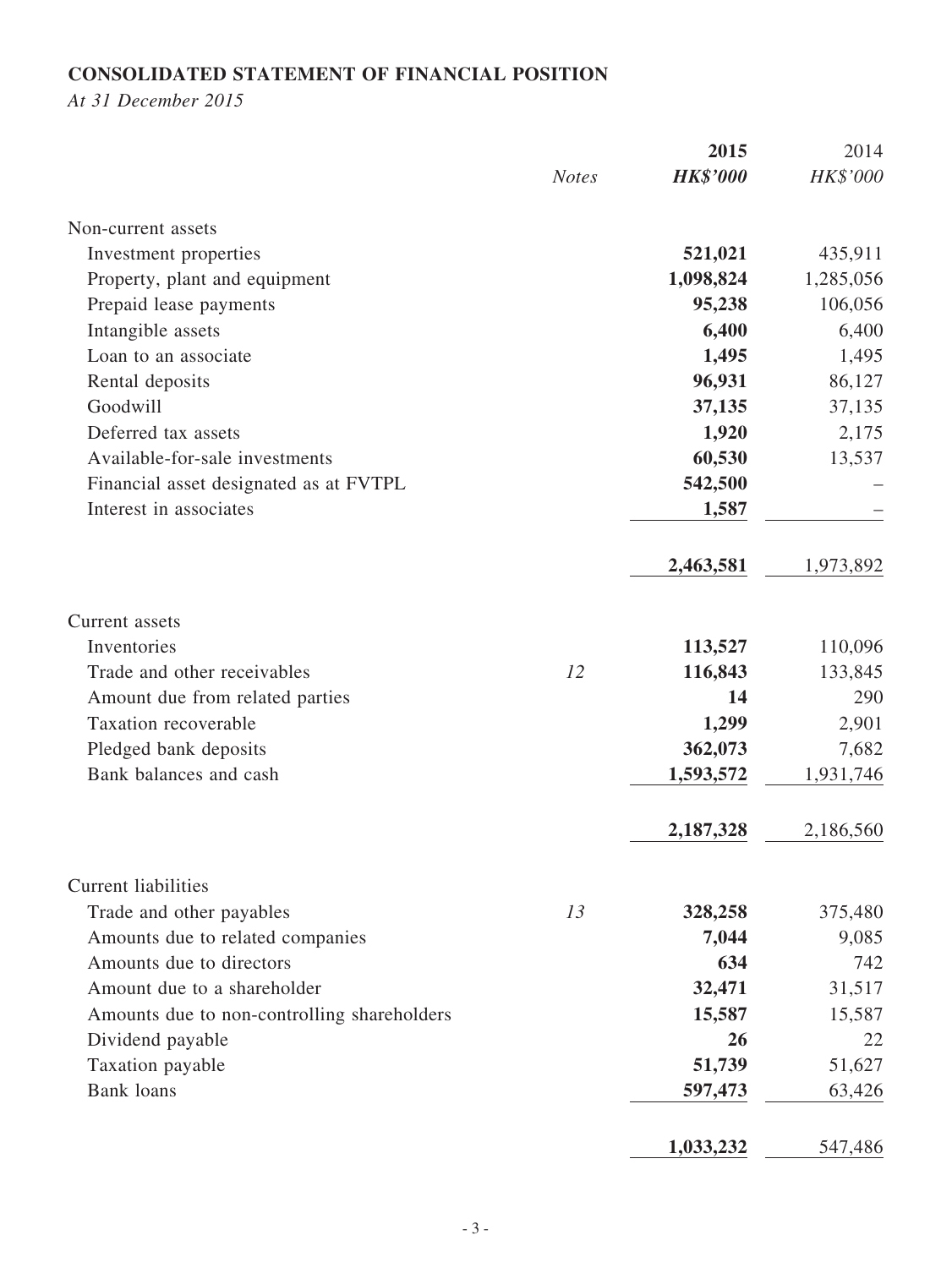|                                              |              | 2015            | 2014      |
|----------------------------------------------|--------------|-----------------|-----------|
|                                              | <b>Notes</b> | <b>HK\$'000</b> | HK\$'000  |
| Net current assets                           |              | 1,154,096       | 1,639,074 |
| Total assets less current liabilities        |              | 3,617,677       | 3,612,966 |
| Non-current liabilities                      |              |                 |           |
| Long-term bank loans                         |              | 67,720          | 71,216    |
| Deferred tax liabilities                     |              | 65,541          | 54,398    |
|                                              |              | 133,261         | 125,614   |
| Net assets                                   |              | 3,484,416       | 3,487,352 |
| Capital and reserves                         |              |                 |           |
| Share capital                                |              | 109,154         | 109,153   |
| Reserves                                     |              | 3,175,898       | 3,265,153 |
| Equity attributable to owners of the Company |              | 3,285,052       | 3,374,306 |
| Non-controlling interests                    |              | 199,364         | 113,046   |
| Total equity                                 |              | 3,484,416       | 3,487,352 |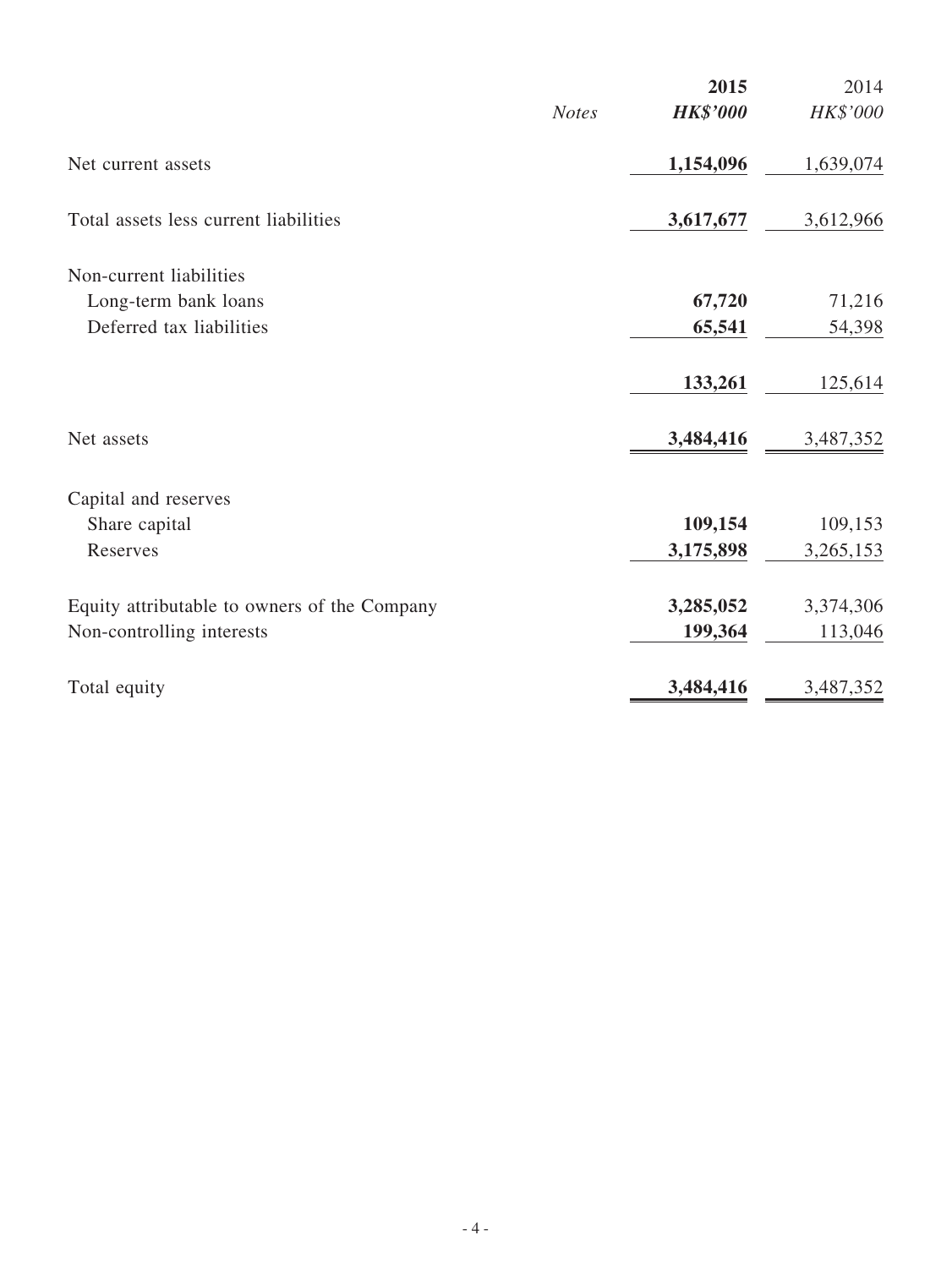# **NOTES TO THE CONSOLIDATED FINANCIAL STATEMENTS**

*For the year ended 31 December 2015*

### **1. GENERAL**

The Company was incorporated and registered as an exempted company with limited liability on 6 April 2006 under the Companies Law of the Cayman Islands and acts as an investment holding company. Its shares have been listed on the Main Board of The Stock Exchange of Hong Kong Limited (the "Stock Exchange") on 30 March 2007. Its immediate holding company is Favour Choice Limited, a company which is incorporated in the British Virgin Islands and wholly-owned by Anmi Holdings Limited, a company which is incorporated in the British Virgin Islands and wholly-owned by Anmi Trust and controlled by Ms. Poon Wai ("Ms. Poon") who is also the Chairman and Managing Director of the Company. The addresses of the registered office and the principal place of business of the Company are disclosed in the "Corporation Information" section of the annual report.

The functional currency of the Company and the PRC operating subsidiaries of the Company is Renminbi ("RMB"). The functional currency of Hong Kong operating subsidiaries is Hong Kong dollars ("HK\$").

The consolidated financial statements are presented in HK\$. The directors of the Company consider that the presentation of the consolidated financial statements in HK\$ is more appropriate for a company listed in Hong Kong and for the convenience of the shareholders of the Company.

# **2. APPLICATION OF NEW AND REVISED HONG KONG FINANCIAL REPORTING STANDARDS ("HKFRSs")**

In the current year, the Group has applied the following amendments to HKFRSs issued by the Hong Kong Institute of Certified Public Accountants ("HKICPA") for the first time.

| Amendments to HKAS 19 | Defined Benefit Plans: Employee Contributions |
|-----------------------|-----------------------------------------------|
| Amendments to HKFRSs  | Annual Improvements to HKFRSs 2010-2012 Cycle |
| Amendments to HKFRSs  | Annual Improvements to HKFRSs 2011-2013 Cycle |

The application of the amendments to HKFRSs in the current year has had no material effect on the Group's financial performance and positions for the current and prior years and/or on the disclosure set out in these consolidated financial statements.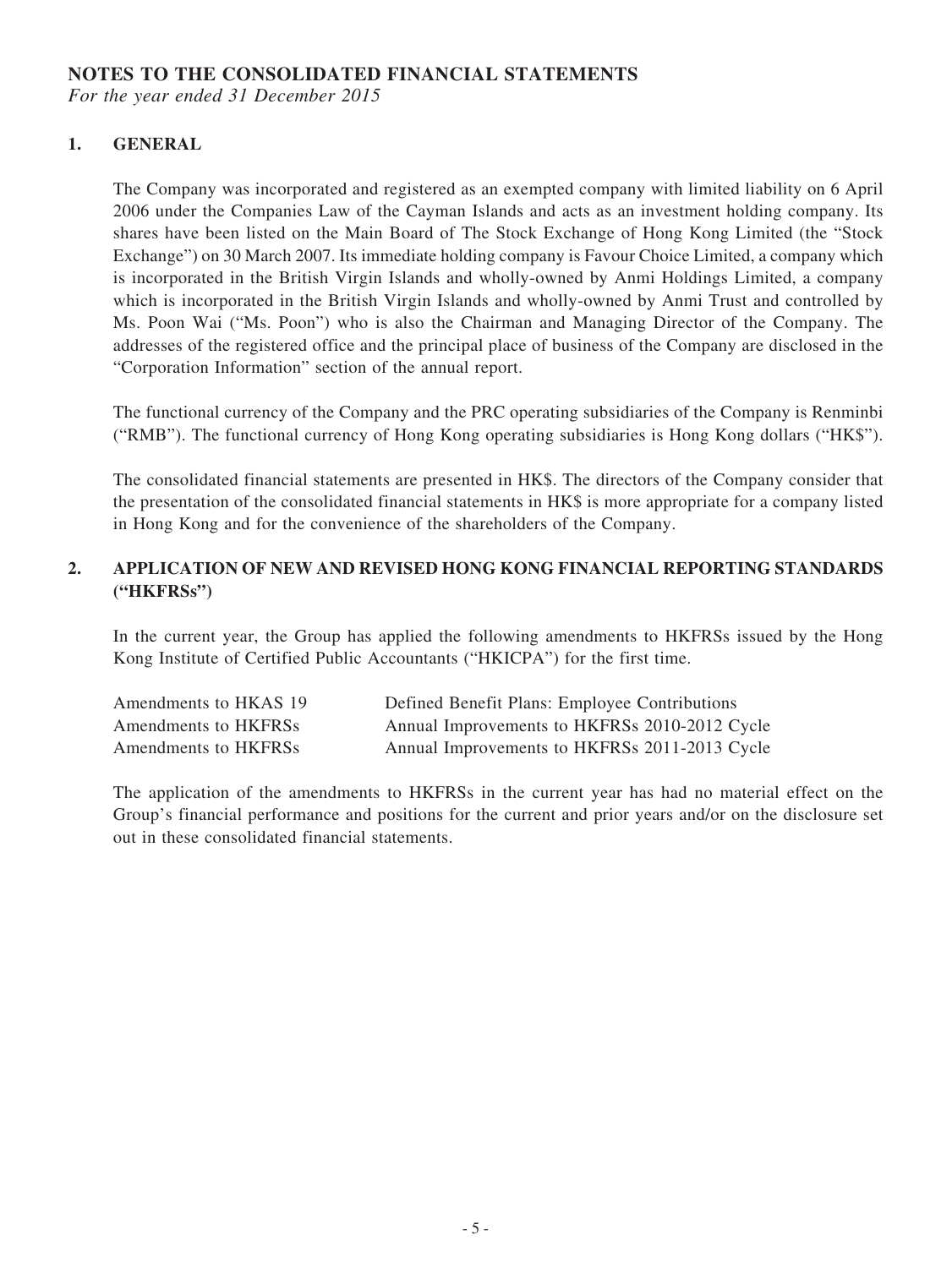The Group has not early applied the following new and revised HKFRSs that have been issued but are not yet effective:

| <b>HKFRS 9</b>                                  | Financial Instruments <sup>2</sup>                                                                    |
|-------------------------------------------------|-------------------------------------------------------------------------------------------------------|
| <b>HKFRS 15</b>                                 | Revenue from Contracts with Customers <sup>2</sup>                                                    |
| Amendments to HKFRS 11                          | Accounting for Acquisitions of Interests in Joint Operations <sup>1</sup>                             |
| Amendments to HKAS 1                            | Disclosure Initiative <sup>1</sup>                                                                    |
| Amendments to HKAS 16<br>and HKAS 38            | Clarification of Acceptable Methods of Depreciation and Amortisation <sup>1</sup>                     |
| Amendments to HKAS 16<br>and HKAS 41            | Agriculture: Bearer Plants <sup>1</sup>                                                               |
| Amendments to HKFRS 10<br>and HKAS 28           | Sale or Contribution of Assets between an Investor and its Associate<br>or Joint Venture <sup>1</sup> |
| Amendments to HKFRS 10,<br>HKFRS 12 and HKAS 28 | Investment Entities: Applying the Consolidation Exception <sup>3</sup>                                |
| Amendments to HKFRSs                            | Annual Improvements to HKFRSs 2012-2014 Cycle <sup>1</sup>                                            |
|                                                 |                                                                                                       |

<sup>1</sup> Effective for annual periods beginning on or after 1 January 2016, with earlier application permitted.

<sup>2</sup> Effective for annual periods beginning on or after 1 January 2018, with earlier application permitted.

<sup>3</sup> Effective for annual periods beginning on or after a date to be determined.

#### **HKFRS 9 Financial Instruments**

HKFRS 9 issued in 2009 introduces new requirements for the classification and measurement of financial assets. HKFRS 9 was subsequently amended in 2010 to include the requirements for the classification and measurement of financial liabilities and for derecognition, and in 2013 to include the new requirements for general hedge accounting. Another revised version of HKFRS 9 was issued in 2014 mainly to include a) impairment requirements for financial assets and b) limited amendments to the classification and measurement requirements by introducing a 'fair value through other comprehensive income' (FVTOCI) measurement category for certain simple debt instruments.

Key requirements of HKFRS 9 are described as follows:

All recognised financial assets that are within the scope of HKAS 39 Financial Instruments: Recognition and Measurement are required to be subsequently measured at amortised cost or fair value. Specifically, debt investments that are held within a business model whose objective is to collect the contractual cash flows, and that have contractual cash flows that are solely payments of principal and interest on the principal outstanding are generally measured at amortised cost at the end of subsequent accounting periods. Debt instruments that are held within a business model whose objective is achieved both by collecting contractual cash flows and selling financial assets, and that have contractual terms that give rise on specified dates to cash flows that are solely payments of principal and interest on the principal amount outstanding, are generally measured at FVTOCI. All other debt investments and equity investments are measured at their fair values at the end of subsequent accounting periods. In addition, under HKFRS 9, entities may make an irrevocable election to present subsequent changes in the fair value of an equity investment (that is not held for trading) in other comprehensive income, with only dividend income generally recognised in profit or loss.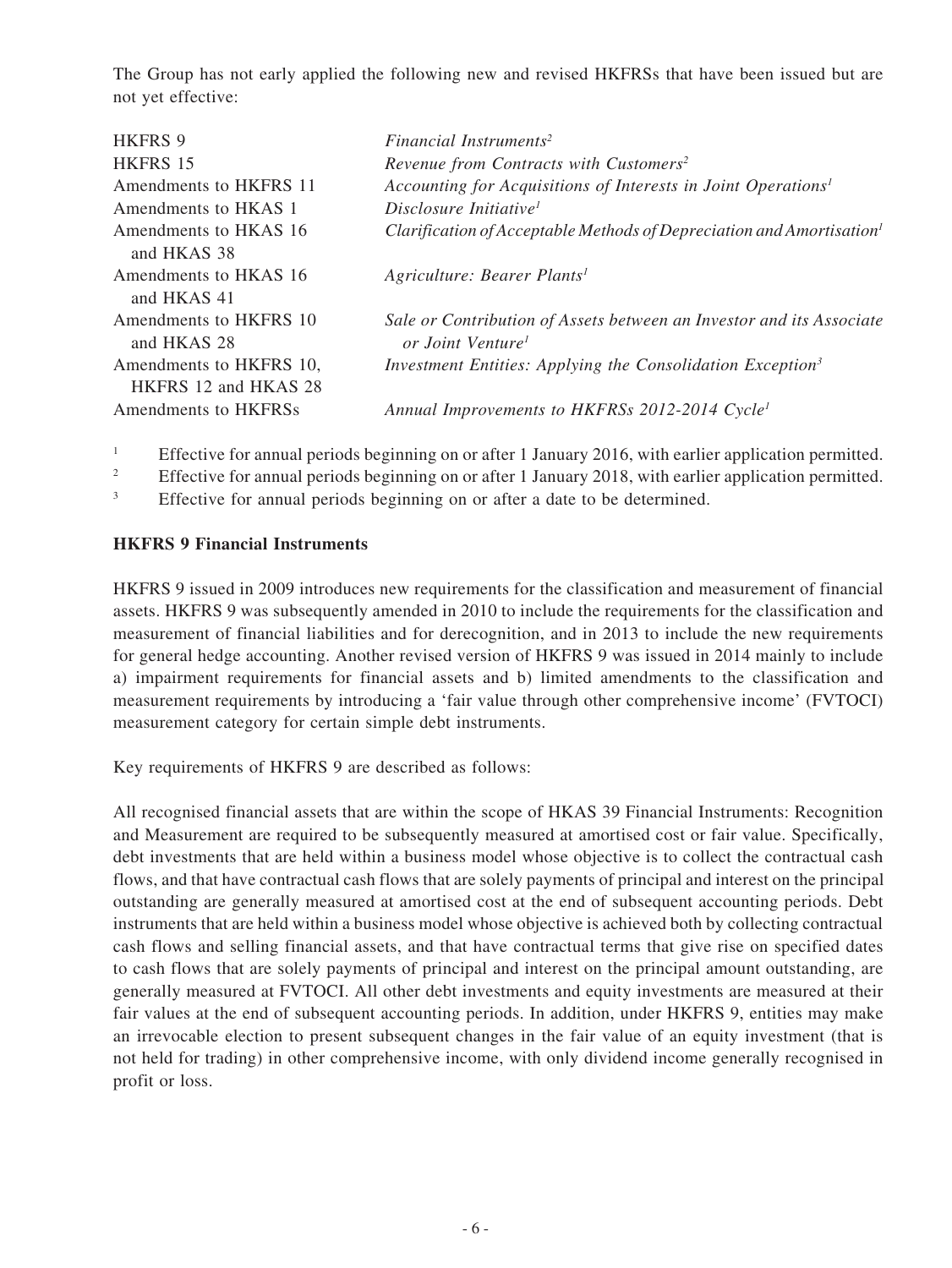With regard to the measurement of financial liabilities designated as at fair value through profit or loss, HKFRS 9 requires that the amount of change in the fair value of the financial liability that is attributable to changes in the credit risk of that liability is presented in other comprehensive income, unless the recognition of the effects of changes in the liability's credit risk in other comprehensive income would create or enlarge an accounting mismatch in profit or loss. Changes in fair value attributable to a financial liability's credit risk are not subsequently reclassified to profit or loss. Under HKAS 39, the entire amount of the change in the fair value of the financial liability designated as fair value through profit or loss was presented in profit or loss.

In relation to the impairment of financial assets, HKFRS 9 requires an expected credit loss model, as opposed to an incurred credit loss model under HKAS 39. The expected credit loss model requires an entity to account for expected credit losses and changes in those expected credit losses at each reporting date to reflect changes in credit risk since initial recognition. In other words, it is no longer necessary for a credit event to have occurred before credit losses are recognised.

The new general hedge accounting requirements retain the three types of hedge accounting mechanisms currently available in HKAS 39. Under HKFRS 9, greater flexibility has been introduced to the types of transactions eligible for hedge accounting, specifically broadening the types of instruments that qualify for hedging instruments and the types of risk components of non-financial items that are eligible for hedge accounting. In addition, the retrospective quantitative effectiveness test has been removed. Enhanced disclosure requirements about an entity's risk management activities have also been introduced.

The directors of the Company anticipate that the application of HKFRS 9 in the future may affect the classification and measurement of the Group's financial assets. The management is still in progress of assessing the impact of the adoption of HKFRS 9 and it is not practicable to provide a reasonable estimate of that effect until a detailed review has been completed.

### **HKFRS 15 Revenue from Contracts with Customers**

HKFRS 15 was issued which establishes a single comprehensive model for entities to use in accounting for revenue arising from contracts with customers. HKFRS 15 will supersede the current revenue recognition guidance including HKAS 18 *Revenue*, HKAS 11 *Construction Contracts* and the related Interpretations when it becomes effective.

The core principle of HKFRS 15 is that an entity should recognise revenue to depict the transfer of promised goods or services to customers in an amount that reflects the consideration to which the entity expects to be entitled in exchange for those goods or services. Specifically, the Standard introduces a 5-step approach to revenue recognition:

- Step 1: Identity the contract(s) with a customer
- Step 2: Identity the performance obligations in the contract
- Step 3: Determine the transaction price
- Step 4: Allocate the transaction price to the performance obligations in the contract
- Step 5: Recognise revenue when (or as) the entity satisfies a performance obligation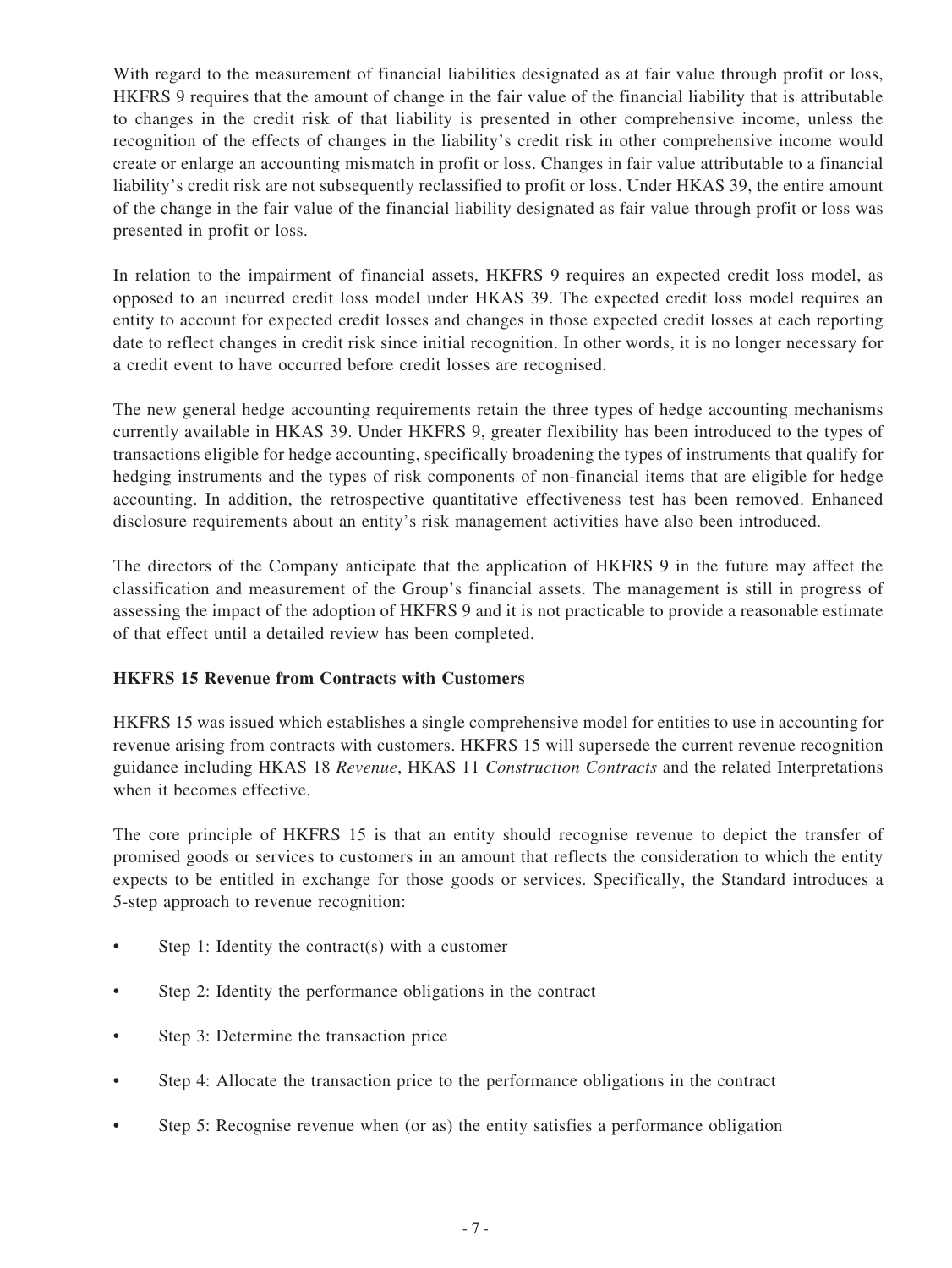Under HKFRS 15, an entity recognises revenue when (or as) a performance obligation is satisfied, i.e. when 'control' of the goods or services underlying the particular performance obligation is transferred to the customer. Far more prescriptive guidance has been added in HKFRS 15 to deal with specific scenarios. Furthermore, extensive disclosures are required by HKFRS 15.

The directors of the Company anticipate that the application of HKFRS 15 in the future may have an impact on the amounts reported and disclosures made in the Group's consolidated financial statements. However, it is not practicable to provide a reasonable estimate of the effect of HKFRS 15 until the Group performs a detailed review.

Except as described above, the directors of the Company anticipate that the application of other new and revised HKFRSs in issue but not effective will have no material effect on the Group's consolidated financial statements.

# **3. SIGNIFICANT ACCOUNTING POLICIES**

The consolidated financial statements have been prepared in accordance with Hong Kong Financial Reporting Standards issued by the HKICPA. In addition, the consolidated financial statements include application disclosures required by the Rules Governing the Listing of Securities on the Stock Exchange of Hong Kong Limited and by the Hong Kong Companies Ordinance ("CO").

The provisions of the new Hong Kong Companies Ordinance (Cap 622) regarding preparation of accounts and directors' reports and audits became effective for the Company for the financial year ended 31 December 2015. Further, the disclosure requirements set out in the Listing Rules regarding annual accounts have been amended with reference to the new CO and to streamline with HKFRSs. Accordingly the presentation and disclosure of information in the consolidated financial statements for the financial year ended 31 December 2015 have been changed to comply with these new requirements. Comparative information in respect of the financial year ended 31 December 2014 are presented or disclosed in the consolidated financial statements based on the new requirements. Information previously required to be disclosed under the predecessor CO or Listing Rules but not under the new CO or amended Listing Rules are not disclosed in these consolidated financial statements.

The consolidated financial statements have prepared on the historical cost basis except for certain properties and financial instruments that are measured at revalued amounts or fair values at the end of each reporting period, as explained in the accounting policies below.

Historical cost is generally based on the fair value of the consideration given in exchange for goods and services.

Fair value is the price that would be received to sell an asset or paid to transfer a liability in an orderly transaction between market participants at the measurement date, regardless of whether that price is directly observable or estimated using another valuation technique. In estimating the fair value of an asset or a liability, the Group takes into account the characteristics of the asset or liability if market participants would take those characteristics into account when pricing the asset or liability at the measurement date. Fair value for measurement and/or disclosure purposes in these consolidated financial statements is determined on such a basis, except for share-based payment transactions that are within the scope of HKFRS 2, leasing transactions that are within the scope of HKAS 17, and measurements that have some similarities to fair value but are not fair value, such as net realisable value in HKAS 2 or value in use in HKAS 36.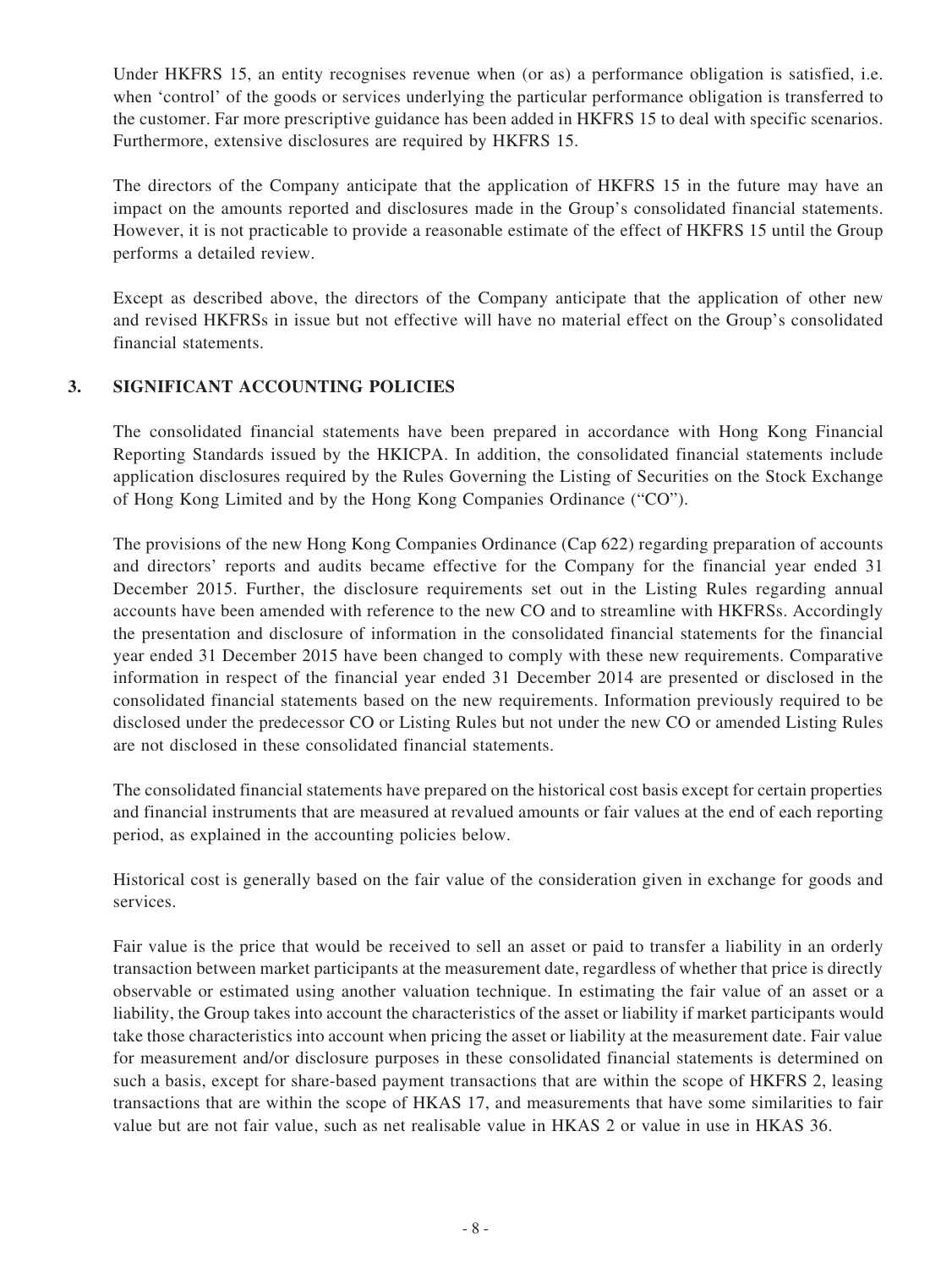In addition, for financial reporting purposes, fair value measurements are categorised into Level 1, 2 or 3 based on the degree to which the inputs to the fair value measurements are observable and the significance of the inputs to the fair value measurement in its entirety, which are described as follows:

- Level 1 inputs are quoted prices (unadjusted) in active markets for identical assets or liabilities that the entity can access at the measurement date;
- Level 2 inputs are inputs, other than quoted prices included within Level 1, that are observable for the asset or liability, either directly or indirectly; and
- Level 3 inputs are unobservable inputs for the asset or liability.

The principal accounting policies are set out below.

#### **Basis of consolidation**

The consolidated financial statements incorporate the financial statements of the Company and entities controlled by the Company and its subsidiaries. Control is achieved when the Company:

- has power over the investee;
- is exposed, or has rights, to variable returns from its involvement with the investee; and
- has the ability to use its power to affect its returns.

The Group reassesses whether or not it controls an investee if facts and circumstances indicate that there are changes to one or more of the three elements of control listed above.

When the Group has less than a majority of the voting rights of an investee, it has power over the investee when the voting rights are sufficient to give it the practical ability to direct the relevant activities of the investee unilaterally. The Group considers all relevant facts and circumstances in assessing whether or not the Group's voting rights in an investee are sufficient to give it power, including:

- the size of the Group's holding of voting rights relative to the size and dispersion of holding of the other vote holders;
- potential voting rights held by the Group, other vote holders or other parties;
- rights arising from other contractual arrangements; and
- any additional facts and circumstances that indicate that the Group has, or does not have, the current ability to direct the relevant activities at the time that decisions need to be made, including voting patterns at previous shareholders' meetings.

Consolidation of a subsidiary begins when the Group obtains control over the subsidiary and ceases when the Group loses control of the subsidiary. Specifically, income and expenses of a subsidiary acquired or disposed of during the year are included in the consolidated statement of profit or loss and other comprehensive income from the date the Group gains control until the date when the Group ceases to control the subsidiary.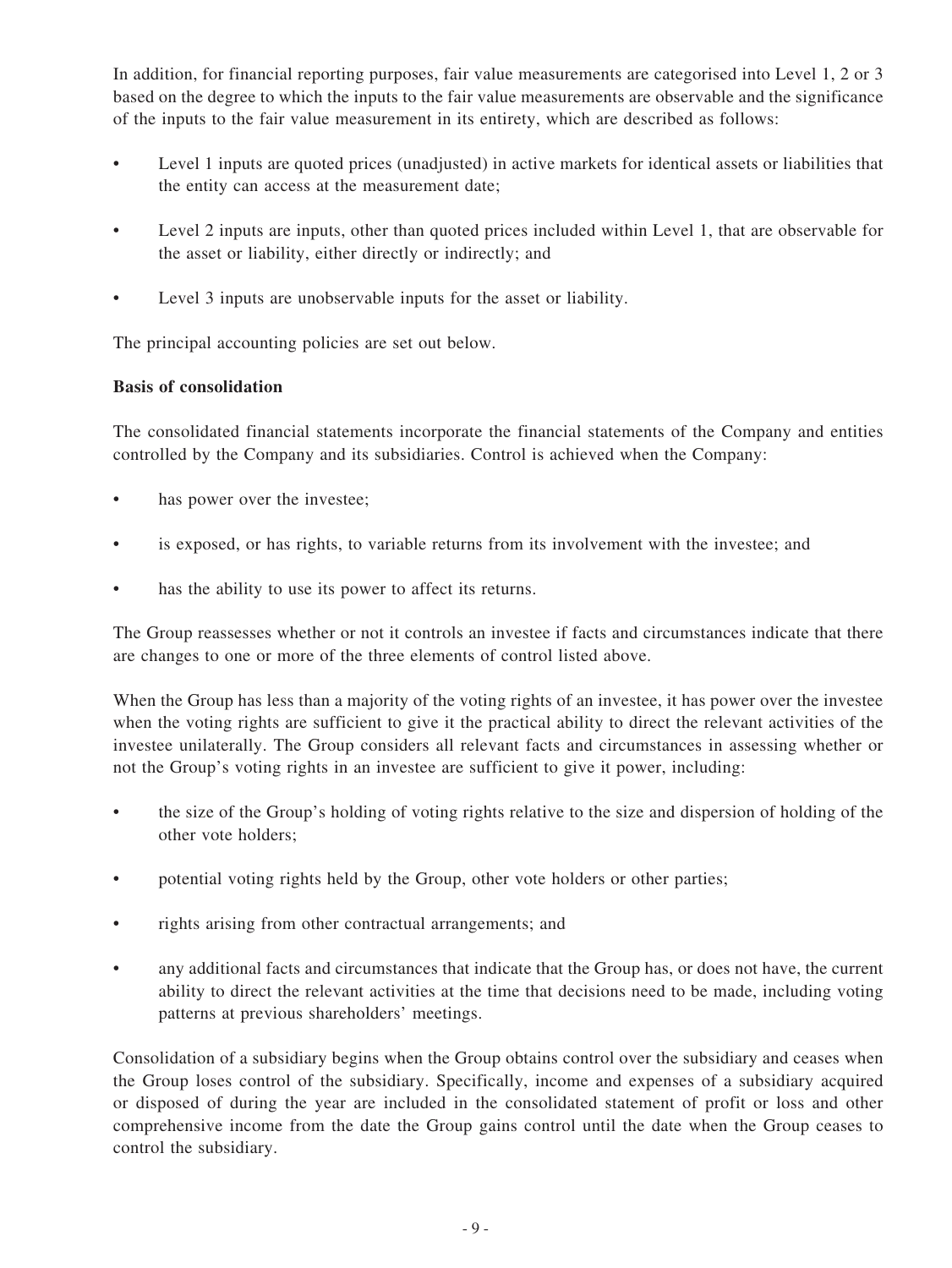Profit or loss and each item of other comprehensive income are attributed to the owners of the Company and to the non-controlling interests. Total comprehensive income of subsidiaries is attributed to the owners of the Company and to the non-controlling interests even if this results in the non-controlling interests having a deficit balance.

When necessary, adjustments are made to the financial statements of subsidiaries to bring their accounting policies into line with the Group's accounting policies.

All intragroup assets and liabilities, equity, income, expenses and cash flows relating to transactions between members of the Group are eliminated in full on consolidation.

### *Changes in the Group's ownership interests in existing subsidiaries*

Changes in the Group's ownership interests in subsidiaries that do not result in the Group losing control over the subsidiaries are accounted for as equity transactions. The carrying amounts of the Group's interests and the non-controlling interests are adjusted to reflect the changes in their relative interests in the subsidiaries. Any difference between the amount by which the non-controlling interests are adjusted and the fair value of the consideration paid or received is recognised directly in equity and attributed to owners of the Company.

When the Group loses control of a subsidiary, a gain or loss is recognised in profit or loss and is calculated as the difference between (i) the aggregate of the fair value of the consideration received and the fair value of any retained interest and (ii) the previous carrying amount of the assets (including goodwill), and liabilities of the subsidiary and any non-controlling interests. All amounts previously recognised in other comprehensive income in relation to that subsidiary are accounted for as if the Group had directly disposed of the related assets or liabilities of the subsidiary (i.e. reclassified to profit or loss or transferred to another category of equity as specified/permitted by applicable HKFRSs). The fair value of any investment retained in the former subsidiary at the date when control is lost is regarded as the fair value on initial recognition for subsequent accounting under HKAS 39, when applicable, the cost on initial recognition of an investment in an associate or a joint venture.

### **Business combinations**

Acquisitions of businesses are accounted for using the acquisition method. The consideration transferred in a business combination is measured at fair value, which is calculated as the sum of the acquisition-date fair values of the assets transferred by the Group, liabilities incurred by the Group to the former owners of the acquiree and the equity interests issued by the Group in exchange for control of the acquiree. Acquisition- related costs are generally recognized in profit or loss as incurred.

At the acquisition date, the identifiable assets acquired and the liabilities assumed are recognized at their fair value, except that:

- deferred tax assets or liabilities, and assets or liabilities related to employee benefit arrangements are recognized and measured in accordance with HKAS 12 *Income Taxes* and HKAS 19 *Employee Benefits respectively*;
- liabilities or equity instruments related to share-based payment arrangements of the acquiree or sharebased payment arrangements of the Group entered into to replace share-based payment arrangements of the acquiree are measured in accordance with HKFRS 2 *Share-based Payment* at the acquisition date (see the accounting policy below); and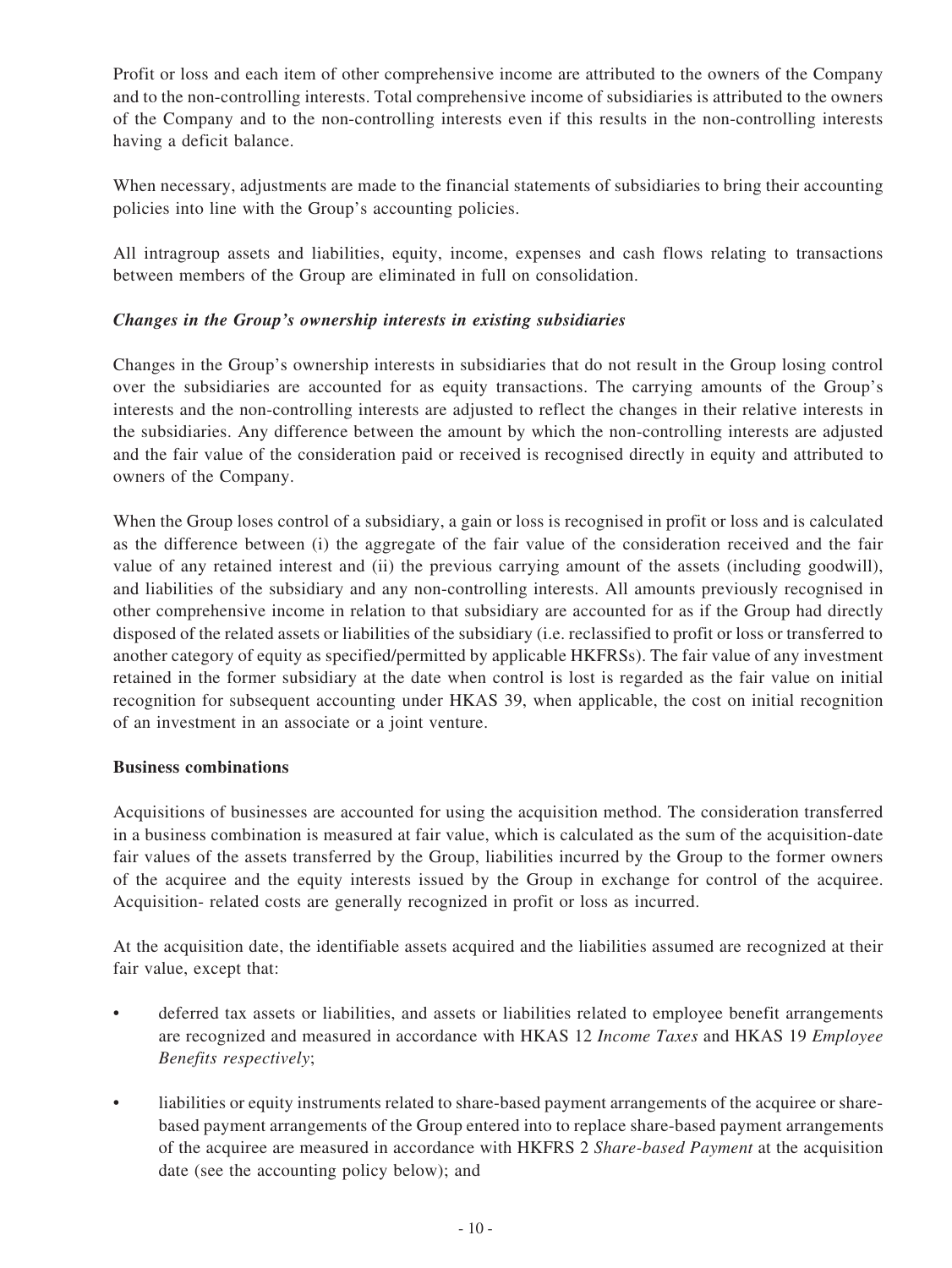• assets (or disposal groups) that are classified as held for sale in accordance with HKFRS 5 *Noncurrent Assets Held for Sale and Discontinued Operations* are measured in accordance with that Standard.

Goodwill is measured as the excess of the sum of the consideration transferred, the amount of any noncontrolling interests in the acquiree, and the fair value of the acquirer's previously held equity interest in the acquiree (if any) over the net of the acquisition-date amounts of the identifiable assets acquired and the liabilities assumed. If, after re-assessment, the net of the acquisition-date amounts of the identifiable assets acquired and liabilities assumed exceeds the sum of the consideration transferred, the amount of any non-controlling interests in the acquiree and the fair value of the acquirer's previously held interest in the acquire (if any), the excess is recognised immediately in profit or loss as a bargain purchase gain.

Non-controlling interests that are present ownership interests and entitle their holders to a proportionate share of the entity's net assets in the event of liquidation may be initially measured either at fair value or at the non-controlling interests' proportionate share of the recognised amounts of the acquiree's identifiable net assets. The choice of measurement basis is made on a transaction-by-transaction basis. Other types of non-controlling interests are measured at their fair value or, when applicable, on the basis specified in another HKFRS.

When the consideration transferred by the Group in a business combination includes assets or liabilities resulting from a contingent consideration arrangement, the contingent consideration is measured at its acquisition-date fair value of the contingent consideration that qualify as measurement period adjustments are adjusted retrospectively, with the corresponding adjustments made against goodwill. Measurement period adjustments are adjustments are adjustments that arise from additional information obtained during the 'measurement period' (which cannot exceed one year from the acquisition date) about facts and circumstances that existed at the acquisition date.

The subsequent accounting for changes in the fair value of the contingent consideration that do not qualify as measurement period adjustments depends on how the contingent consideration is classified. Contingent consideration that is classified as equity is not remeasured at subsequent reporting dates and its subsequent settlement is accounted for within equity. Contingent consideration that is classified as an asset or a liability is remeasured at subsequent reporting dates in accordance with HKAS 39, with the corresponding gain or loss being recognized in profit or loss.

When a business combination is achieved in stages, the Group's previously held equity interest in the acquiree is remeasured to its acquisition-date fair value (i.e. the date when the Group obtains control), and the resulting gain or loss, if any, is recognized in profit or loss. Amounts arising from interests in the acquiree prior to the acquisition date that have previously been recognized in other comprehensive income are reclassified to profit or loss where such treatment would be appropriate if that interest were disposed of.

If the initial accounting for a business combination is incomplete by the end of the reporting period in which the combination occurs, the Group reports provisional amounts for the items for which the accounting is incomplete. Those provisional amounts are adjusted during the measurement period (see above), and additional assets or liabilities are recognized, to reflect new information obtained about facts and circumstances that existed at the acquisition date that, if known, would have affected the amounts recognized at that date.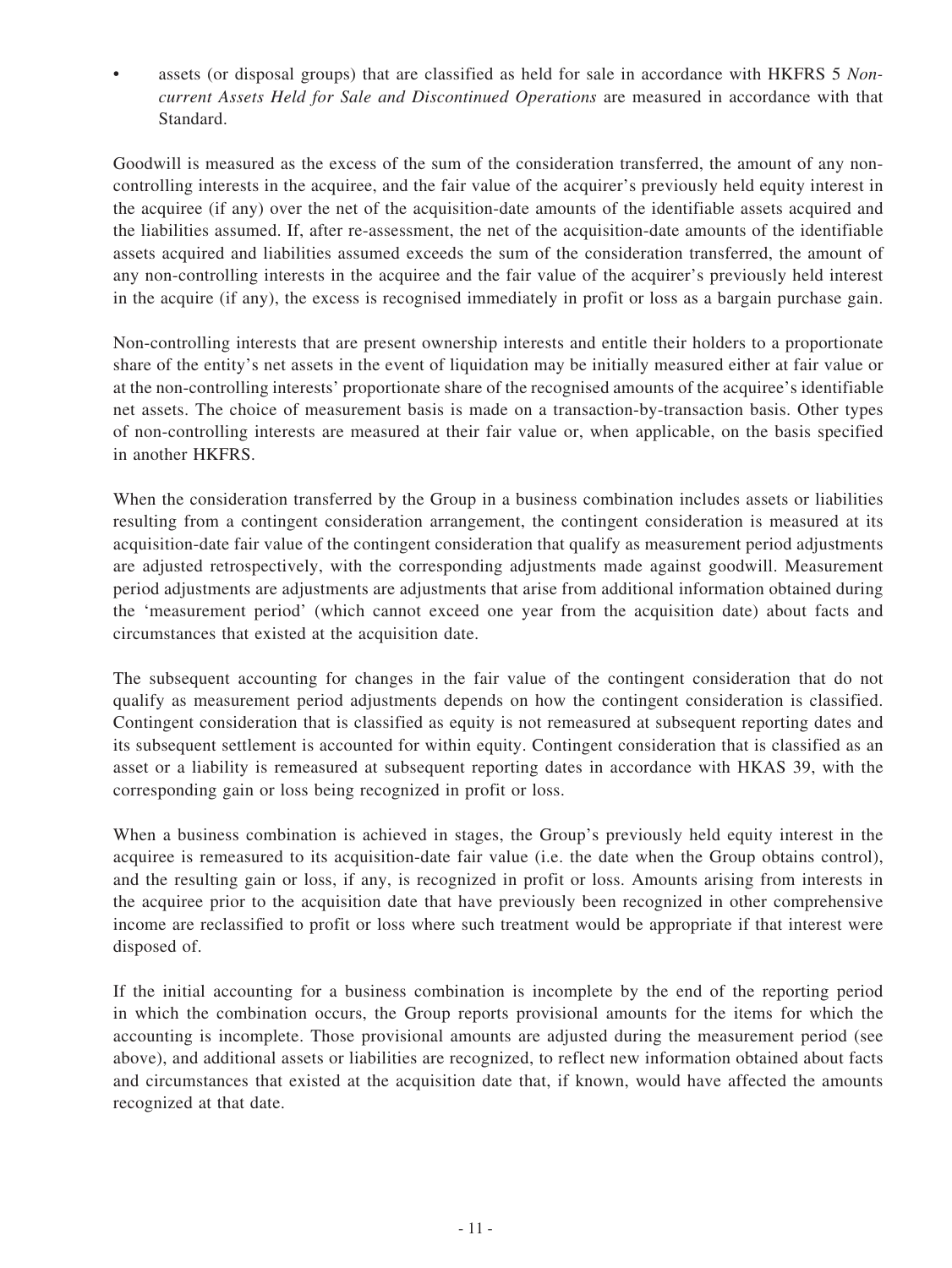## **Goodwill**

Goodwill arising on an acquisition of a business is carried at cost as established at the date of acquisition of the business (see the accounting policy above) less accumulated impairment losses.

For the purposes of impairment testing, goodwill is allocated to each of the Group's cash-generating units (or groups of cash-generating units) that is expected to benefit from the synergies of the combination.

A cash-generating unit to which goodwill has been allocated is tested for impairment annually or more frequently whenever there is indication that the unit may be impaired. For goodwill arising on an acquisition in a reporting period, the cash-generating unit to which goodwill has been allocated is tested for impairment before the end of that reporting period. If the recoverable amount of the cash-generating unit is less than its carrying amount, the impairment loss is allocated first to reduce the carrying amount of any goodwill allocated to the unit and then to the other assets of the unit on a pro-rata basis on the carrying amount of each asset in the unit. Any impairment loss for goodwill is recognised directly in profit or loss. An impairment loss recognised for goodwill is not reversed in subsequent periods.

On disposal of the relevant cash-generating unit, the attributable amount of goodwill is included in the determination of the amount of profit or loss on disposal.

The Group's policy for goodwill arising on the acquisition of an associate is described below.

#### **Investment in associates**

An associate is an entity over which the Group has significant influence. Significant influence is the power to participate in the financial and operating policy decisions of the investee but is not control or joint control over those policies.

The results and assets and liabilities of associates are incorporated in these consolidated financial statements using the equity method of accounting, except when the investment, or a portion thereof, is classified as held for sale, in which case it is accounted for in accordance with HKFRS 5 *Non-current Assets Held for Sale and Discontinued Operations*. The financial statements of associates used for equity accounting purposed are prepared using uniform accounting policies as those of the Group for like transactions and events in similar circumstances. Under the equity method, an investment in an associate is initially recognised in the consolidated statement of financial position at cost and adjusted thereafter to recognise the Group's share of the profit or loss and other comprehensive income of the associate. When the Group's share of losses of an associate exceeds the Group's interest in that associate (which includes any long-term interests that, in substance, form part of the Group's net investment in the associate), the Group discontinues recognising its share of further losses. Additional losses are recognized only to the extent that the Group has incurred legal or constructive obligations or made payments on behalf of the associate.

An investment in an associate is accounted for using the equity method from the date on which the investee becomes an associate. On acquisition of the investment in an associate, any excess of the cost of the investment over the Group's share of the net fair value of the identifiable assets and liabilities of the investee is recognised as goodwill, which is include within the carrying amount of the investment. Any excess of the Group's share of the net fair value of identifiable assets and liabilities over the cost of the investment, after reassessment, is recognised immediately in profit or loss in the period in which the investment is acquired.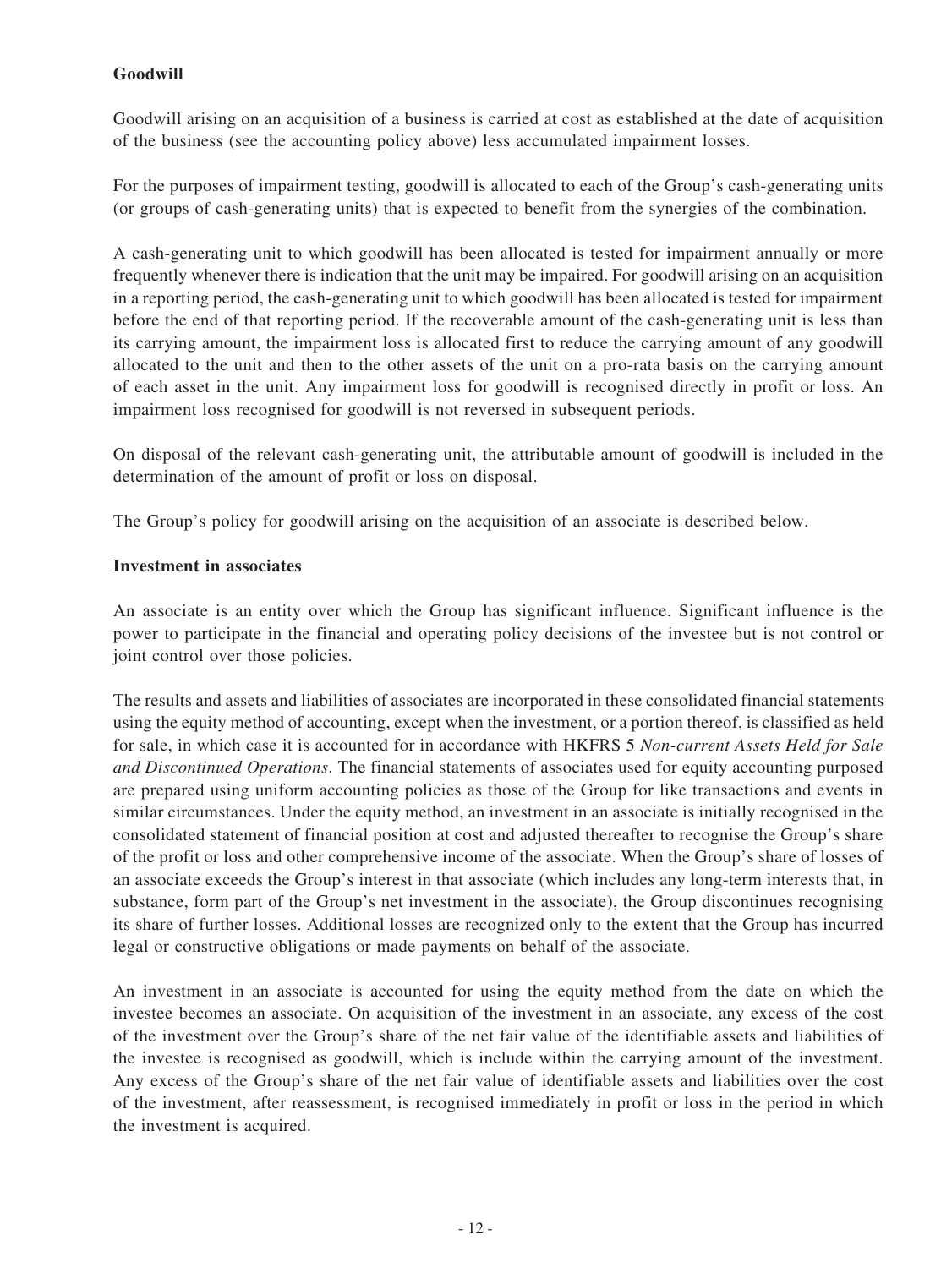The requirements of HKAS 39 are applied to determine whether it is necessary to recognise any impairment loss with respect to the Group's investment in an associate. When necessary, the entire carrying amount of the investment (including goodwill) is tested for impairment in accordance with HKAS 36 *Impairment of Assets* as a single asset by comparing its recoverable amount (higher of value in use and fair value less costs of disposal) with its carrying amount. Any impairment loss recognised forms part of the carrying amount of the investment. Any reversal of that impairment loss is recognised in accordance with HKAS 36 to the extent that the recoverable amount of the investment subsequently increases.

The Group discontinues the use of the equity method from the date when the investment ceases to be an associate, or when the investment (or a portion thereof) is classified as held for sale. When the Group retains an interest in the former associate and the retained interest is a financial asset, the Group measures the retained interest at fair value at that date and the fair value is regarded as its fair value on initial recognition in accordance with HKAS 39. The difference between the carrying amount of the associate at the date the equity method was discontinued, and the fair value of any retained interest and any proceeds from disposing of a part interest in the associate is included in the determination of the gain or loss on disposal of the associate. In addition, the Group accounts for all amounts previously recognised in other comprehensive income in related to that associate on the same basis as would be required if that associate had directly disposed of the related assets or liabilities. Therefore, if a gain or loss previously recognised in other comprehensive income by that associate would be reclassified to profit or loss on the disposal of the related assets or liabilities, the Group reclassifies the gain or loss from equity to profit or loss (as a reclassification adjustment) when the equity method is discontinued.

The Group continues to use the equity method when an investment in an associate becomes an investment in a joint venture or an investment in a joint venture becomes an investment in an associate. There is no remeasurement to fair value upon such changes in ownership interests.

When the Group reduces its ownership interest in an associate but the Group continues to use the equity method, the Group reclassified to profit or loss the proportion of the gain or loss that had previously been recognised in other comprehensive income relating to that reducing in ownership interest if that gain or loss would be reclassified to profit or loss on the disposal of the related assets or liabilities.

When a group entity transacts with an associate of the Group, profit and losses resulting from the transactions with the associate are recognised in the Group's consolidated financial statements only to the extent of interests in the associate that are not related to the Group.

### **Revenue recognition**

Revenue is measured at the fair value of the consideration received or receivable. Revenue is reduced for estimated customer returns, rebates and the other similar allowance.

#### *Sale of goods*

Revenue from the sale of goods is recognised when the goods are delivered and title have passed, at which time all the following conditions are satisfied:

- the Group has transferred to the buyer the significant risks and rewards of ownership of the goods;
- the Group retains neither continuing managerial involvement to the degree usually associated with ownership nor effective control over the goods sold;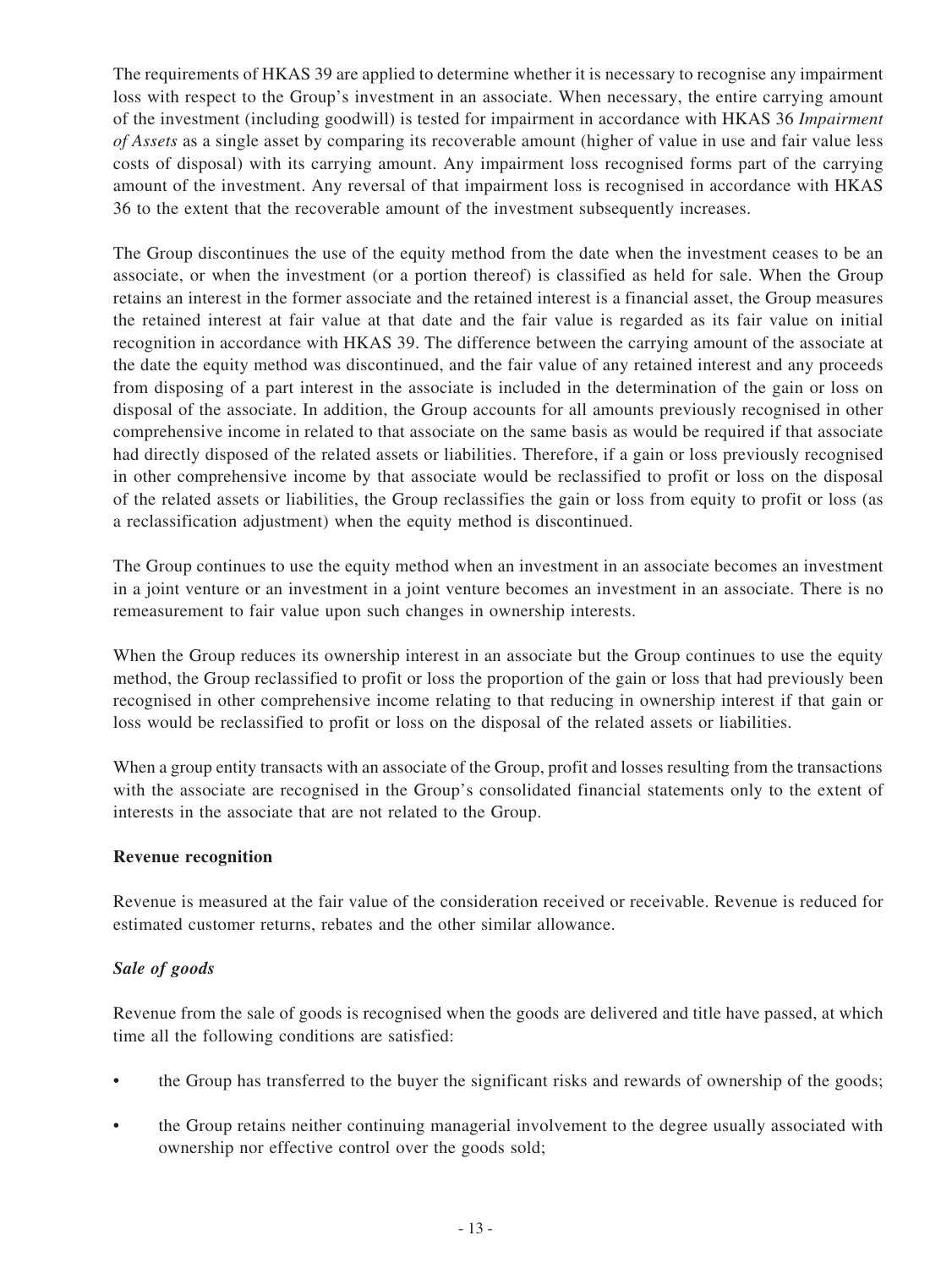- the amount of revenue can be measured reliably;
- it is probable that the economic benefits associated with the transaction will flow to the Group; and
- the costs incurred or to be incurred in respect of the transaction can be measured reliably.

#### *Royalty income*

Royalty revenue is recognised on an accrual basis in accordance with the substance of the relevant agreement (provided that it is probable that the economic benefits will flow to the Group and the amount of revenue can be measured reliably). Royalties determined on a time basis are recognised on a straightline basis over the period of the agreement. Royalty arrangements that are based on production, sales and other measures are recognised by reference to the underlying arrangement.

#### *Interest income*

Interest income from a financial asset is recognised when it is probable that the economic benefits will flow to the Group and the amount of income can be measured reliably. Interest income is accrued on a time basis, by reference to the principal outstanding and at the effective interest rate applicable, which is the rate that exactly discounts the estimated future cash receipts through the expected life of the financial asset to that asset's net carrying amount on initial recognition.

#### **Leasing**

Leases are classified as finance leases whenever the terms of the lease transfer substantially all the risks and rewards of ownership to the lessee. All other leases are classified as operating leases.

#### *The Group as lessor*

Rental income from operating leases is recognised in profit or loss on a straight-line basis over the term of the relevant lease.

#### *The Group as lessee*

Operating lease payments are recognised as an expense on a straight-line basis over the lease term, except where another systematic basis is more representative of the time pattern in which economic benefits from the leased asset are consumed. Contingent rentals arising under operating leases are recognised as an expense in the period in which they are incurred.

#### *Leasehold land and building*

When a lease includes both land and building elements, the Group assesses the classification of each element as a finance or an operating lease separately based on the assessment as to whether substantially all the risks and rewards incidental to ownership of each element have been transferred to the Group, unless it is clear that both elements are operating leases in which case the entire lease is classified as an operating lease, Specifically, the minimum lease payments (including any lump-sum upfront payments) are allocated between the land and the building elements in proportion to the relative fair values of the leasehold interests in the land element and building element of the lease at the inception of the lease.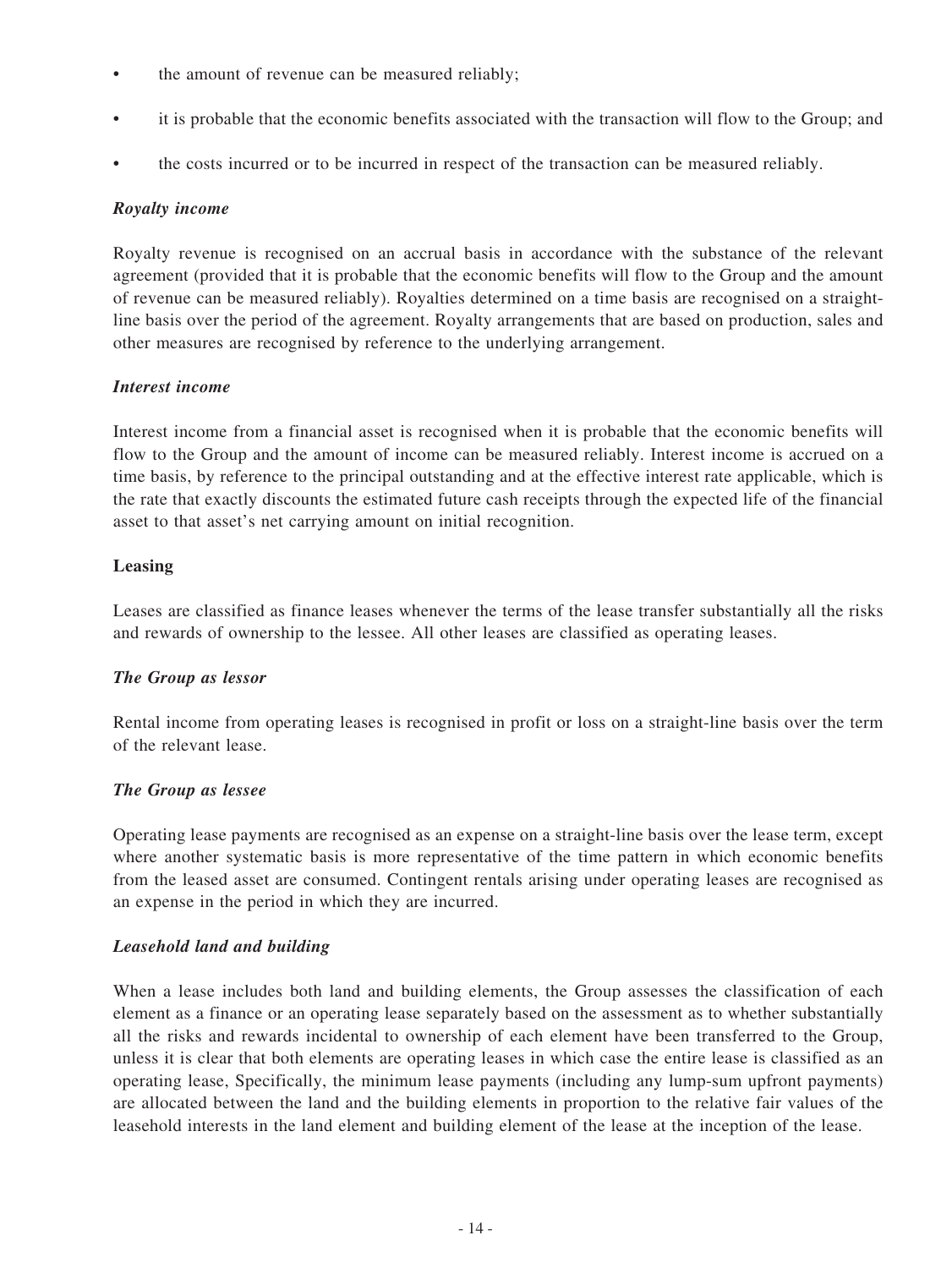To the extent the allocation of the lease payment can be made reliably, interest in leasehold land that is accounted for as an operating lease is presented as 'prepaid lease payments' in the consolidated statement of financial position and is amortised over the lease term on a straight-line basis. When the lease payments cannot be allocated reliably between the land and building elements, the entire lease is generally classified as a finance lease and accounted for as property, plant and equipment.

#### **Foreign currencies**

In preparing the financial statements of each individual group entity, transactions in currencies other than the functional currency of that entity (foreign currencies) are recognised at the rates of exchanges prevailing on the dates of the transactions. At the end of the reporting period, monetary items denominated in foreign currencies are retranslated at the rates prevailing at that date. Non-monetary items carried at fair value that are denominated in foreign currencies are retranslated at the rates prevailing on the date when the fair value was determined. Non-monetary items that are measured in terms of historical cost in a foreign currency are not retranslated.

Exchange differences on monetary items are recognised in profit or loss in the period in which they arise except for:

- exchange differences on foreign currency borrowings relating to assets under construction for future productive use, which are included in the cost of those assets when they are regarded as an adjustment to interest costs on those foreign currency borrowings;
- exchange differences on transactions entered into in order to hedge certain foreign currency risks (see the accounting policies below); and
- exchange differences on monetary items receivable from or payable to a foreign operation for which settlement is neither planned nor liked to occur (therefore forming part of the net investment in the foreign operation), which are recognized initially in other comprehensive income and reclassified from equity to profit or loss on repayment of the monetary items.

For the purposes of presenting the consolidated financial statements, the assets and liabilities of the Group's foreign operations are translated into the presentation currency of the Group (i.e. Hong Kong dollars) using exchange rates prevailing at the end of each reporting period. Income and expenses items are translated at the average exchange rates for the period. Exchange differences arising, if any, are recognized in other comprehensive income and accumulated in equity under the heading of translation reserve (attributed to non-controlling interests as appropriate).

#### **Borrowing costs**

Borrowing costs directly attributable to the acquisition, construction or production of qualifying assets, which are assets that necessarily take a substantial period of time to get ready for their intended use or sale, are added to the cost of those assets until such time as the assets are substantially ready for their intended use or sale.

Investment income earned on the temporary investment of specific borrowings pending their expenditure on qualifying assets is deducted from the borrowing costs eligible for capitalisation.

All other borrowing costs are recognized in profit or loss in the period in which they are incurred.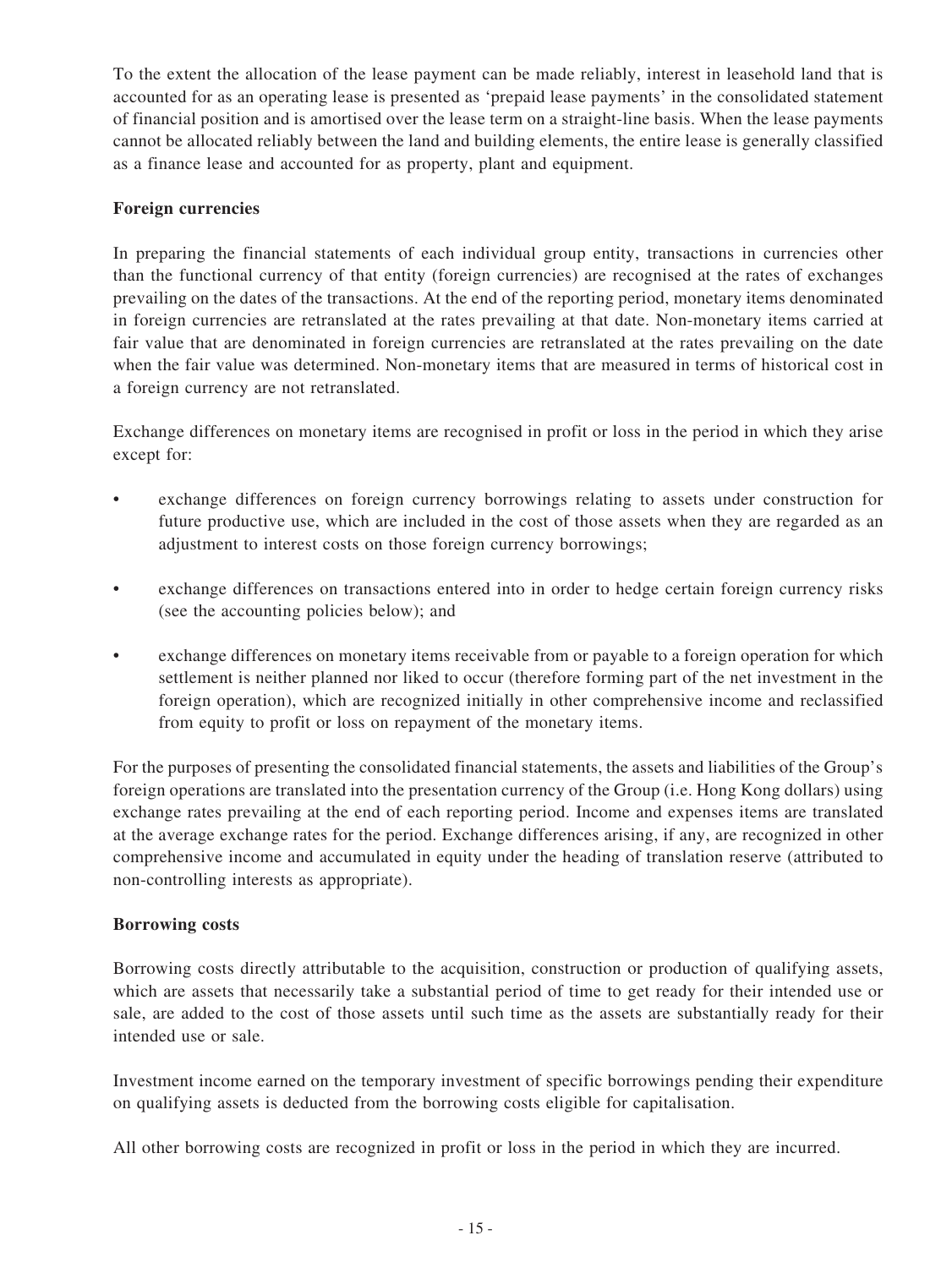#### **Government grants**

Government grants are not recognised until there is reasonable assurance that the Group will comply with the conditions attaching to them and that the grants will be received.

Government grants are recognised in profit or loss on a systematic basis over the periods in which the Group recognises as expenses the related costs for which the grants are intended to compensate. Specifically, government grants whose primary condition is that the Group should purchase, construct or otherwise acquire non-current assets are recognised as a deduction from the carrying amount of the relevant asset in the consolidated statement of financial position and transferred to profit or loss on a systematic and rational basis over the useful lives of the related assets.

Government grants that are receivable as compensation for expenses or losses already incurred or for the purpose of giving immediate financial support to the Group with no future related costs are recognised in profit or loss in the period in which they become receivable.

#### **Retirement benefit costs**

Payments to state-managed retirement benefit schemes and the Mandatory Provident Fund Scheme are recognised as an expense when employees have rendered service entitling them to the contributions.

A liability for a termination benefit is recognised at the earlier of when the Group entity can no longer withdraw the offer of the termination benefit and when the entity recognises any related restructuring costs.

#### **Share-based payment arrangements**

Equity-settled shared based payment transactions.

#### *Share options granted to employees*

Equity-settled share-based payments to employees and others providing similar services are measured at the fair value of the equity instruments at the grant date.

The fair value determined at the grant date of the equity-settled share-based payments is expensed on a straight-line basis over the vesting period, based on the Group's estimate of equity instruments that will eventually vest, with a corresponding increase in equity (share option reserve). For share options that vest immediately at the date of grant, the fair value of the share options granted is expensed immediately to profit or loss.

At the end of each reporting period, the Group revises its estimate of the number of equity instruments expected to vest. The impact of the revision of the original estimate, if any, is recognised in profit or loss such that the cumulative expense reflects the revised estimate, with a corresponding adjustment to share options reserve.

When share options are excised, the amount previously recognized in share options reserve will be transferred to share premium. When the share options are forfeited after the vesting date or are still not exercised at the expiry date, the amount previously recognised in share options reserve will be transferred to retained earnings.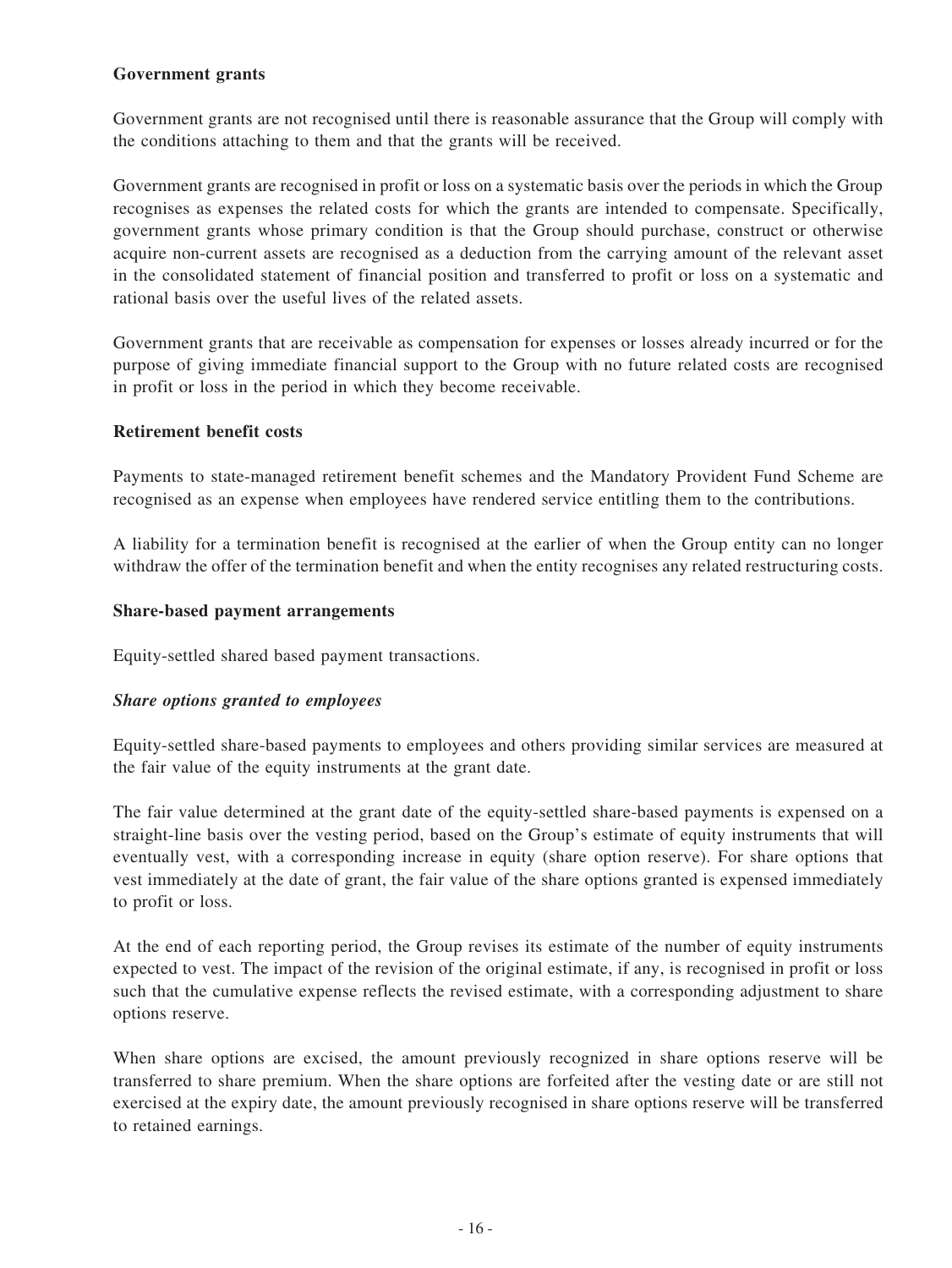# **Taxation**

Income tax expense represents the sum of the tax currently payable and deferred tax.

### *Current tax*

The tax currently payable is based on taxable profit for the year. Taxable profit differs from 'profit before taxation' as reported in the consolidated statement of profit or loss and other comprehensive income because of income or expense that are taxable or deductible in other years and items that are never taxable or deductible. The Group's liability for current tax is calculated using tax rates that have been enacted or substantively enacted by the end of the reporting period.

### *Deferred tax*

Deferred tax is recognised on temporary differences between the carrying amounts of assets and liabilities in the consolidated financial statements and the corresponding tax base used in the computation of taxable profit. Deferred tax liabilities are generally recognised for all taxable temporary differences. Deferred tax assets are generally recognised for all deductible temporary differences to the extent that it is probable that taxable profits will be available against which deductible temporary differences can be utilised. Such deferred tax assets and liabilities are not recognised if the temporary difference arises from the initial recognition (other than in a business combination) of assets and liabilities in a transaction that affects neither the taxable profit nor the accounting profit. In addition, deferred tax liabilities are not recognised if the temporary difference arises from the initial recognition of goodwill.

Deferred tax liabilities are recognized for taxable temporary differences associated with investments in subsidiaries and associates, except where the Group is able to control the reversal of the temporary difference and it is probable that the temporary difference will not reverse in the foreseeable future. Deferred tax assets arising from deductible temporary differences associated with such investments are only recognized to the extent that it is probable that there will be sufficient taxable profits against which to utilize the benefits of the temporary differences and they are expected to reverse in the foreseeable future.

The carrying amount of deferred tax assets is reviewed at the end of the reporting period and reduced to the extent that it is no longer probable that sufficient taxable profit will be available to allow all or part of the asset to be recovered.

Deferred tax assets and liabilities are measured at the tax rates that are expected to apply in the period in which the liability is settled or asset is realized, based on tax rate (and tax laws) that have been enacted or substantively enacted by the end of the reporting period.

The measurement of deferred tax liabilities and assets reflects the tax consequences that would follow from the manner in which the Group expects, at the end of the reporting period, to recover or settle the carrying amount of its assets and liabilities.

For the purposes of measuring deferred tax liabilities or deferred tax assets for investment properties that are measured using the fair value model, the carrying amounts of such properties are presumed to be recovered entirely through sale, unless the presumption is rebutted. The presumption is rebutted when the investment property is depreciable and is held within a business model whose objective is to consume substantially all of the economic benefits embodied in the investment property over time, rather than through sale.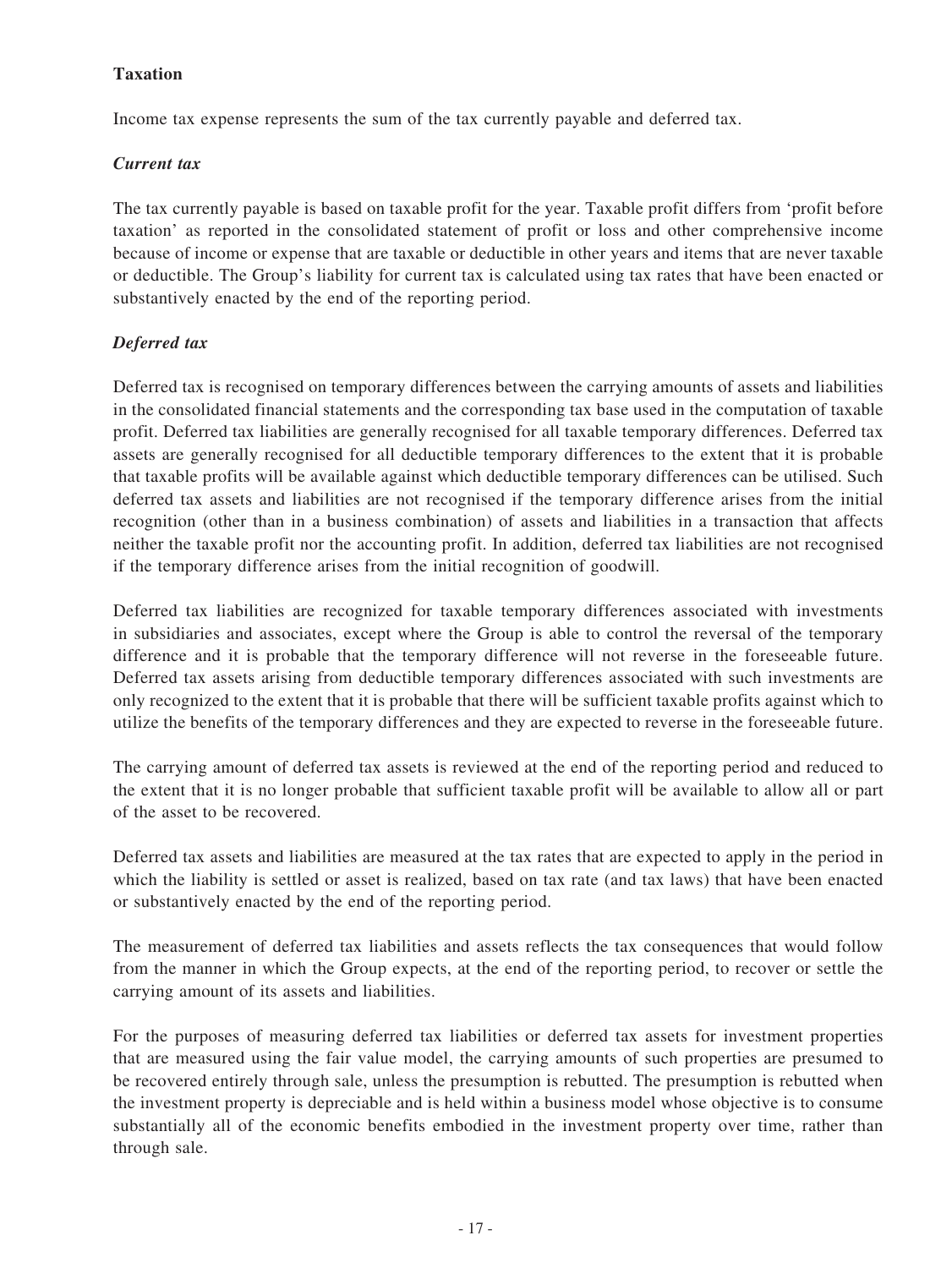#### *Current and deferred tax for the year*

Current and deferred tax is recognized in profit or loss, except when they relate to items that are recognized in other comprehensive income or directly in equity, in which case, the current and deferred tax is also recognized in other comprehensive income or directly in equity respectively. Where current tax or deferred tax arises from the initial accounting for a business combination, the tax effect is included in the accounting for the business combination.

#### **Property, plant and equipment**

Property, plant and equipment including buildings and leasehold land (classified as finance leases) and freehold land held for use in the production or supply of goods or services, or for administrative purposes (other than properties under construction as described below), are stated in the consolidated statement of financial position at cost, less subsequent accumulated depreciation and subsequent accumulated impairment losses, if any.

Properties in the course of construction for production, supply or administrative purposes are carried at cost, less any recognized impairment loss. Costs include professional fees and, for qualifying assets, borrowing costs capitalized in accordance with the Group's accounting policy. Such properties are classified to the appropriate categories of property, plant and equipment when completed and ready for intended use. Depreciation of these assets, on the same basis as other property assets, commences when the assets are ready for their intended use.

Depreciation is recognised so as to write off the cost of assets other than properties under construction less their residual values over their estimated useful lives, using the straight-line method. The estimated useful lives, residual values and depreciation method are reviewed at the end of each reporting period, with the effect of any changes in estimate accounted for on a prospective basis.

If an item of property, plant and equipment becomes an investment property because its use has changed as evidenced by end of owner-occupation, any difference between the carrying amount and the fair value of that item at the date of transfer is recognised in other comprehensive income and accumulated in properties revaluation reserve. On the subsequent sale or retirement of the asset, the relevant revaluation reserve will be transferred directly to retained profits.

An item of property, plant and equipment is derecognised upon disposal or when no future economic benefits are expected to arise from the continued use of the asset. Any gain or loss arising on the disposal or retirement of an item of property, plant and equipment is determined as the difference between the sales proceeds and the carrying amount of the asset and is recognised in profit or loss.

#### **Investment properties**

Investment properties are properties held to earn rentals and/or for capital appreciation.

Investment properties are initially measured at cost, including any directly attributable expenditure. Subsequent to initial recognition, investment properties are measured at their fair values. All of the Group's property interests held under operating leases to earn rentals or for capital appreciation purposes are classified and accounted for as investment properties and are measured using the fair value model. Gains or losses arising from changes in the fair value of investment property are included in profit or loss for the period in which they arise.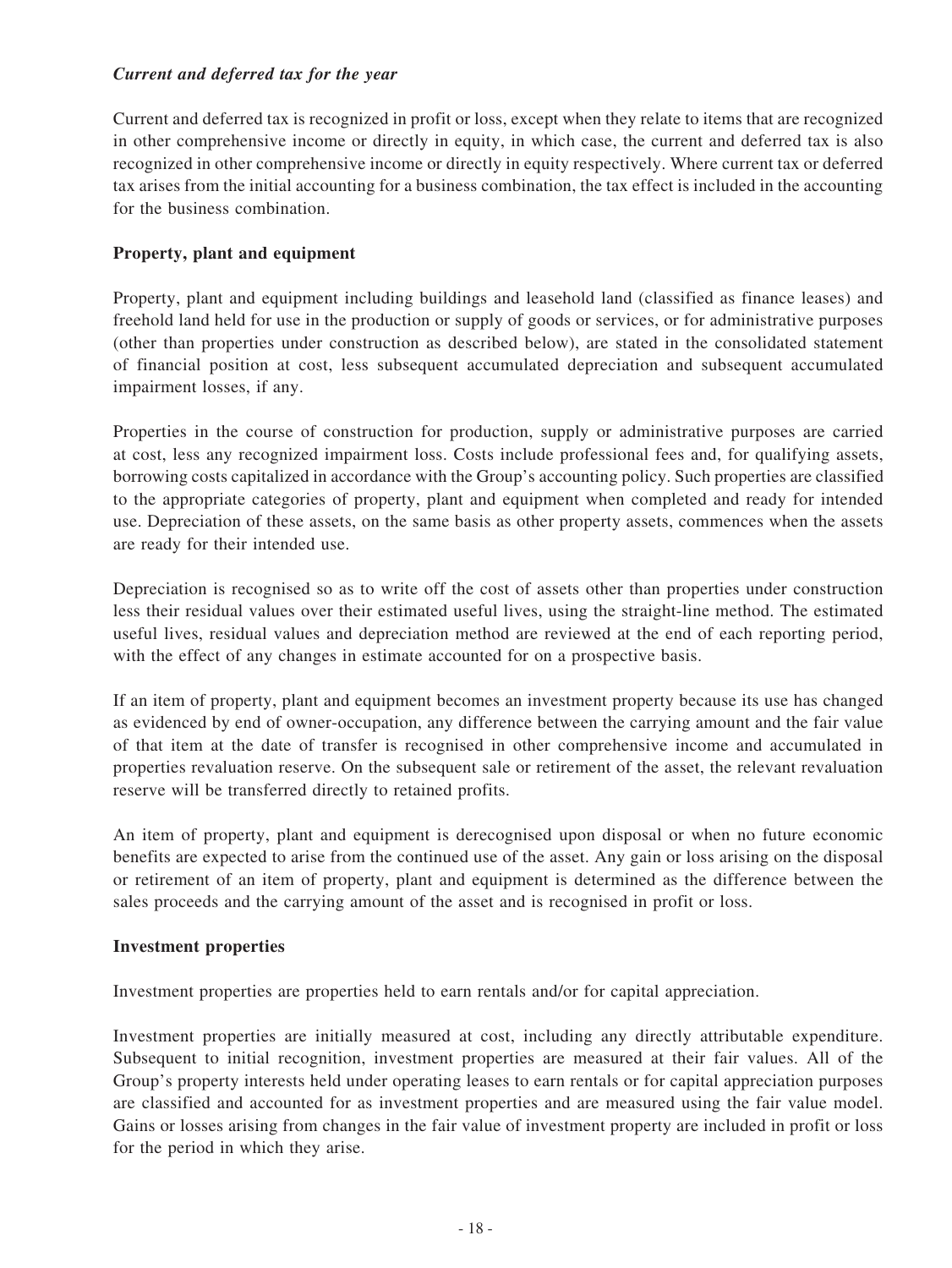An investment property is derecognized upon disposal or when the investment property is permanently withdrawn from use and no future economic benefits are expected from its disposals. Any gain or loss arising on derecognition of the asset (calculated as the difference between the net disposal proceeds and the carrying amount of the asset) is included in the profit or loss in the period in which the item is derecognized.

If an investment property becomes an item of property, plant and equipment because its use has changed as evidenced by commencement of owner-occupation, the fair value of that item at the date of change in use shall be treated as its deemed cost for subsequent accounting in accordance with HKAS 16 *Property, Plant and Equipment*.

#### **Intangible assets**

#### *Intangible assets acquired in a business combination*

Intangible assets acquired in a business combination are recognised separately from goodwill and are initially recognised at their fair value at the acquisition date (which is regarded as their cost).

Subsequent to initial recognition, intangible assets with indefinite useful lives are carried at cost less any subsequent accumulated impairment losses (see the accounting policy in respect of impairment losses on tangible and intangible assets below).

#### *Derecognition of intangible assets*

An intangible asset is derecognised on disposal, or when no future economic benefits are expected from use or disposal. Gains and losses arising from derecognition of an intangible asset, measured as the difference between the net disposal proceeds and the carrying amount of the asset, are recognised in profit or loss when the asset is derecognised.

## *Impairment on tangible and intangible assets other than goodwill (see the accounting policy in respect of goodwill above)*

At the end of the reporting period, the Group reviews the carrying amounts of its tangible and intangible assets with finite useful lives to determine whether there is any indication that those assets have suffered an impairment loss. If any such indication exists the recoverable amount of the asset is estimated in order to determine the extent of the impairment loss (if any). When it is not possible to estimate the recoverable amount of an individual asset, the Group estimates the recoverable amount of the cash-generating unit to which the assets belongs. When a reasonable and consistent basis of allocation can be identified, corporate assets are also allocated to individual cash-generating units, or otherwise they are allocated to the smallest group of cash-generating units for which a reasonable and consistent allocation basis can be identified.

Intangible assets with indefinite useful lives and intangible assets not yet available for use are tested for impairment at least annually, and whenever there is an indication that the asset may be impaired.

Recoverable amount is the higher of fair value less costs of disposal and value in use. In assessing value in use, the estimated future cash flows are discounted to their present value using a pre-tax discount rate that reflects current market assessments of the time value of money and the risks specific to the asset for which the estimates of future cash flows have not been adjusted.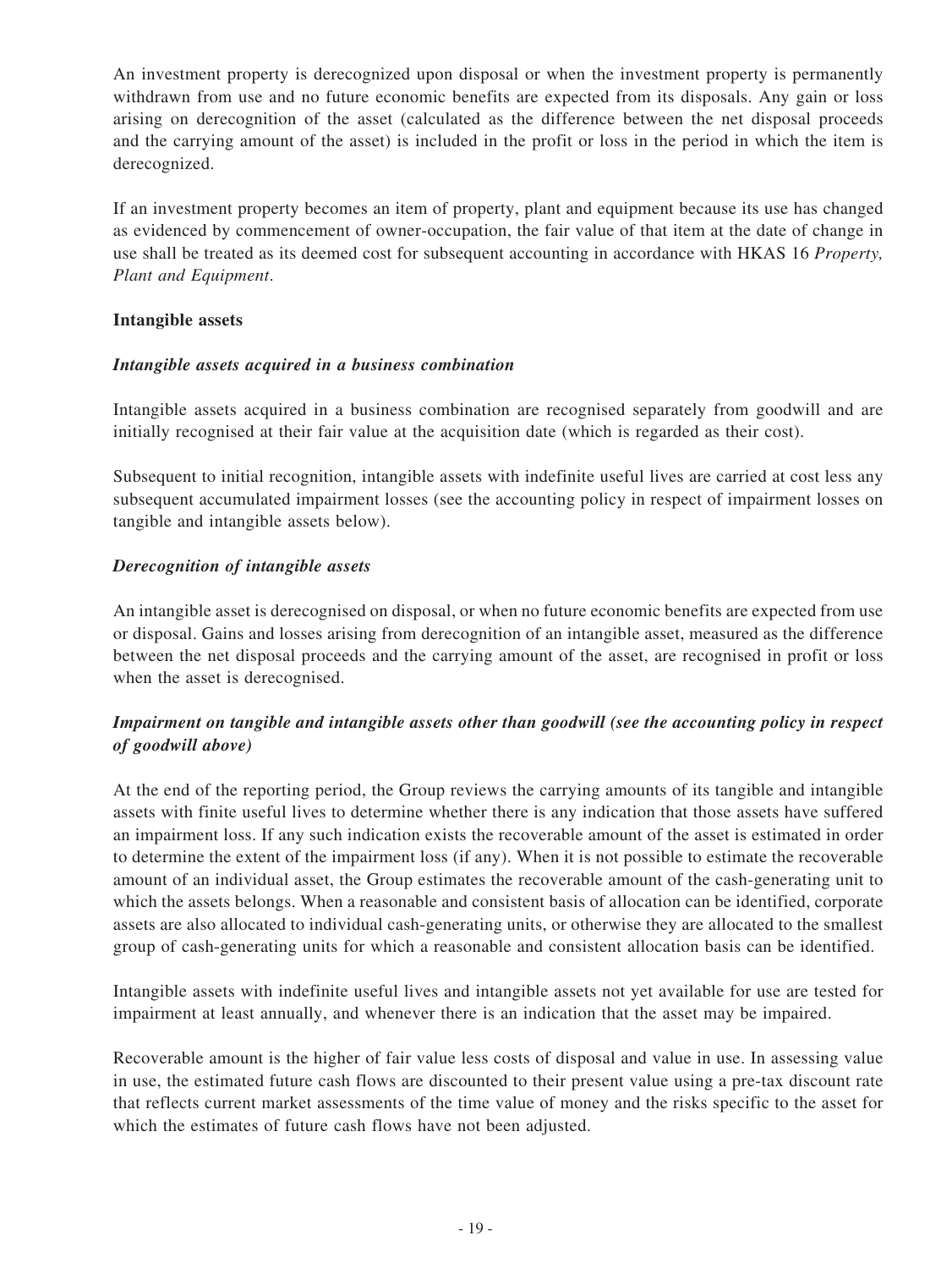If the recoverable amount of an asset (or a cash-generating unit) is estimated to be less than its carrying amount, the carrying amount of the asset (or a cash-generating unit) is reduced to its recoverable amount. An impairment loss is recognised immediately in profit or loss.

Where an impairment loss subsequently reverses, the carrying amount of the asset (or cash-generating unit) is increased to the revised estimate of its recoverable amount, but so that the increased carrying amount does not exceed the carrying amount that would have been determined had no impairment loss been recognised for the asset (or cash-generating unit) in prior years. A reversal of an impairment loss is recognised immediately in profit or loss.

#### **Inventories**

Inventories are stated at the lower of cost and net realisable value. Costs of inventory are determined on the weighted average method basis. Net realisable value represents the estimated selling price for inventories less all estimated costs of completion and costs necessary to make the sale.

#### **Financial instruments**

Financial assets and financial liabilities are recognised when a group entity becomes a party to the contractual provisions of the instrument.

Financial assets and financial liabilities are initially measured at fair value. Transaction costs that are directly attributable to the acquisition or issue of financial assets and financial liabilities (other than financial assets and financial liabilities at fair value through profit or loss) are added to or deducted from the fair value of the financial assets or financial liabilities, as appropriate, on initial recognition. Transaction costs directly attributable to the acquisition of financial assets or financial liabilities at fair value through profit or loss are recognised immediately in profit or loss.

### *Financial assets*

Financial assets are classified into the following specified categories: financial assets at fair value through profit or loss ("FVTPL"), loans and receivables and available-for-sale ("AFS") financial assets. The classification depends on the nature and purpose of the financial assets and is determined at the time of initial recognition. All regular way purchases or sales of financial assets are recognised and derecognised on a trade date basis. Regular way purchases or sales are purchases or sales of financial assets that require delivery of assets within the time frame established by regulation or convention in the marketplace.

### *Effective interest method*

The effective interest method is a method of calculating the amortised cost of a financial asset and of allocating interest income over the relevant period. The effective interest rate is the rate that exactly discounts estimated future cash receipts (including all fees and points paid or received that form an integral part of the effective interest rate, transaction costs and other premiums or discounts) through the expected life of the financial asset, or, where appropriate, a shorter period, to the net carrying amount on initial recognition.

Interest income is recognised on an effective interest basis for debt instruments other than those financial assets as at FVTPL, of which interest income is included in net gains or losses.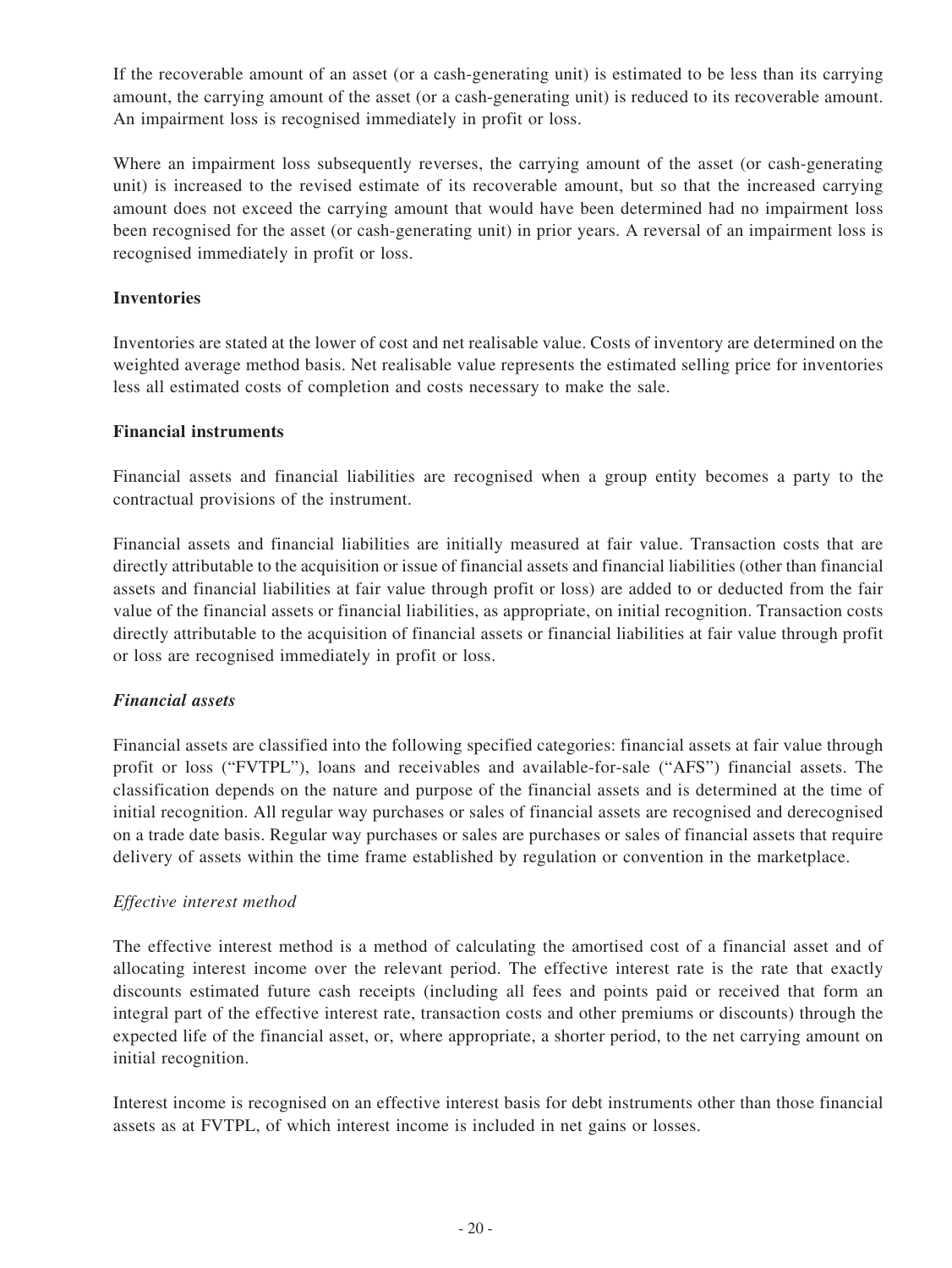#### *Financial assets at FVTPL*

Financial assets are classified as at FVTPL when the financial asset is (i) contingent consideration that may be paid by an acquirer as part of a business combination to which HKFRS 3 applies, (ii) held for trading, or (iii) it is designated as at FVTPL.

A financial asset is classified as held for trading if:

- it has been acquired principally for purpose of selling in the near term; or
- on initial recognition it is a part of a portfolio of identified financial instruments that the Group manages together and has a recent actual pattern of short-term profit-taking; or
- it is a derivative that is not designated and effective as a hedging instrument.

A financial asset other than a financial asset held for trading or contingent consideration that may be paid by an acquirer as part of a business combination may be designated as at FVTPL upon initial recognition if:

- such designation eliminates or significantly reduces a measurement or recognition inconsistency that would otherwise arise; or
- the financial asset forms part of a group of financial assets or financial liabilities or both, which is managed and its performance is evaluated on a fair value basis, in accordance with the Group's documented risk management or investment strategy, and information about the grouping is provided internally on that basis; or
- it forms part of a contract containing one or more embedded derivatives, and HKAS 39 permits the entire combined contract (asset or liability) to be designated as at FVPTL.

Financial assets at FVTPL are stated at fair value, with any gains or losses arising on remeasurement recognised in profit or loss. The net gain or loss recognised in profit or loss includes any dividend or interest earned on the financial assets and is included in the other gains and losses line item.

#### *Loans and receivables*

Loans and receivables are non-derivative financial assets with fixed or determinable payments that are not quoted in an active market. Subsequent to initial recognition, loans and receivables (including trade and other receivables, bank balances and cash and pledged bank deposit, amount due from related parties and loan to an associate) are measured at amortised cost using the effective interest method, less any impairment (see accounting policy on impairment loss on financial assets below).

Interest income is recognised by applying the effective interest rate, except for short-term receivables where the recognition of interest would be immaterial.

#### *Available-for-sale investments*

Available-for-sale assets are non-derivatives that are either designated as available-for-sale or are not classified as (a) loans and receivable. (b) held-to-maturity investments or (c) financial assets at FVTPL.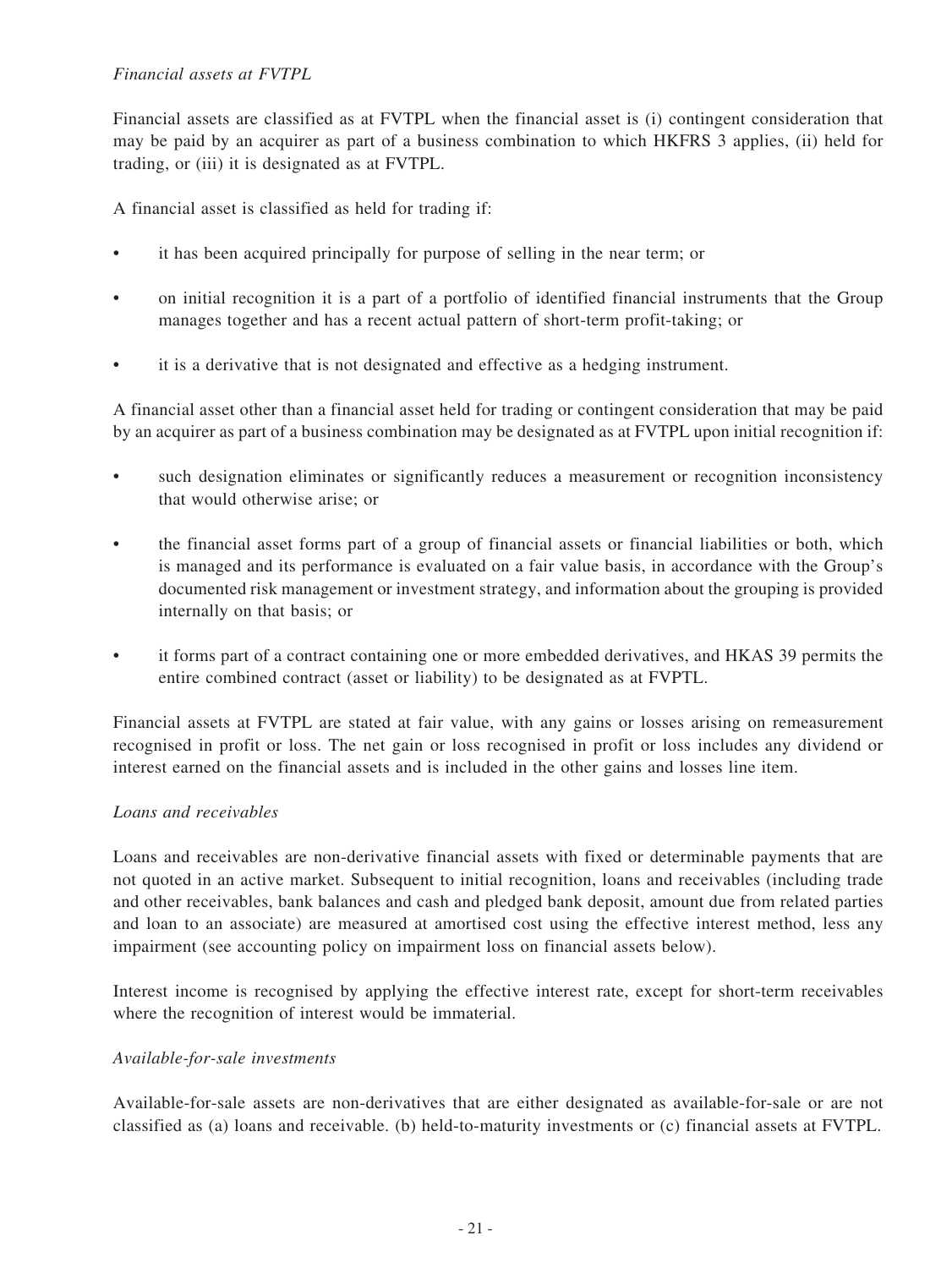Available-for-sale equity investments that do not have a quoted market price in an active market and whose fair value cannot be reliably measured and derivatives that are linked to and must be settled by delivery of such unquoted equity investments are measured at cost less any identified impairment losses at the end of each reporting period (see accounting policy in respect of impairment loss on financial assets below).

Dividends on AFS equity instruments are recognised in profit or loss when the Group's right to receive the dividends is established.

## *Impairment of financial assets*

Financial assets, other than those at FVTPL, are assessed for indicators of impairment at the end of the reporting period. Financial assets are considered to be impaired where there is objective evidence that, as a result of one or more events that occurred after the initial recognition of the financial asset, the estimated future cash flows of the financial assets have been affected.

For available-for-sale equity investments, a significant or prolonged decline in the fair value of that investment below its cost is considered to be objective evidence of impairment.

For all other financial assets, objective evidence of impairment could include:

- significant financial difficulty of the issuer or counterparty; or
- breach of contract, such as default or delinquency in interest or principal payments; or
- it becoming probable that the borrower will enter bankruptcy or financial reorganization; or
- disappearance of an active market for that financial asset because of financial difficulties.

For certain categories of financial assets, such as trade receivables, assets that are assessed not to be impaired individually are, in addition, assessed for impairment on a collective basis. Objective evidence of impairment for a portfolio of receivables could include the Group's past experience of collecting payments, an increase in the number of delayed payments in the portfolio past the average credit period of 60 days, observable changes in national or local economic conditions that correlate with default on receivables.

For financial assets carried at amortised cost, the amount of the impairment loss recognised is the difference between the asset's carrying amount and the present value of the estimated future cash flows discounted at the financial asset's original effective interest rate.

For financial assets carried at cost, the amount of the impairment loss is measured as the difference between the asset's carrying amount and the present value of the estimate future cash flows discounted at the current market rate of return for a similar financial asset. Such impairment loss will not be reversed in subsequent periods.

The carrying amount of the financial asset is reduced by the impairment loss directly for all financial assets with the exception of trade receivables, where the carrying amount is reduced through the use of an allowance account. Changes in the carrying amount of the allowance account are recognised in profit or loss. When a trade receivable is considered uncollectible, it is written off against the allowance account. Subsequent recoveries of amounts previously written off are credited to profit or loss.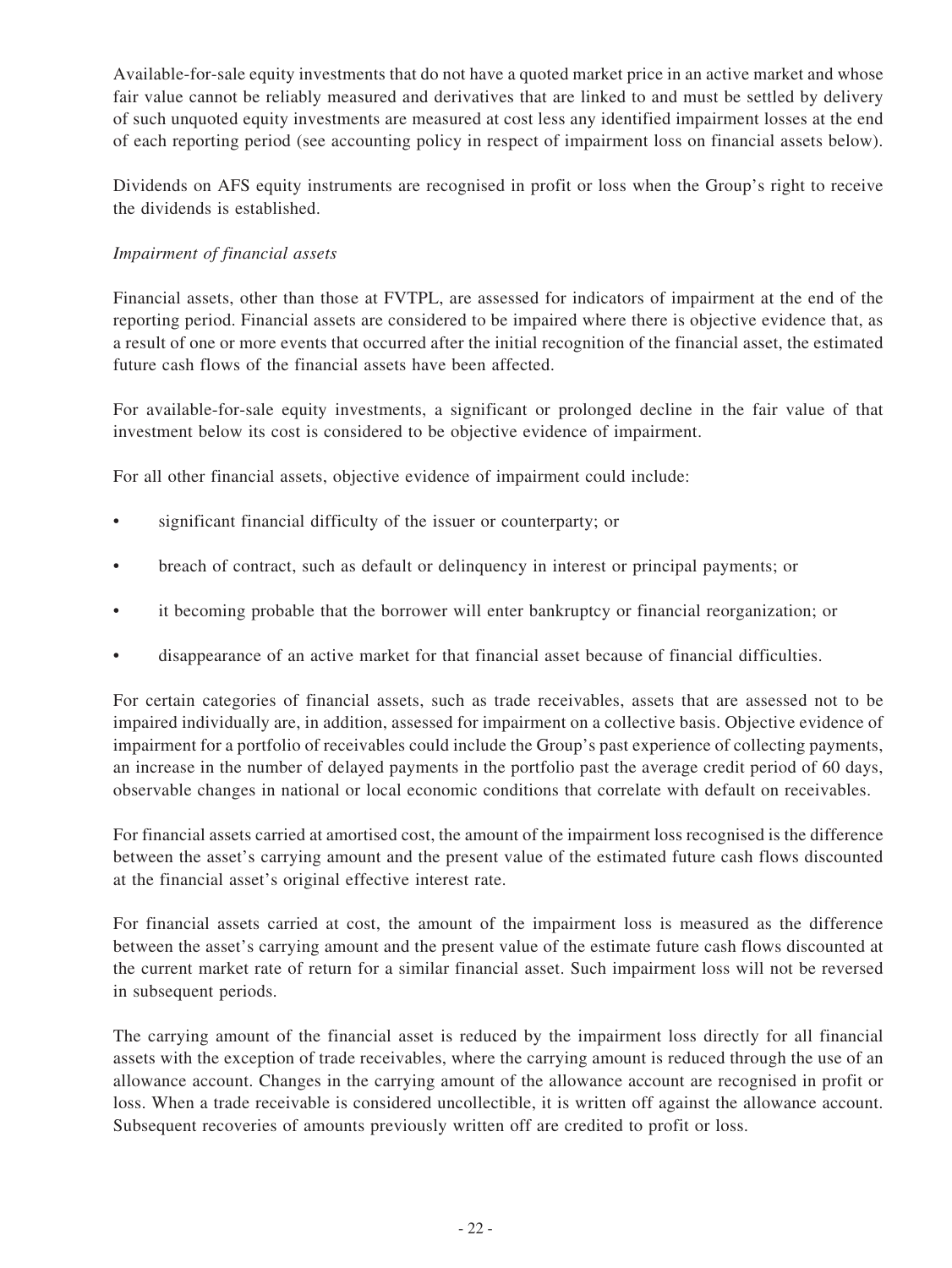For financial assets measured at amortised cost, if, in a subsequent period, the amount of impairment loss decreases and the decrease can be related objectively to an event occurring after the impairment loss was recognised, the previously recognised impairment loss is reversed through profit or loss to the extent that the carrying amount of the asset at the date the impairment is reversed does not exceed what the amortised cost would have been had the impairment not been recognised.

In respect of available-for-sale equity investments, impairment losses previously recognised in profit or loss are not reversed through profit or loss. Any increase in fair value subsequent to impairment loss is recognised in other comprehensive income and accumulated under the heading of investment revaluation reserve.

#### *Financial liabilities and equity instruments*

Debt and equity instruments issued by a group entity are classified as either financial liabilities or as equity in accordance with the substance of the contractual arrangements and the definitions of a financial liability and an equity instrument.

#### *Equity instruments*

An equity instrument is any contract that evidences a residual interest in the assets of the Group after deducting all of its liabilities. Equity instruments issued by the Group are recognised at the proceeds received, net of direct issue costs.

#### *Other financial liabilities*

The Group's financial liabilities are generally classified into other financial liabilities.

Financial liabilities (including trade and other payables, amounts due to related companies/ directors/a shareholder/ non-controlling shareholders, dividend payable and bank loans) are subsequently measured at amortised cost, using the effective interest method.

### *Effective interest method*

The effective interest method is a method of calculating the amortised cost of a financial liability and of allocating interest expense over the relevant period. The effective interest rate is the rate that exactly discounts estimated future cash payments (including all fees and points or received that form an integrate part of the effective interest rate, transaction costs and other premiums or discounts) through the expected life of the financial liability, or, where appropriate, a shorter period, to the net carrying amount on initial recognition. Interest expense is recognised on an effective interest basis.

### *Derecognition*

The Group derecognises a financial asset only when the contractual rights to the cash flows from the asset expire, or when it transfers the financial asset and substantially all the risks and rewards of ownership of the asset to another entity. If the Group neither transfers nor retains substantially all the risks and rewards of ownership and continues to control the transferred asset, the Group recognises its remained interest in the asset and an associated liability for amounts it may have to pay. If the Group retains substantially all the risks and rewards of ownership of a transferred financial asset, the Group continues to recognise the financial asset and also recognises a collateralised borrowing for the proceeds received.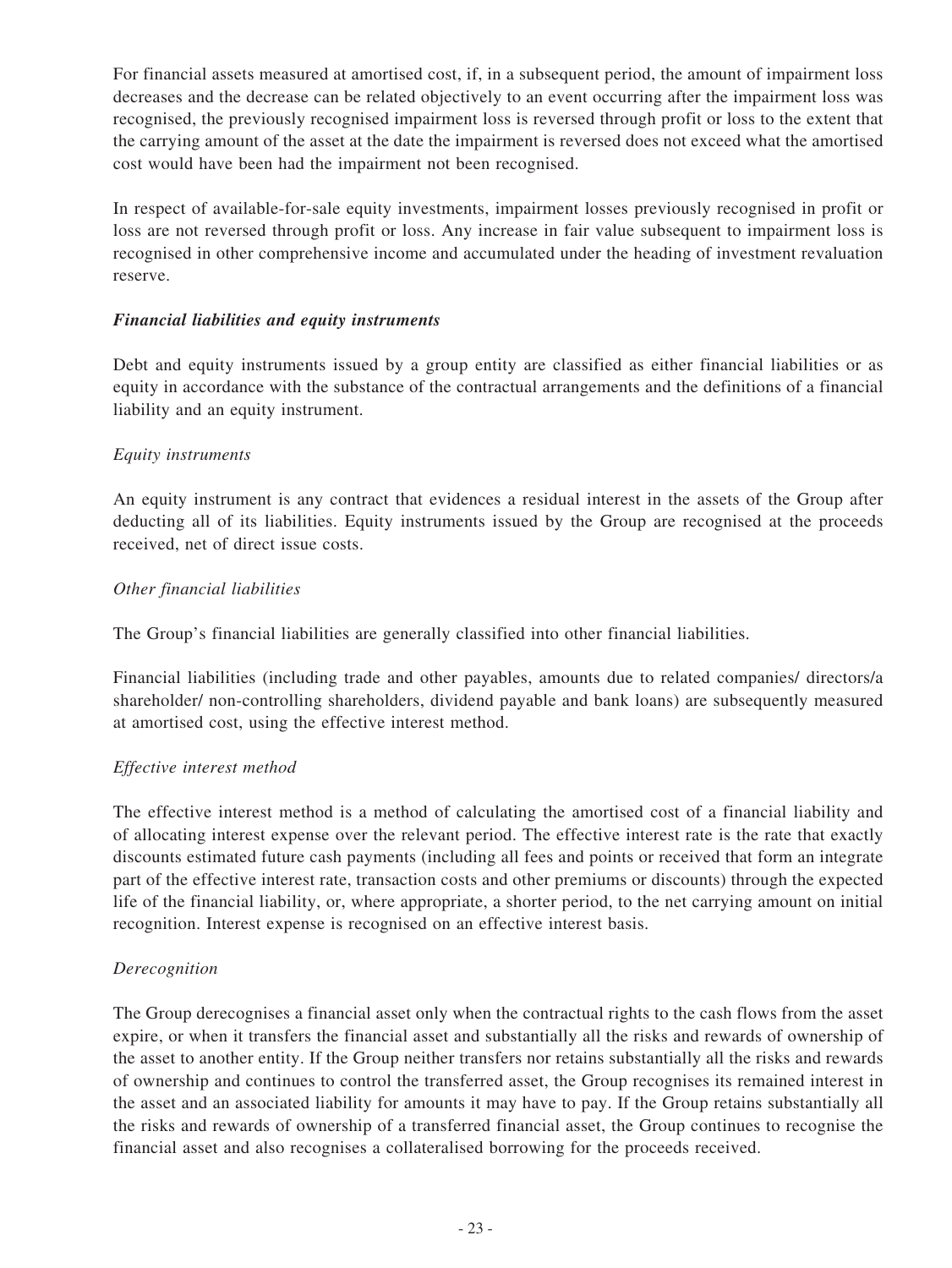On derecognition of a financial asset in its entirety, the difference between the asset's carrying amount and the sum of the consideration received and receivable and the cumulative gain or loss that had been recognised in other comprehensive income and accumulated in equity is recognised in profit or loss.

On derecognition of a financial asset other than in its entirety, the Group allocates the previous carrying amount of the financial asset between the part it continues to recognise, and the part it no longer recognises on the basis of the relative fair values of those parts on the date of the transfer. The difference between the carrying amount allocated to the part that is no longer recognised and the sum of the consideration received for the part no longer recognised and any cumulative gain or loss allocated to it that had been recognised in other comprehensive income is recognised in profit or loss. A cumulative gain or loss that had been recognised in other comprehensive income is allocated between the part that continues to be recognised and the part that is no longer recognised on the basis of the relative fair values of those parts.

The Group derecognised financial liabilities when, and only when, the Group's obligations are discharged, cancelled or expires. The difference between the carrying amount of the financial liability derecognised and the consideration paid or payable is recognised in profit or loss.

# **4. CRITICAL ACCOUNTING JUDGEMENTS AND KEY SOURCE OF ESTIMATION UNCERTAINTY**

In the application of the Group's accounting policies which are described in note 3 of the consolidated financial statements, the management has made various estimates based on past experience, expectations of the future and other information. The critical judgements and key source of estimation uncertainty at the end of the report period, which have a significant risk of causing a material adjustment to the carrying amounts of assets and liabilities within the next financial year, are discussed below.

### **Critical judgements in applying accounting policies**

#### *Deferred taxation on investment properties*

For the purposes of measuring deferred tax liabilities or deferred tax assets arising from investment properties that are measured using the fair value model, the directors have reviewed the Group's investment property portfolios and concluded that the Group's investment properties are not held under a business model whose objective is to consume substantially all of the economic benefits embodied in the investment properties over time, rather than through sale. Therefore, in determining the Group's deferred taxation on investment properties, the directors have determined that the presumption that the carrying amounts of investment properties measured using the fair value model are recovered entirely through sale is not rebutted.

As a result, the Group has not recognised any deferred taxes on changes in fair value of investment properties located in Hong Kong as the Group is not subject to any income taxes on disposal of these investment properties.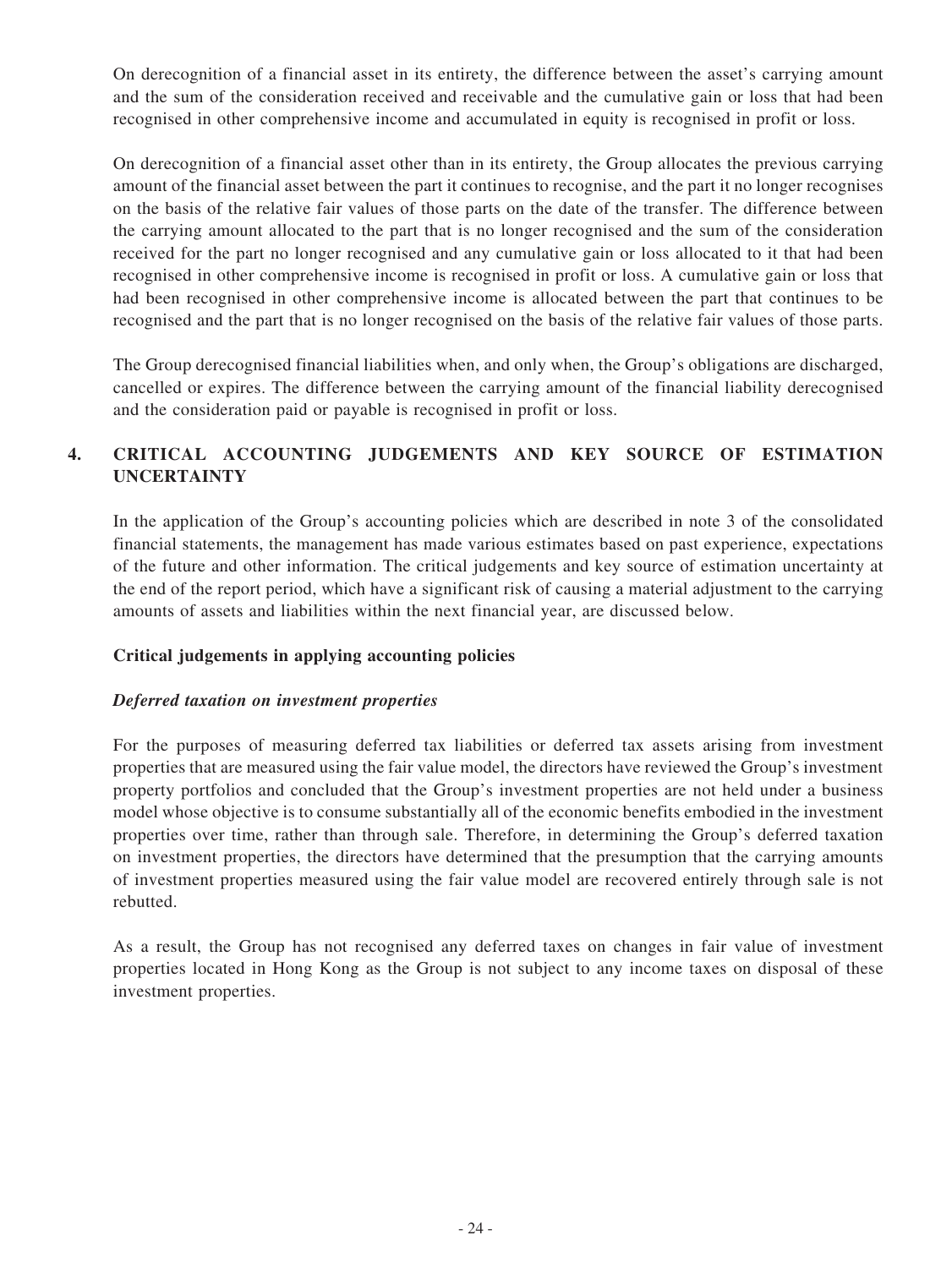#### **Key source of estimation uncertainty**

## *Estimated impairment of Restaurant Cash Generating Units and Domon Cash Generating Units, containing goodwill and indefinite life intangible assets acquired through business combinations*

Determining whether goodwill and intangible assets acquired through business combinations are impaired requires an estimation of the value in use of the Restaurant Cash Generating Units and Domon Cash Generating Units to which the relevant goodwill and indefinite life intangible assets have been allocated. The value in use calculation requires the Group to estimate the future cash flows expected to arise from the Restaurant Cash Generating Units and Domon Cash Generating Units and suitable discount rates in order to calculate their present values. Where the actual future cash flows are less than expected, a material impairment loss may arise. As at 31 December 2015, the carrying amount of goodwill and intangible assets of the Group was approximately HK\$37,135,000 (2014: HK\$37,135,000) and HK\$6,400,000 (2014: HK\$6,400,000), respectively.

#### *Fair value measurements and valuation processes*

Some of the Group's assets and liabilities are measured at fair value for financial reporting purposes. The board of directors of the Company has set up a valuation team, which is headed up by the Chief Financial Officer of the Company, to determine the appropriate valuation techniques and inputs for fair value measurements.

In estimating the fair value of the financial assets and liabilities, the Group uses market-observable data to the extent it is available. Where Level 1 inputs are not available, the Group engages third party qualified valuers to perform the valuation. The valuation team works closely with the qualified external valuers to establish the appropriate valuation techniques and inputs to the model. The Chief Financial Officer reports the valuation findings to the board of directors of the Company regularly to explain the cause of fluctuations in the fair value of the related financial assets and liabilities.

The Group uses valuation techniques that include inputs that are not based on observable market data to estimate the fair value of certain types of financial instruments.

### *Useful lives and residual value of property, plant and equipment*

The Group's management determines the residual values, useful lives and related depreciation charges for its property, plant and equipment. This estimate is based on the historical experience of the actual residual value and useful lives of property, plant and equipment of similar nature and functions and may vary significantly as a result of keen competitions from competitors, resulting in higher depreciation charge and/or write-off or write-down of obsolete assets when residual value or useful lives are less than previously estimated.

At 31 December 2015, the carrying amount of property, plant and equipment amounted to approximately HK\$1,098,824,000 (2014: HK\$1,285,056,000).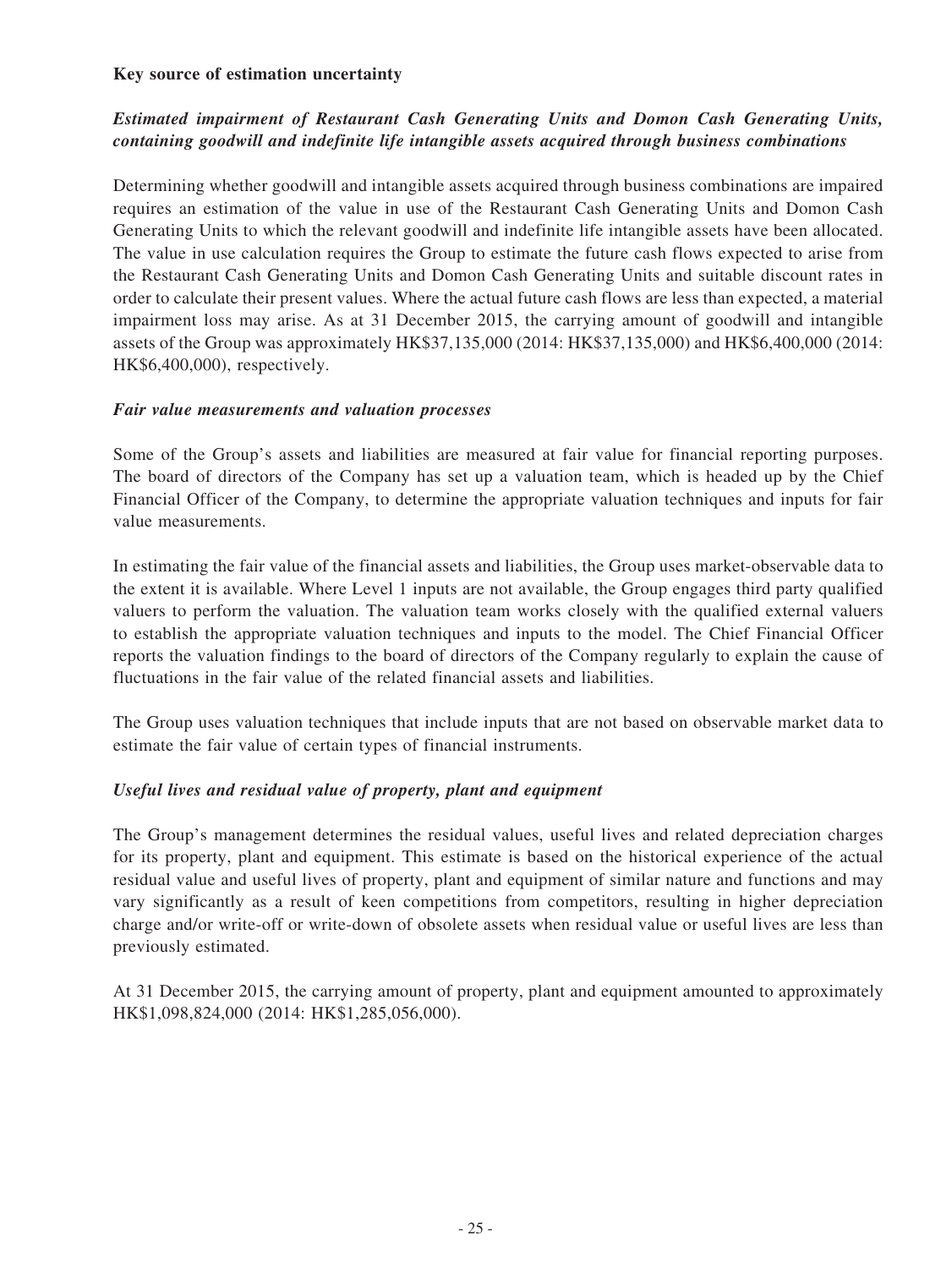## **5. SEGMENT INFORMATION**

Information reported to Ms. Poon, the Group's chief operating decision maker, for the purposes of resource allocation and assessment of performance, is analyzed by different operating divisions and geographical locations. This is also the basis upon which the Group is organized and specifically focuses on the Group's three operating divisions, namely operation of restaurants, manufacture and sales of noodles and related products and investment holding. No operating segments identified by the chief operating decision maker have been aggregated in arriving at the reportable segments of the Group.

The Group's operating and reportable segments under HKFRS 8 are as follows:

| Operation of restaurants                                    | operation of restaurants in the PRC<br>operation of restaurants in Hong Kong |
|-------------------------------------------------------------|------------------------------------------------------------------------------|
| Manufacture and sales<br>of noodles and<br>related products | manufacture and sales of packaged noodles<br>and related products in the PRC |
| Investment holding                                          | leasing of property interests                                                |

Information regarding these segments is presented below.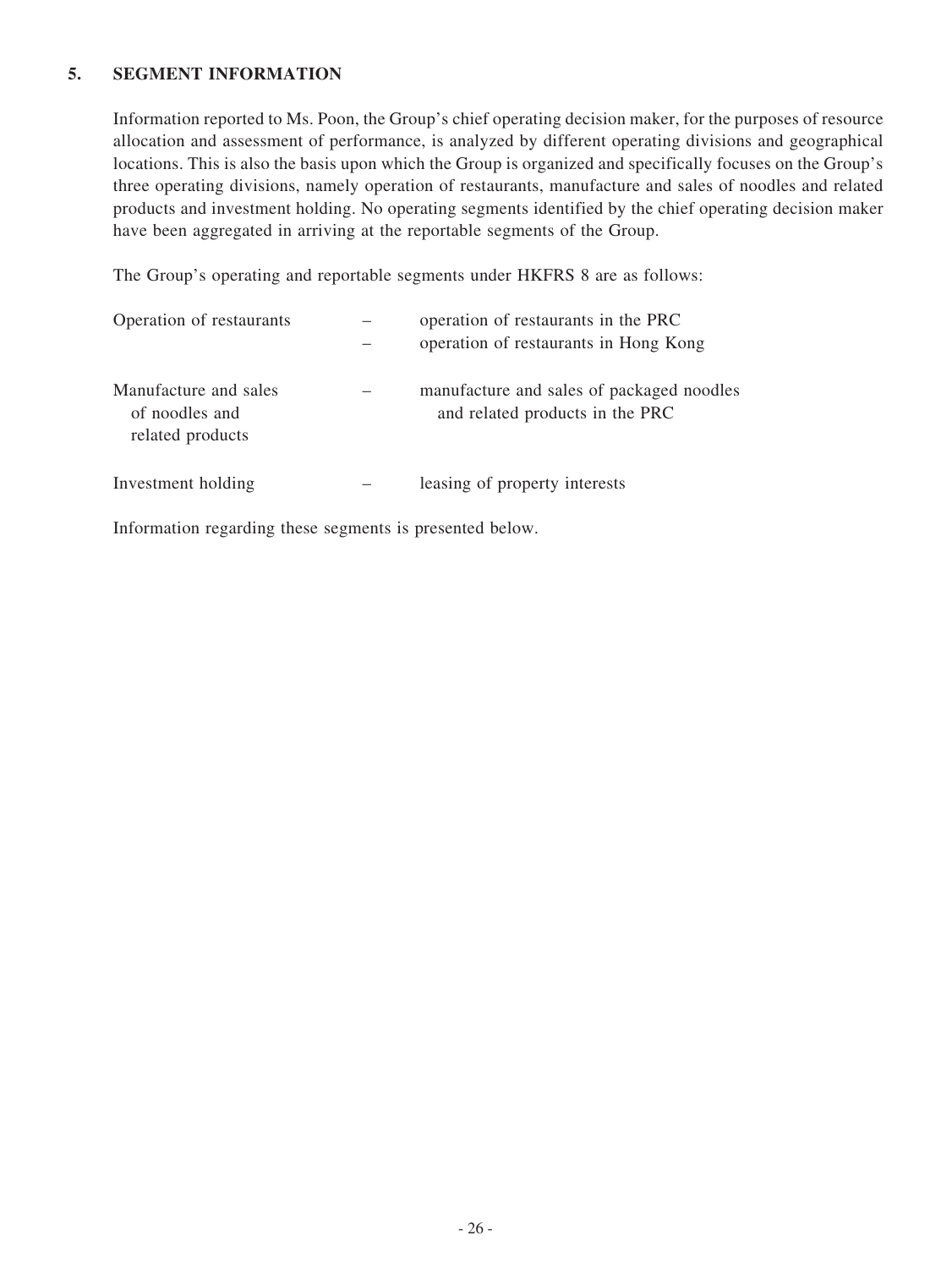# **Segment revenue and results**

The following is an analysis of the Group's revenue and results by reportable and operating segment:

# *For the year ended 31 December 2015*

|                        |                 | <b>Operation of restaurants</b> |                 | <b>Manufacture</b><br>and sales of<br>noodles and<br>related | Investment      | Segment         |                 |                 |
|------------------------|-----------------|---------------------------------|-----------------|--------------------------------------------------------------|-----------------|-----------------|-----------------|-----------------|
|                        | <b>PRC</b>      | <b>Hong Kong</b>                | <b>Total</b>    | products                                                     | holding         | total           | Elimination     | <b>Total</b>    |
|                        | <b>HK\$'000</b> | <b>HK\$'000</b>                 | <b>HK\$'000</b> | <b>HK\$'000</b>                                              | <b>HK\$'000</b> | <b>HK\$'000</b> | <b>HK\$'000</b> | <b>HK\$'000</b> |
| Revenue                |                 |                                 |                 |                                                              |                 |                 |                 |                 |
| - external sales       | 2,741,105       | 247,430                         | 2,988,535       | 140,663                                                      |                 | 3,129,198       |                 | 3,129,198       |
| - inter-segment sales  |                 |                                 |                 | 739,959                                                      |                 | 739,959         | (739, 959)      |                 |
|                        | 2,741,105       | 247,430                         | 2,988,535       | 880,622                                                      |                 | 3,869,157       | (739, 959)      | 3,129,198       |
| Segment profits        | 369,070         | 9,965                           | 379,035         | 7,632                                                        | 39,076          | 425,743         |                 | 425,743         |
| Unallocated income     |                 |                                 |                 |                                                              |                 |                 |                 | 39,278          |
| Unallocated expenses   |                 |                                 |                 |                                                              |                 |                 |                 | (96, 561)       |
| Finance costs          |                 |                                 |                 |                                                              |                 |                 |                 | (5,010)         |
| Profit before taxation |                 |                                 |                 |                                                              |                 |                 |                 | 363,450         |
| Taxation               |                 |                                 |                 |                                                              |                 |                 |                 | (111, 053)      |
| Profit for the year    |                 |                                 |                 |                                                              |                 |                 |                 | 252,397         |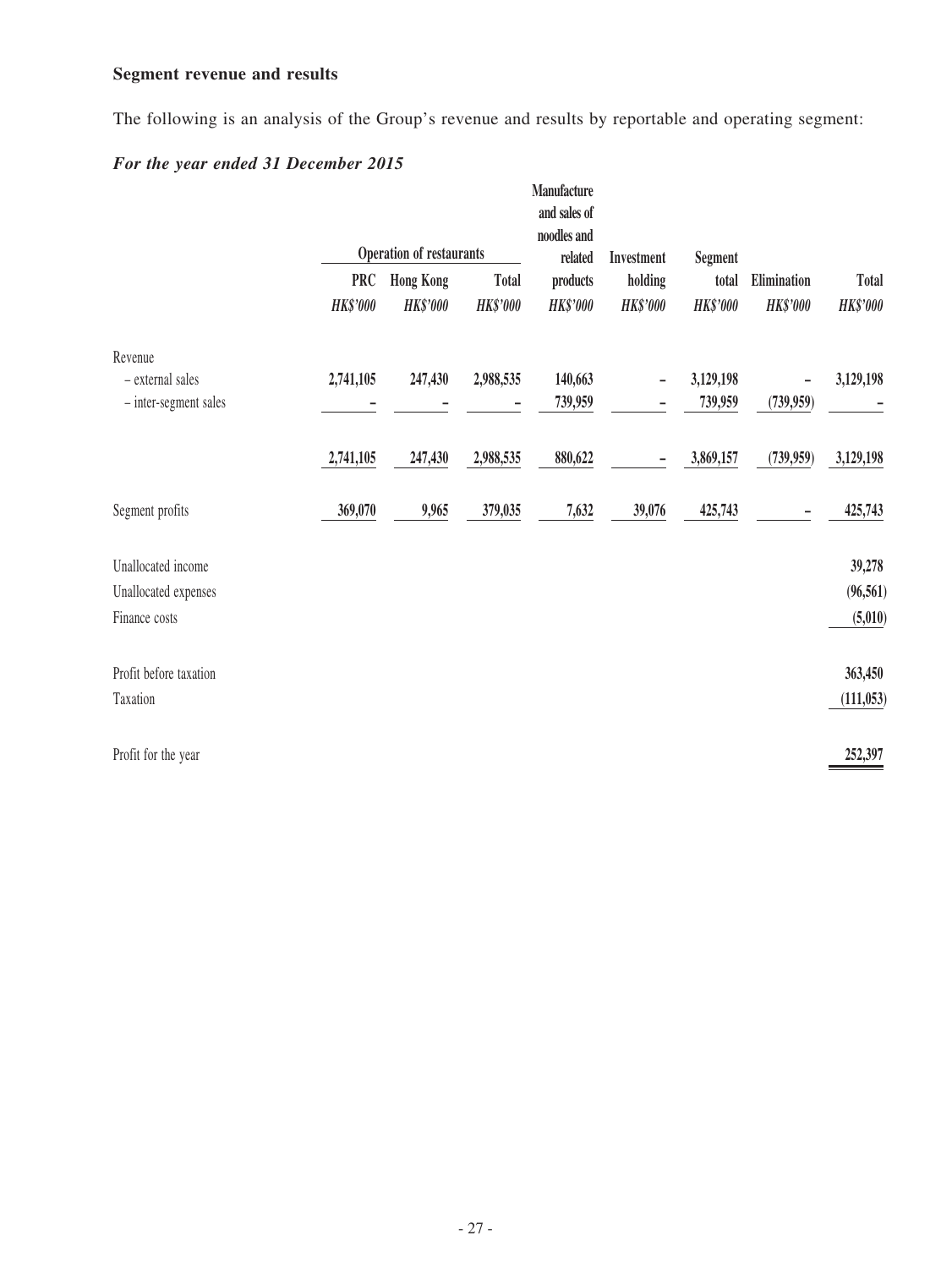|  |  | For the year ended 31 December 2014 |  |
|--|--|-------------------------------------|--|
|--|--|-------------------------------------|--|

|                                           |                 |                                                   |                   | Manufacture<br>and sales of<br>noodles and |                                   |                              |                         |                   |
|-------------------------------------------|-----------------|---------------------------------------------------|-------------------|--------------------------------------------|-----------------------------------|------------------------------|-------------------------|-------------------|
|                                           | PRC<br>HK\$'000 | Operation of restaurants<br>Hong Kong<br>HK\$'000 | Total<br>HK\$'000 | related<br>products<br>HK\$'000            | Investment<br>holding<br>HK\$'000 | Segment<br>total<br>HK\$'000 | Elimination<br>HK\$'000 | Total<br>HK\$'000 |
| Revenue                                   |                 |                                                   |                   |                                            |                                   |                              |                         |                   |
| - external sales<br>- inter-segment sales | 2,933,589       | 244,121                                           | 3,177,710         | 142,582<br>807,879                         | $\overline{\phantom{0}}$          | 3,320,292<br>807,879         | (807, 879)              | 3,320,292         |
|                                           | 2,933,589       | 244,121                                           | 3,177,710         | 950,461                                    |                                   | 4,128,171                    | (807, 879)              | 3,320,292         |
| Segment profits                           | 442,008         | 1,176                                             | 443,184           | 11,350                                     | 43,527                            | 498,061                      |                         | 498,061           |
| Unallocated income                        |                 |                                                   |                   |                                            |                                   |                              |                         | 38,025            |
| Unallocated expenses                      |                 |                                                   |                   |                                            |                                   |                              |                         | (114, 470)        |
| Finance costs                             |                 |                                                   |                   |                                            |                                   |                              |                         | (2, 846)          |
| Profit before taxation                    |                 |                                                   |                   |                                            |                                   |                              |                         | 418,770           |
| Taxation                                  |                 |                                                   |                   |                                            |                                   |                              |                         | (120, 082)        |
| Profit for the year                       |                 |                                                   |                   |                                            |                                   |                              |                         | 298,688           |

The accounting policies of the operating segments are the same as the Group's accounting policies described in note 3. Segment profit represents the profit earned by each segment without allocation of central administrative costs and directors' salaries, investment income and finance costs. This is the measure reported to the chief operating decision maker, Ms. Poon, for the purposes of resource allocation and assessment of segment performance.

Measures of total assets and liabilities are not reported as these financial information is not reviewed by the Group's chief operating decision maker for the assessment of performance and resources of the Group's business activities.

### **Other information**

All of the Group's non-current assets other than financial asset designated as at FVTPL, available-forsale investments, loan to an associate, interest in associates and deferred tax assets, including investment properties, property, plant and equipment, prepaid lease payments, intangible assets, goodwill and rental deposits, are located in the Group entities' countries of domicile, the PRC and Hong Kong, at the end of each reporting period.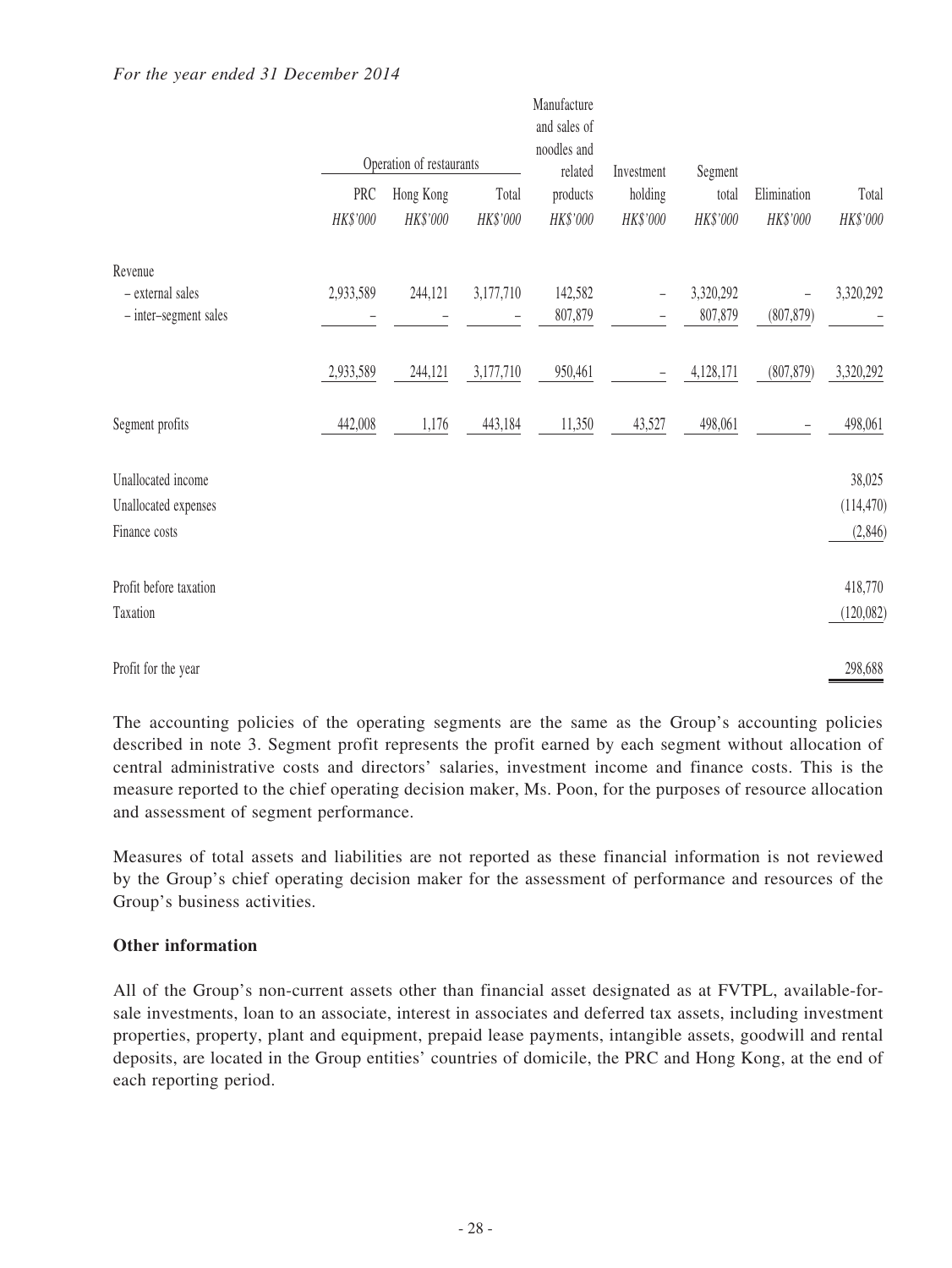The following is an analysis of the Group's non-current assets other than financial asset designated as at FVTPL, available-for-sale investments, loan to an associate, interest in associates and deferred tax assets by geographical location of assets:

|           | 2015            | 2014      |
|-----------|-----------------|-----------|
|           | <b>HK\$'000</b> | HK\$'000  |
| The PRC   | 1,391,049       | 1,496,747 |
| Hong Kong | 464,500         | 459,938   |
|           | 1,855,549       | 1,956,685 |

All of the Group's revenue from external customers are attributed to the location of the relevant group entities, which is the PRC and Hong Kong, during the years ended 31 December 2015 and 31 December 2014.

None of the customers accounted for 10% or more of the total revenue of the Group during the years ended 31 December 2015 and 31 December 2014.

#### **6. OTHER INCOME**

|                                                     | 2015            | 2014     |
|-----------------------------------------------------|-----------------|----------|
|                                                     | <b>HK\$'000</b> | HK\$'000 |
| Royalty income from sub-franchisee                  | 10,071          | 25,415   |
| Government grant (note)                             | 23,992          | 22,056   |
| Bank interest income                                | 39,278          | 38,025   |
| Property rental income, net of negligible outgoings | 24,580          | 20,734   |
| Compensation received from landlord for early       |                 |          |
| termination of operating leases of restaurants      | 1,671           | 381      |
| Dividend income from available-for-sale investments | 1,202           |          |
| <b>Others</b>                                       | 7,450           | 6,466    |
|                                                     | 108,244         | 113,077  |

*Note:* The amount of government grant represents the incentive subsidies received from the PRC local district authorities for the business activities carried out by the Group in the district. There are no specific conditions attached to the grant.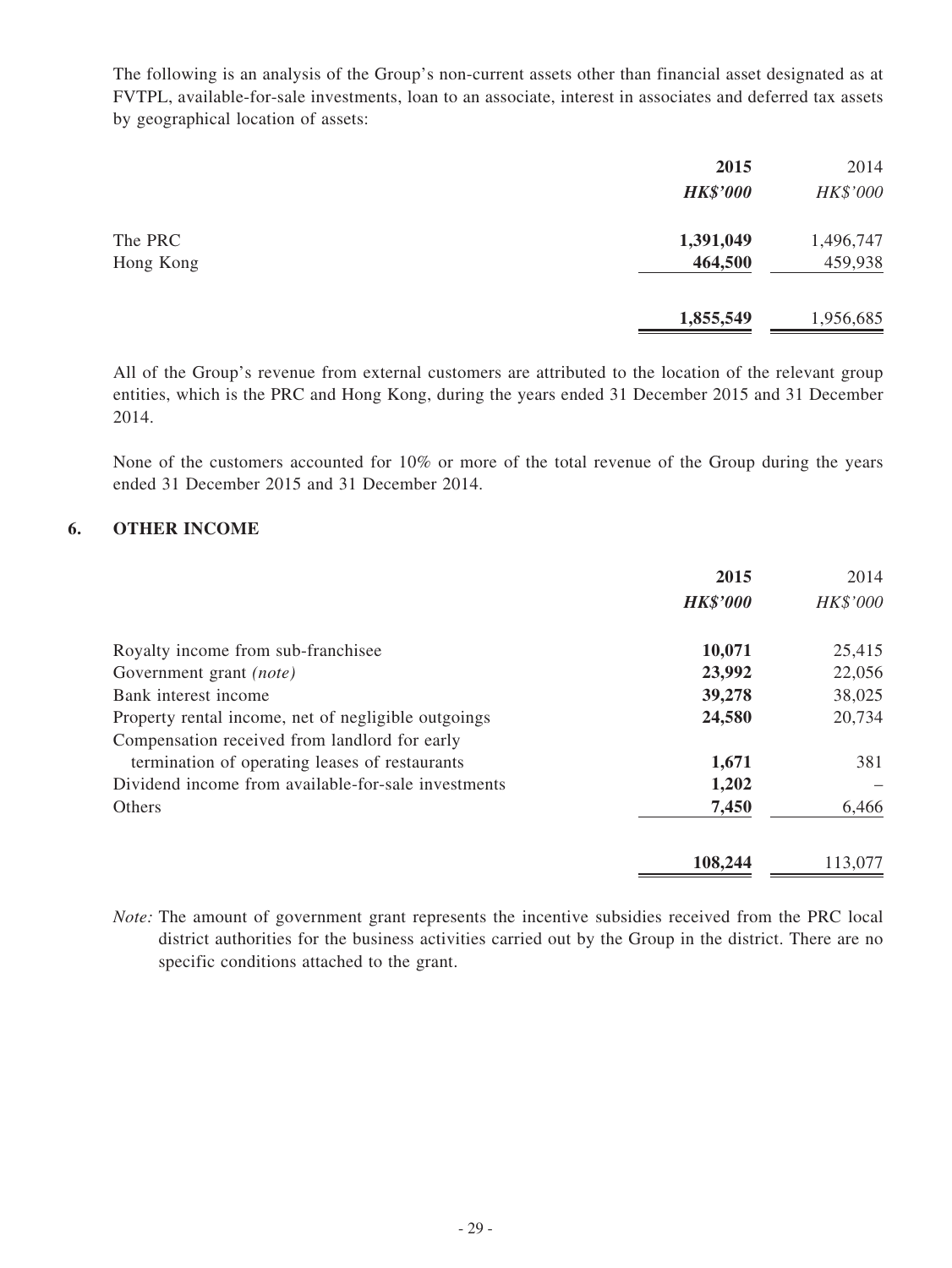# **7. OTHER GAINS AND LOSSES**

|    |                                                                                                         | 2015             | 2014      |
|----|---------------------------------------------------------------------------------------------------------|------------------|-----------|
|    |                                                                                                         | <b>HK\$'000</b>  | HK\$'000  |
|    | Change on fair values of investment properties                                                          | 26,294           | 29,793    |
|    | Loss on disposal/write-off of property, plant and equipment<br>Impairment loss recognized in respect of | (15,313)         | (11,526)  |
|    | available-for-sale investments                                                                          | (13,000)         | (7,000)   |
|    | Net foreign exchange loss                                                                               | (1,134)          | (3,812)   |
|    |                                                                                                         | (3, 153)         | 7,455     |
| 8. | PROFIT BEFORE TAXATION                                                                                  |                  |           |
|    |                                                                                                         | 2015             | 2014      |
|    |                                                                                                         | <b>HK\$'000</b>  | HK\$'000  |
|    | Profit before taxation has been arrived at after charging:                                              |                  |           |
|    | Cost of inventories consumed (note a)                                                                   | 951,738          | 1,027,389 |
|    | Directors' remuneration                                                                                 | 4,136            | 4,261     |
|    | Other staff's salaries, wages and other benefits                                                        | 639,495          | 689,273   |
|    | Other staff's retirement benefits scheme contributions                                                  | 81,469           | 81,108    |
|    | Other staff's share-based payment expenses                                                              | 10,261           | 14,933    |
|    | Total staff costs                                                                                       | 735,361          | 789,575   |
|    | Advertising and promotion expenses                                                                      | 91,020           | 104,042   |
|    | Auditor's remuneration                                                                                  | 3,034            | 3,170     |
|    | Non-audit services                                                                                      | 800              | 800       |
|    |                                                                                                         | 3,834            | 3,970     |
|    | Fuel and utility expenses                                                                               | 157,385          | 170,163   |
|    | Operating lease rentals in respect of<br>- land lease                                                   |                  |           |
|    | $-$ rented premises (note b)                                                                            | 5,295<br>435,917 | 3,499     |
|    |                                                                                                         |                  | 441,101   |

#### *Notes:*

a. This represents costs of raw materials and consumables used.

b. Included in the operating lease rentals in respect of rented premises are minimum lease payments of approximately HK\$251,874,000 (2014: HK\$262,213,000) and contingent rent of approximately HK\$184,043,000 (2014: HK\$178,888,000).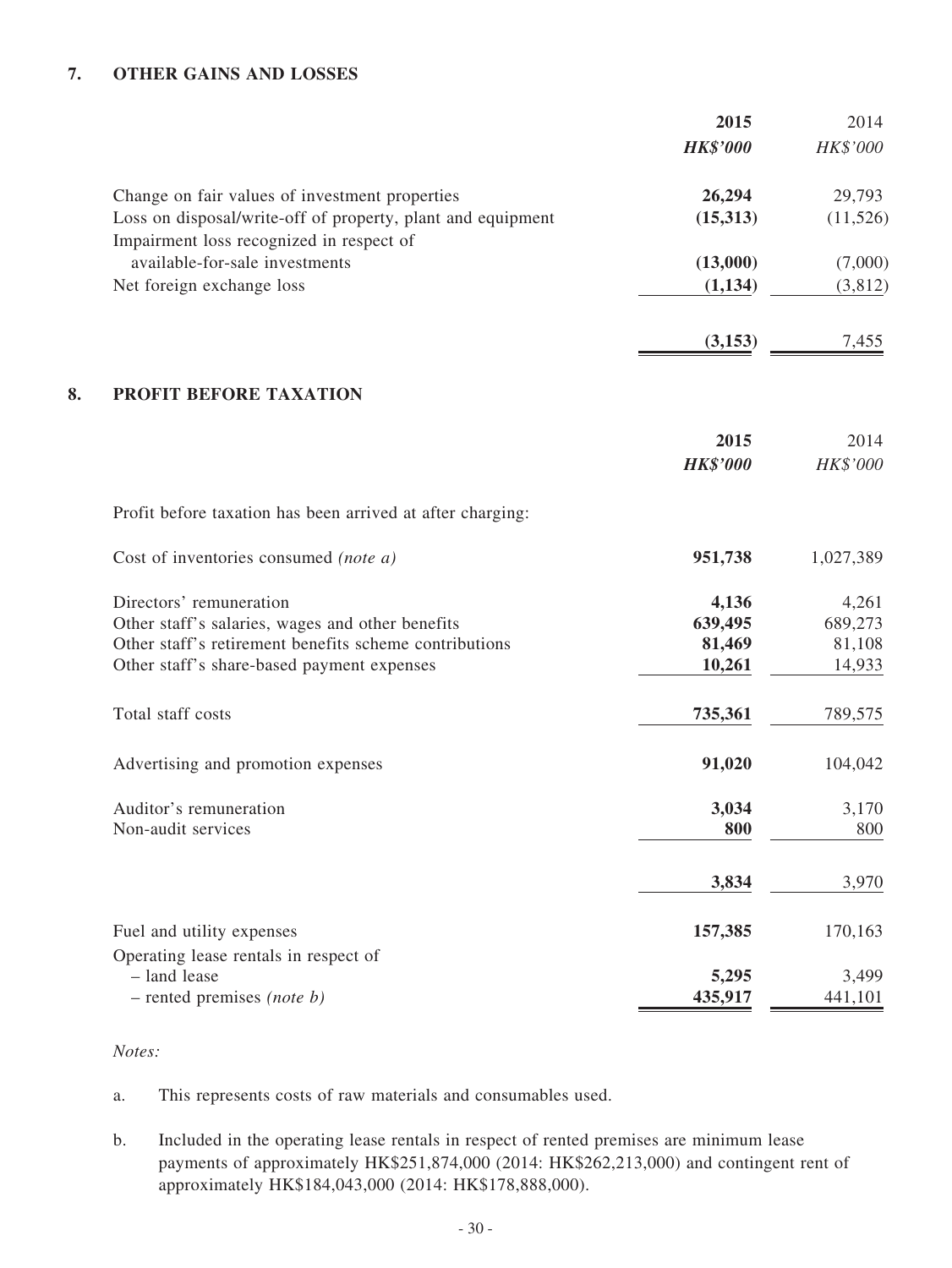# **9. TAXATION**

|                                  | 2015            | 2014     |
|----------------------------------|-----------------|----------|
|                                  | <b>HK\$'000</b> | HK\$'000 |
| Hong Kong Profits Tax            |                 |          |
| - Current year                   | 3,756           | 5,178    |
| - Under provision in prior years | 380             | 245      |
|                                  | 4,136           | 5,423    |
| PRC income tax                   |                 |          |
| - Current year                   | 92,838          | 109,022  |
| - Over provision in prior years  | (6, 834)        | (6,245)  |
|                                  | 86,004          | 102,777  |
| Deferred taxation                | 20,913          | 11,882   |
|                                  | 111,053         | 120,082  |

Hong Kong Profits Tax is calculated at 16.5% of the estimated assessable profit for the years ended 31 December 2015 and 31 December 2014.

Under the Law of the People's Republic of China on Enterprise Income Tax (the "EIT Law") and Implementation Regulation of the EIT Law, the tax rate of the PRC subsidiaries is 25% except the followings:

Pursuant to the relevant provincial policy and written approval obtained from the State Tax Bureau in Chongqing ("Chongqing STB") in 2009, Chongqing Weiqian Food & Restaurant Management Co., Ltd. 重慶味千餐飲管理有限公司 ("Chongqing Weiqian"), which is located in Chongqing, China, applied a preferential tax rate of 15% ("Preferential Tax Treatment") from 2009 to 2010.

During 2011, the Company received notice that the PRC National Audit Office recently issued a letter to the Chongqing STB stating that a few restaurant companies, including Chongqing Weiqian, should not have been granted the Preferential Tax Treatment for the year 2009. The PRC National Audit Office's ruling was that Chongqing Weiqian should pay enterprise income tax at the standard rate of 25%. During 2011, the Group made additional enterprise income tax provision of approximately HK\$3.8 million (equivalent to approximately RMB3.2 million) for the year 2009 and paid such amount to the Chongqing STB in a timely manner as requested. In addition, the Group made provision of approximately HK\$11.4 million (equivalent to approximately RMB9.0 million) for the potential payment of additional enterprise income tax based on the standard rate of 25% for the year 2010. As such, the Group applied the standard enterprise income tax rate of 25% for Chongqing Weiqian from the year 2011 onwards.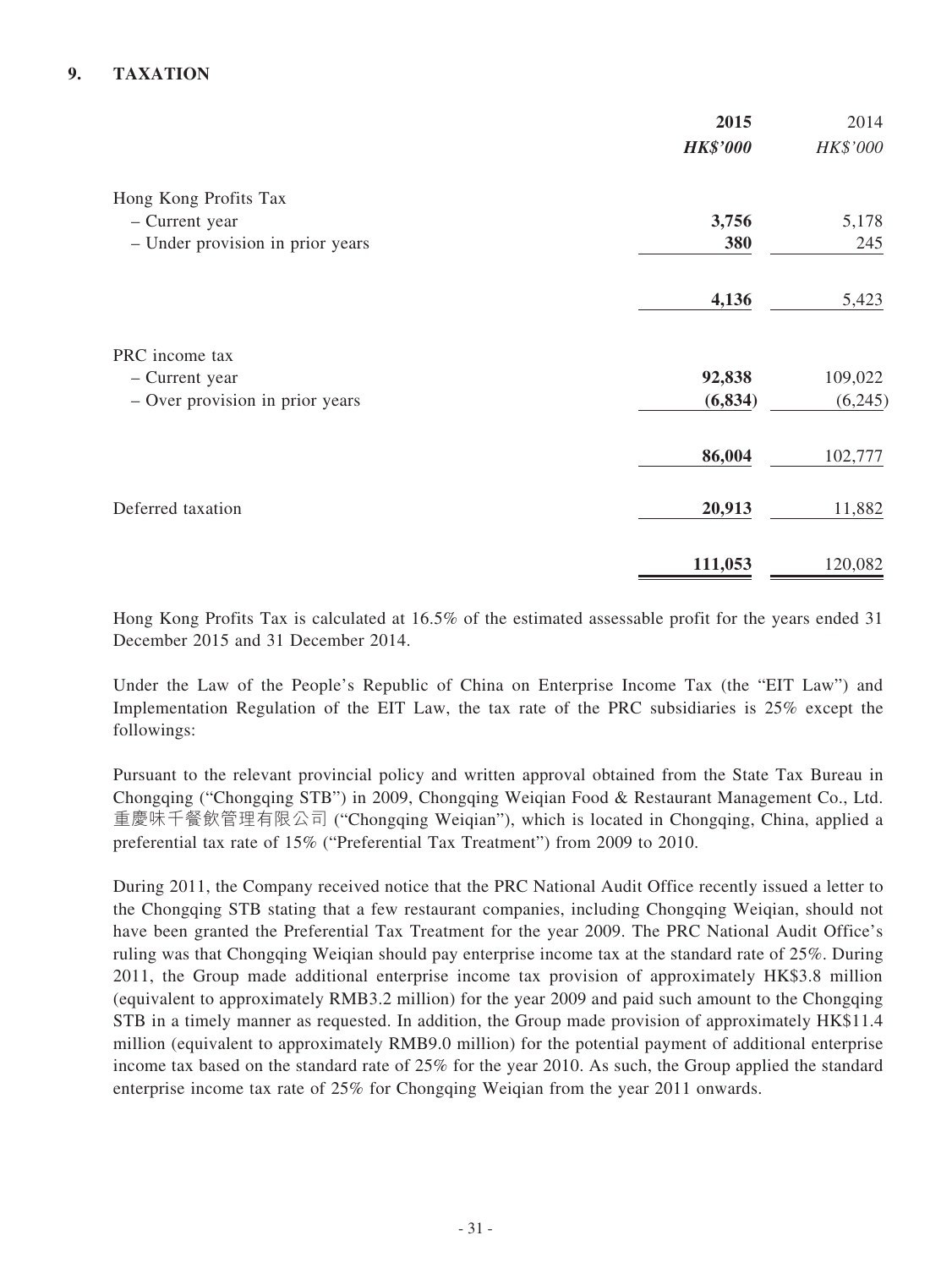During the year ended 31 December 2013, the Chongqing STB issued a written notice to Chongqing Weiqian which confirmed that Chongqing Weigian would be permitted to apply the Preferential Tax Treatment for 2009. Accordingly, the Company reversed the income tax liability of approximately HK\$15.2 million (equivalent to approximately RMB12.2 million) which was previously recognized during 2011 in relation to the change in the Preferential Tax Treatment for the years 2009 and 2010. In addition, Chongqing Weigian was granted a preferential tax rate of 15% for the year 2011 and 2012, the Company reversed the income tax liability of approximately HK\$11.2 million (equivalent to approximately RMB 8.9 million) which was previously recognized for the year 2011 and 2012.

According to the Chongqing STB, the preferential tax rate needs to be applied by the Company and approved year by year after year 2013. As such, the Group applied the standard enterprise income tax rate of 25% for Chongqing Weiqian from the year 2013 onwards and reversed the income tax liability after obtaining the written approval.

During the year ended 31 December 2015, Chongqing Weiqian was granted a preferential tax rate of 15% for the year 2014, the Company reversed the income tax liability of approximately HK\$6.9 million (equivalent to approximately RMB5.4 million) which was previously recognized in the year 2014.

During the year ended 31 December 2014, Chongqing Weiqian was granted a preferential tax rate of 15% for the year 2013, the Company reversed the income tax liability of approximately HK\$5.2 million (equivalent to approximately RMB4.0 million) which was previously recognized in the year 2013.

### **10. DIVIDENDS**

|                                                                                                    | 2015            | 2014     |
|----------------------------------------------------------------------------------------------------|-----------------|----------|
|                                                                                                    | <b>HK\$'000</b> | HK\$'000 |
| Dividends recognised as distribution during the year:                                              |                 |          |
| Interim, paid – HK4.70 cents per share for $2015$ (2014: HK4.70)                                   | 51,309          | 51,276   |
| Final, paid – HK13 cents per share for 2014<br>$(2014:$ paid – HK2.71 cents per share for 2013)    | 141,898         | 29,559   |
| Special, paid $-$ nil cents per share for 2014<br>$(2014:$ paid – HK9.90 cents per share for 2013) |                 | 107,983  |
|                                                                                                    | 193,207         | 188,818  |

A final dividend of HK12 cents per ordinary share (2014: a final dividend of HK13 cents per share) has been proposed by the directors and is subject to approval by the shareholders in the annual general meeting.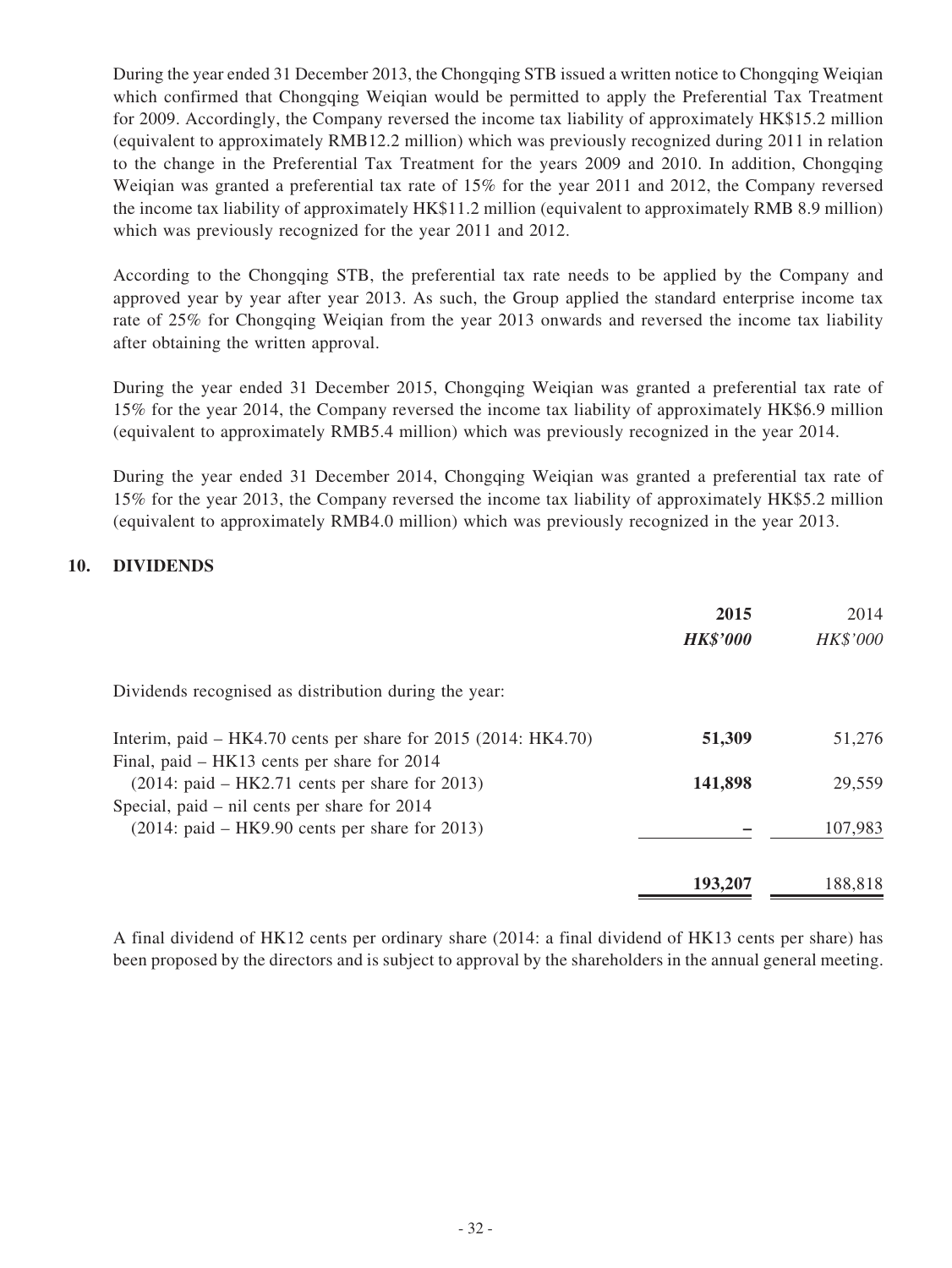### **11. EARNINGS PER SHARE**

Calculation of the basic and diluted earnings per share attributable to the owners of the Company is based on the following data:

| <b>Earnings</b>                                                                                                                       | <b>Year ended</b><br>31 December<br>2015<br><b>HK\$'000</b> | Year ended<br>31 December<br>2014<br>HK\$'000 |
|---------------------------------------------------------------------------------------------------------------------------------------|-------------------------------------------------------------|-----------------------------------------------|
| Earnings for the purposes of basic and diluted earnings per share,<br>being profit for the year attributable to owners of the Company | 226,918                                                     | 275,565                                       |
| <b>Number of shares</b>                                                                                                               | <b>Year ended</b><br>31 December<br>2015                    | Year ended<br>31 December<br>2014             |
| Weighted average number of ordinary shares for the<br>purpose of calculating basic earnings per share                                 | 1,091,533,375                                               | 1,090,813,600                                 |
| Effect of dilutive potential ordinary shares relating to:<br>- outstanding share options                                              | 34,427                                                      | 1,902,412                                     |
| Weighted average number of ordinary shares for the<br>purpose of calculating diluted earnings per share                               | 1,091,567,802                                               | 1,092,716,012                                 |

Certain outstanding share options of the Company have not been included in the computation of diluted earnings per share as they did not have dilutive effect to the Company's earnings per share during the years ended 31 December 2015 and 31 December 2014 because the exercise prices of these options were higher than the average market prices of the Company's shares during both years.

#### **12. TRADE AND OTHER RECEIVABLES**

|                                                  | 2015            | 2014     |
|--------------------------------------------------|-----------------|----------|
|                                                  | <b>HK\$'000</b> | HK\$'000 |
| Trade receivables                                |                 |          |
| - a related company                              | 1,117           | 1,186    |
| $-$ others                                       | 22,833          | 21,966   |
|                                                  | 23,950          | 23,152   |
| Rental and utility deposits                      | 21,084          | 33,923   |
| Property rentals paid in advance for restaurants | 24,416          | 25,343   |
| Advance to suppliers                             | 24,252          | 26,705   |
| Other receivables and prepayments                | 23,141          | 24,722   |
|                                                  | 116,843         | 133,845  |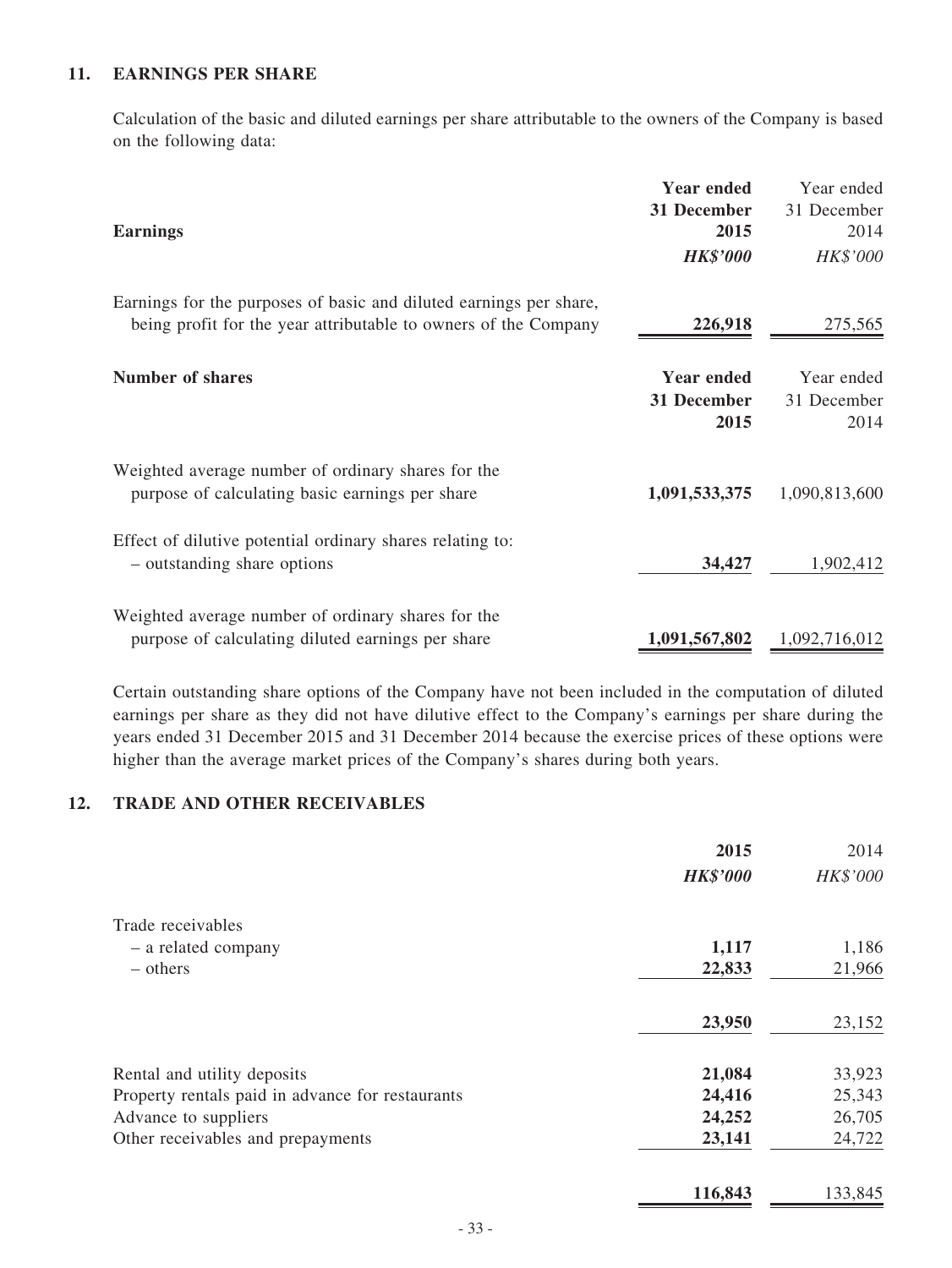The related company is a company in which Ms. Poon has controlling interests.

Customers including both independent third parties and related company of noodles and related products are normally granted 60 to 90 days credit period upon issuance of invoices, except for certain well established customers for which the credit terms are up to 180 days. There was no credit period for customers relating to sales from operation of restaurants. The following is an ageing analysis of trade receivables net of allowance for doubtful debts presented based on invoice dates at the end of the reporting period, which approximated the respective revenue recognition dates:

|                 | 2015            | 2014     |
|-----------------|-----------------|----------|
|                 | <b>HK\$'000</b> | HK\$'000 |
| Ageing          |                 |          |
| 0 to 30 days    | 17,842          | 15,757   |
| 31 to 60 days   | 2,101           | 3,574    |
| 61 to 90 days   | 517             | 398      |
| 91 to 180 days  | 364             | 1,182    |
| 180 to 365 days | 1,093           | 2,241    |
| Over 365 days   | 2,033           |          |
|                 | 23,950          | 23,152   |

No interest is charged on the trade receivables. Major debtors comprising the Group's trade receivables that are neither past due nor impaired at 31 December 2014 and 31 December 2015 have no default history and of good credit quality.

Included in the Group's trade receivable balances are debtors with a carrying amount of approximately HK\$3,126,000 (2014: HK\$2,241,000) which are past due for over 180 days as at 31 December 2015 for which the Group has not provided for impairment loss as these balances are mainly due from related parties and certain group-buying companies with good credit. The Group does not hold any collateral over the balances.

In determining the recoverability of the trade receivables, the Group reassesses any change in the credit quality of the trade receivables since the credit was granted and up to the end of the reporting period. After reassessment, the directors believe that no further allowance is required.

As at 31 December 2015 and 31 December 2014, other receivables of the Group are neither past due nor impaired as they have no default history and there are continuous subsequent settlement.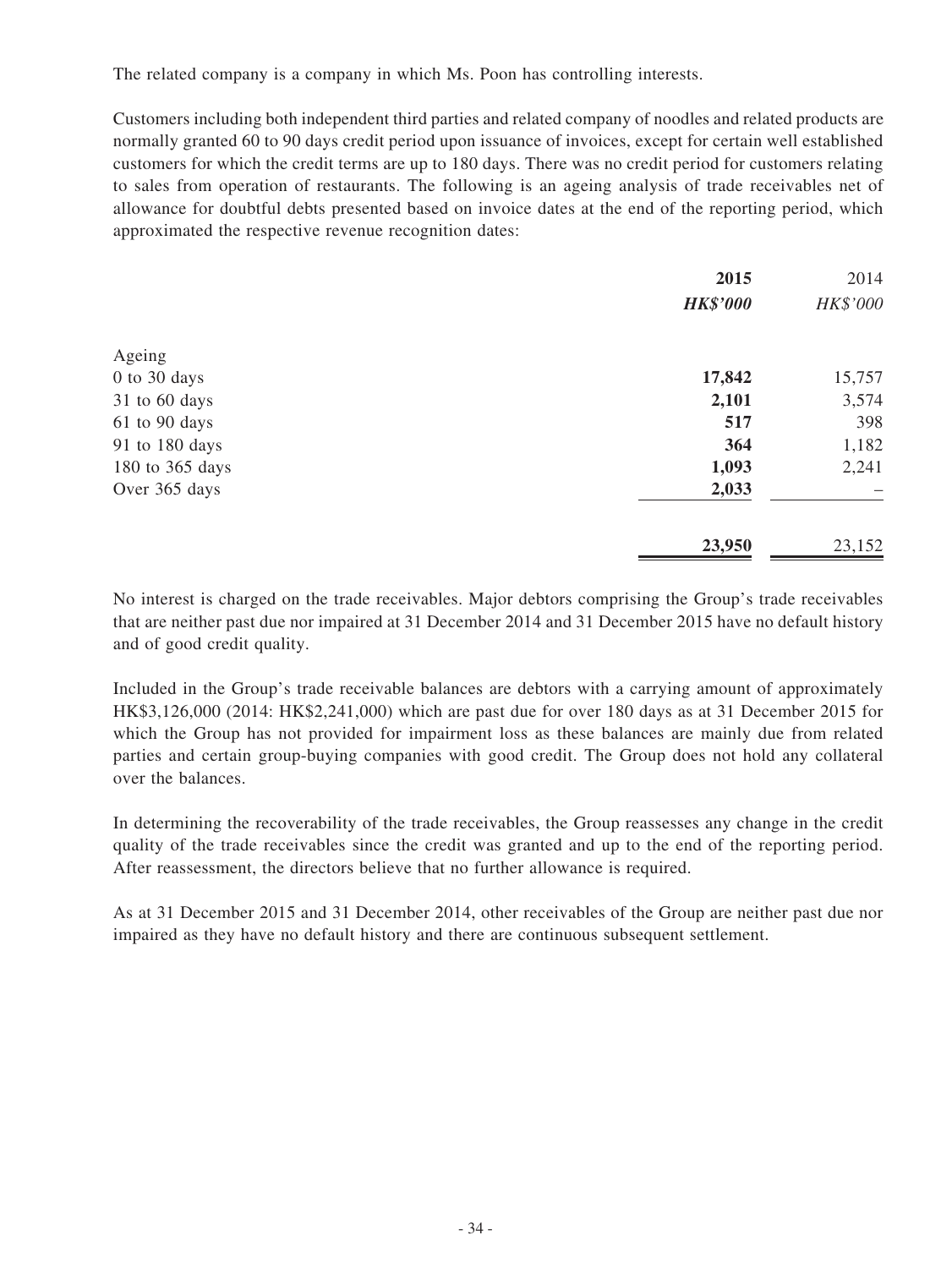### **13. TRADE AND OTHER PAYABLES**

|                                                          | 2015            | 2014     |
|----------------------------------------------------------|-----------------|----------|
|                                                          | <b>HK\$'000</b> | HK\$'000 |
| Trade payables                                           |                 |          |
| - related companies                                      | 5,617           | 6,724    |
| - others                                                 | 115,868         | 132,739  |
|                                                          | 121,485         | 139,463  |
| Payroll and welfare payables                             | 49,972          | 55,382   |
| Customers' deposits received                             | 12,569          | 13,163   |
| Payable for acquisition of property, plant and equipment | 55,834          | 71,612   |
| Payable for property rentals                             | 31,315          | 35,112   |
| Other taxes payable                                      | 33,176          | 35,299   |
| Others                                                   | 23,907          | 25,449   |
|                                                          | 328,258         | 375,480  |

The related companies are companies in which Mr. Katsuaki Shigemitsu, who is a director and shareholder of the Company, has controlling interests.

The average credit period for purchase of goods is 60 days (31 December 2014: 60 days). The following is an ageing analysis of trade payables presented based on invoice dates at the end of the reporting period:

|                | 2015            | 2014     |
|----------------|-----------------|----------|
|                | <b>HK\$'000</b> | HK\$'000 |
| Ageing         |                 |          |
| 0 to 30 days   | 73,276          | 84,514   |
| 31 to 60 days  | 35,477          | 39,520   |
| 61 to 90 days  | 4,721           | 6,272    |
| 91 to 180 days | 4,596           | 1,012    |
| Over 180 days  | 3,415           | 8,145    |
|                | 121,485         | 139,463  |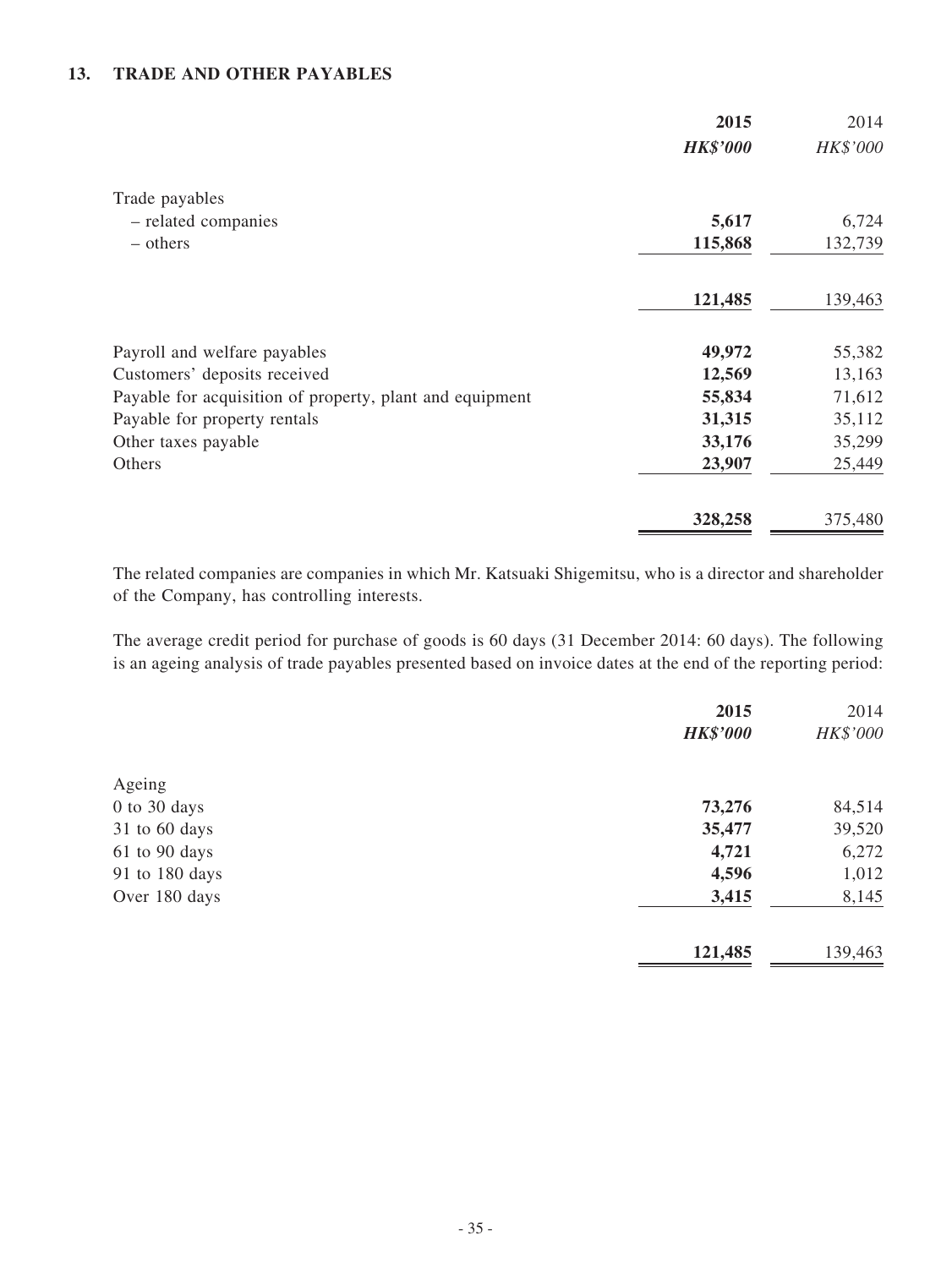# **DIVIDEND**

A final dividend of HK12.00 cents per ordinary share (2014: HK13.00 cents) for the year ended 31 December 2015 has been proposed by the Board and is subject to the approval by the shareholders at the annual general meeting ("AGM") to be held on 18 May 2016. The proposed final dividend is expected to be paid on or about 30 September 2016. Including the interim dividend of HK4.70 cents per ordinary share (2014: HK4.70 cents) already paid, the total dividend for the year ended 31 December 2015 will amount to HK16.70 cents per ordinary share (2014: HK17.70 cents).

# **MANAGEMENT DISCUSSION AND ANALYSIS**

## **Industry Review**

In the year 2015, the global economy was still struggling along in the aftermath of the financial crisis, and moving ahead on the bumpy road of recovery. During the year, economic conditions of the US, the largest economy in the world, maintained its momentum of recovery and gradually trended upward. Against this backdrop, the Federal Reserve announced its interest rate hike in mid-December 2015, which marked the normalisation of the monetary policy of the country, as well as the gradual recovery of the US from the economic crisis. Since the launch of quantitative monetary policy at the beginning of the year 2015, the European economy maintained its modest rate of recovery. In particular, major Eurozone members have substantially returned to the path of positive growth. Nevertheless, countries in emerging markets were generally facing challenging prospects, and delivered fairly mixed performance. In 2015, China's economy encountered various impacts and challenges, as well as increasingly downward pressure on the economy. During the year under review, the Central Bank had initiated five rounds of cutting of Required Reserve Ratio (RRR) and interest rate. China's GDP grew by 6.9% year-on-year to RMB67,670.8 billion in the year 2015, the lowest level since the first quarter of 2009.

Since 2014, we have seen continuous involvement of new capital and cross-industry competitors in the catering market, which resulted in more intensive competition. According the data of dianping. com, in December 2015, there were a total of 5,074,852 restaurants in the PRC. In particular, more than 50,000 restaurants were opened on average in first-tier cities such as Guangzhou and Shenzhen, representing an increase of over 50%. Moreover, this traditional industry is undergoing significant changes as a result of the continuous penetration of the internet into the catering industry, as well as the fast changing habits of consumption of consumers.

In 2015, the catering industry experienced the explosion of takeaway services, with continuous capital inflow from various sources to platforms for takeaway business. Driven by the subsidies from merchants, we had witnessed exponential growth in the number of users of takeaway services. However, as the subsidies diminished, the huge bubble of the takeaway market had also been fading away and returning to the path of normal growth gradually. Another notable change of the catering market is the comprehensive penetration of mobile payment. Mobile payment led by Alipay and WeChat Payment are transforming the payment behaviour of consumers, while posing new requirements for the informationization of catering business.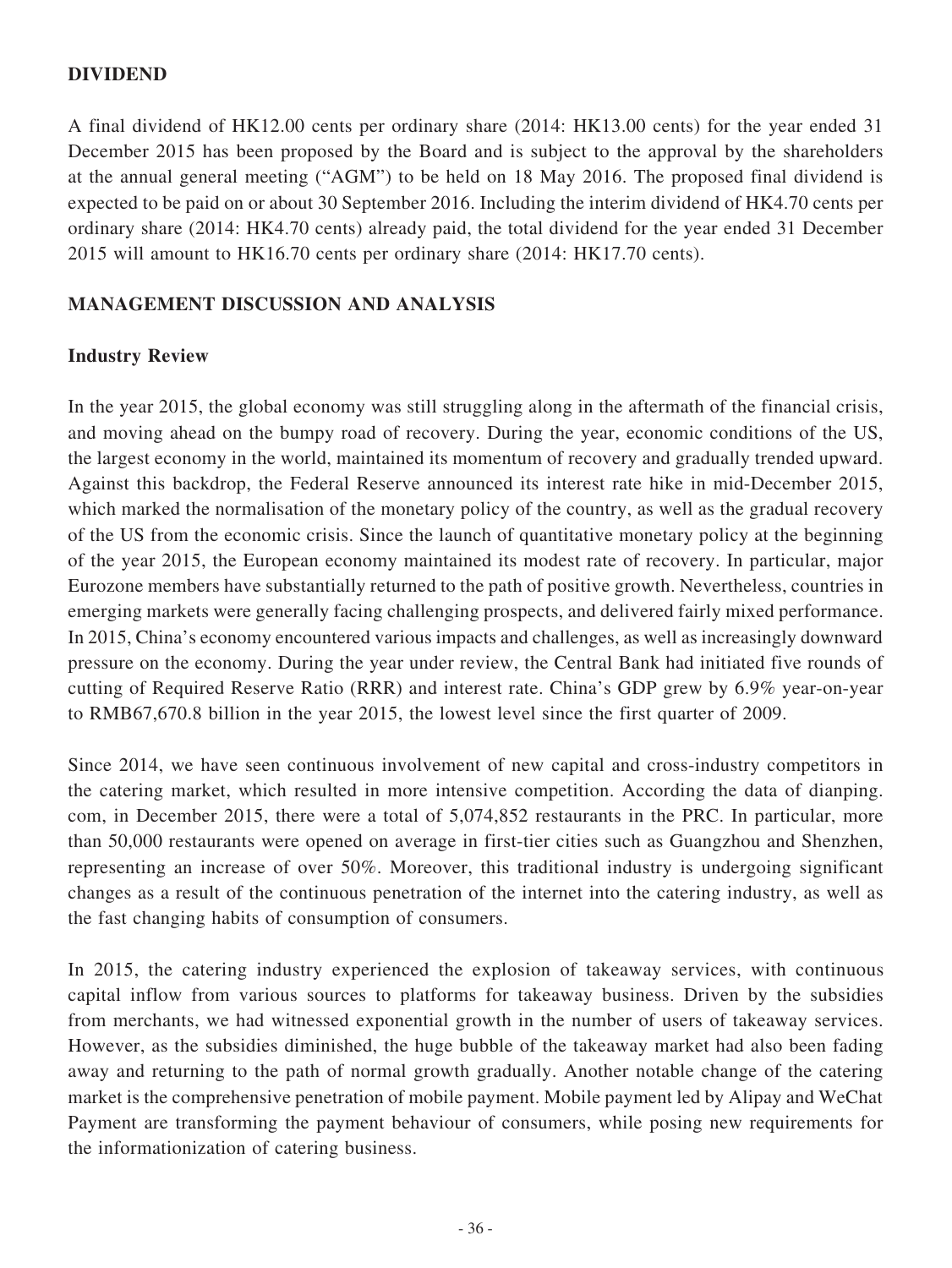In addition, due to the rapidly changing behaviours of consumption and the pursuit of novelty of consumers, especially the post-90s generation, as well as the continuous novel offerings by various specialty catering services, the seizure of consumer has become a new challenge facing the players in the catering industry.

Revenue from the nationwide catering industry for the year 2015 amounted to RMB3,231 billion, representing a year-on-year increase of 11.7%, an indication of the expansion of the market; in particular, overall revenue from catering services of restaurants with an annual revenue of over RMB2 million increased by 7% year-on-year to RMB866.7 billion.

During the year, in the face of various challenges from slipping economy and intensified competition, the management of the Group had been exploring unremittingly the path for the transform of the Group, with the aim of seeking indigenous and external momentum for growth amidst difficult conditions. As a response to the development trend of the industry, in 2015, the Group stepped up its efforts in the promotion of takeaway services in restaurants across the country, and has established cooperation with a number of takeaway service platforms, including "Baidu Takeout Delivery" (百度外賣), "ele.me" (餓了麼), "meituan.com" (美團) and "daojia.com.cn" (到家). In addition, in view of the optimistic prospect of takeaway business, the Group participated in the investment in the equity interests of "Baidu Takeout Delivery" (百度外賣) in the form of financial investment. Moreover, the Group also invested in an egg supplier and became its shareholder for the purpose of ensuring the quality of upstream raw materials of the industry and reducing costs.

# **Business Review**

For the year ended 31 December 2015, the Group's turnover decreased from approximately HK\$3,320 million in 2014, by approximately 5.8% to approximately HK\$3,129 million in 2015. The gross profit of the Group reached approximately HK\$2,177 million, a decrease of approximately 5.0% from last year. In particular, profit for the year of the Company decreased by approximately 15.5% and profit attributable to the owners of the Company decreased by approximately 17.7% to approximately HK\$227 million from approximately HK\$276 million last year. Net profit margin also decreased from approximately 8.3% last year to approximately 7.3%. Correspondingly, basic earnings per share decreased from HK25.26 cents last year to HK20.79 cents per ordinary share.

Given the growth of the current operation of the Company during the year, the Board recommended a final dividend of HK12.00 cents per ordinary share for the year ended 31 December 2015 as a return to the shareholders.

The support from its production bases is an integral factor for the sustainable and steady expansion of the Group's chain restaurant network. As at 31 December 2015, the Group has four major production bases in Shanghai, Chengdu, Tianjin and Dongguan throughout China.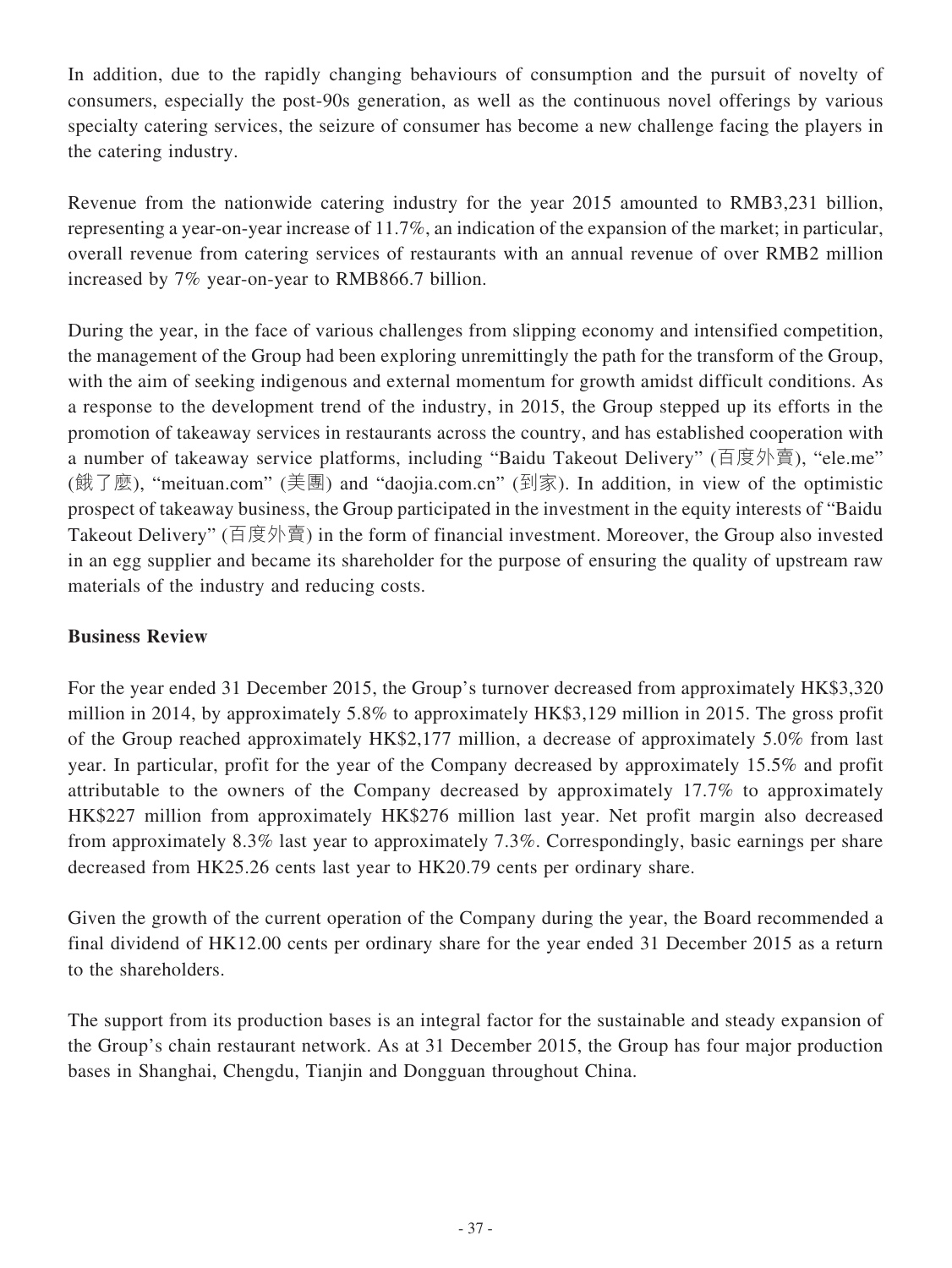During the year, the Group decelerated its pace for the expansion of FCR network as planned. The Group adopted more focused strategies in its development, and continued to expand the restaurant network and deepened the density in mature markets, such as Beijing, Jiangsu, Zhejiang and Shanghai.

During the year, the Group's cost of inventories consumed as a proportion to turnover was approximately 30.4%, indicating a decrease of approximately 0.5 percentage point from that of the corresponding period last year. Accordingly, gross profit margin increased from approximately 69.1% last year to approximately 69.6% in 2015. The Company leveraged on the adjustment of menu prices and adoption of direct purchase to stabilize the cost of raw material. In addition, although prices of certain raw materials are currently rising, the Group is confident that this pressure can be effectively mitigated by ingredient diversification. Together with further optimization of purchasing channels, the Group will be able to maintain a relatively high and stable gross profit margin.

During the year, the Group's labour costs accounted for approximately 23.5% of the turnover, which was approximately 0.3 percentage point lower than that of the corresponding period of last year. During the year, proactive cost control measures were implemented, and obvious effects were witnessed during the reporting period. The Group enacted new standards for staff allocation based on restaurant scale, and optimized the scheduling system. These measures enhanced the efficiency of human resource utilization and actively reduced labour costs, leading to a decrease in labour costs as a proportion to turnover.

During the year, rental and related costs as a proportion to turnover of the Group was approximately 16.0%, which was approximately 0.8 percentage point higher than that of the corresponding period last year. During the year, the Group maintained stringent criteria in location selection for new restaurants to ensure the rate of success of the new establishment. Also, a large number of medium- and smallsized restaurants were developed so as to enhance the output per unit area. On the other hand, with our branding effect becoming stronger, the Group has secured fixed leases on a long-term basis. Such increase was mainly attributable to the fact that the slower turnover growth for the period with the recovery of turnover, rental costs will be diluted further, pushing up the proportion of rental and related costs to turnover.

The Group has timely introduced a number of enriched and attractive marketing activities. During the year, the Group featured the promotional sales of various attractive premiums. The feedback was excellent and the promotions facilitated an increase in transaction amount. These activities not only encouraged new and existing customers to visit the restaurants, but also helped the Group to fully benefit from the market recovery.

The effective operation of over 670 restaurants under the Group would not be achieved without our efficient management and intensive staff training. During the year, the Group placed emphasis on the guidance and training of restaurant managers and regional supervisors. The operation efficiency of each restaurant was enhanced through constant upgrading of its basic management level. The Group also launched inter-restaurant competitions and new incentive bonus scheme so as to fully mobilize its staff.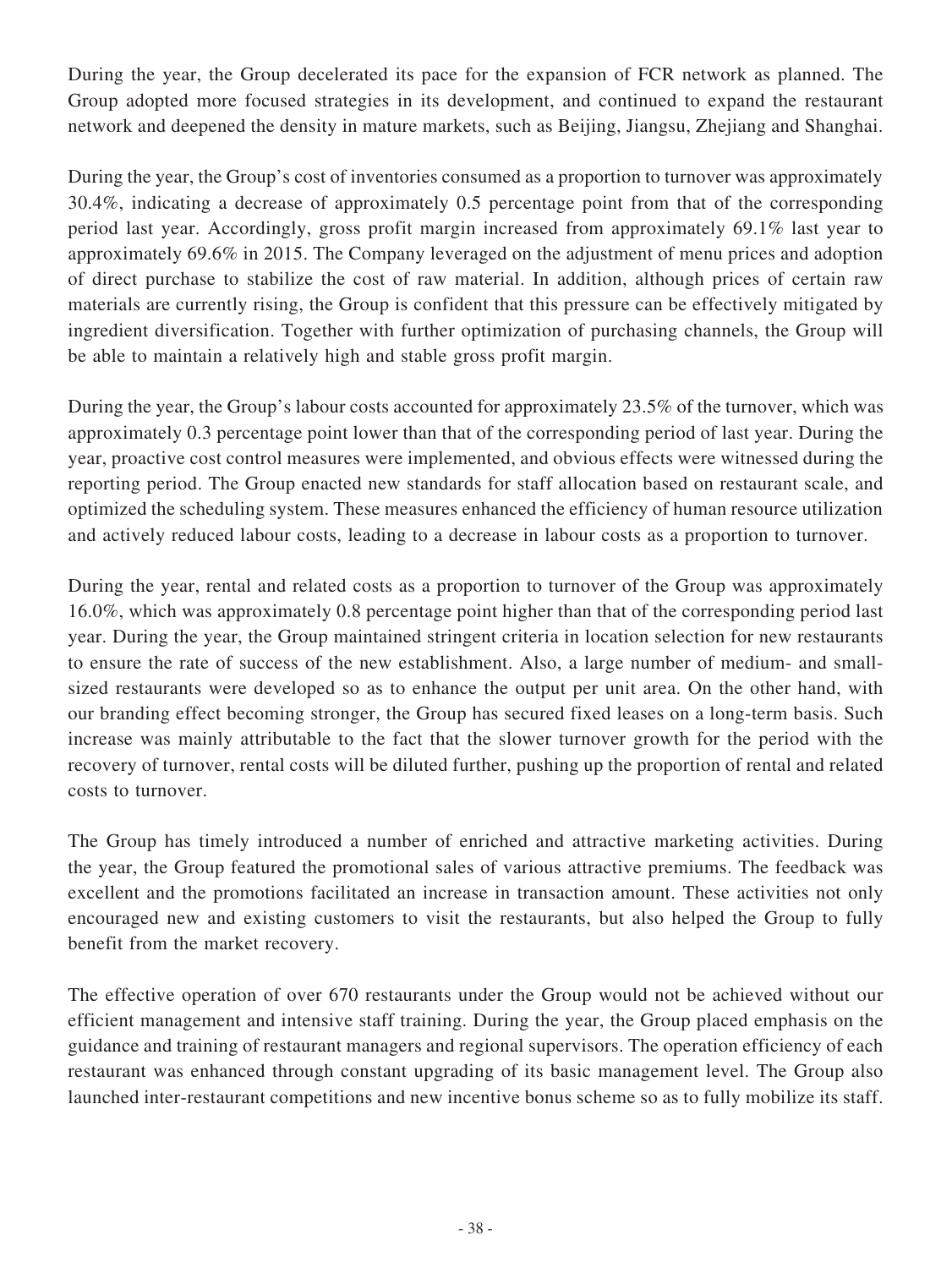# **RETAIL CHAIN RESTAURANTS**

In 2015, the Group's major business and primary source of income continued to stem from the retail chain restaurant business. During the year, the Group's restaurant business income recorded approximately HK\$2,988,535,000 (2014: HK\$3,177,710,000), accounted for approximately 95.5% (2014: 95.7%) of the Group's total revenue.

As at 31 December 2015, the Group's restaurant portfolio consisted of 673 Ajisen chain restaurants, comprising the following:

|                                                                                                                                                                                                                                                                                                                                                                                             | 31 December<br>2015                                                                                                                                                                                                                                                     | 31 December<br>2014                                                                                                                                                                                                                                               | $+/-$                                                                                                                                                                                                         |
|---------------------------------------------------------------------------------------------------------------------------------------------------------------------------------------------------------------------------------------------------------------------------------------------------------------------------------------------------------------------------------------------|-------------------------------------------------------------------------------------------------------------------------------------------------------------------------------------------------------------------------------------------------------------------------|-------------------------------------------------------------------------------------------------------------------------------------------------------------------------------------------------------------------------------------------------------------------|---------------------------------------------------------------------------------------------------------------------------------------------------------------------------------------------------------------|
| By type:                                                                                                                                                                                                                                                                                                                                                                                    |                                                                                                                                                                                                                                                                         |                                                                                                                                                                                                                                                                   |                                                                                                                                                                                                               |
| Owned and managed<br>Owned but not managed                                                                                                                                                                                                                                                                                                                                                  | 672<br>1                                                                                                                                                                                                                                                                | 667<br>$\overline{c}$                                                                                                                                                                                                                                             | 5<br>$-1$                                                                                                                                                                                                     |
| Total                                                                                                                                                                                                                                                                                                                                                                                       | 673                                                                                                                                                                                                                                                                     | 669                                                                                                                                                                                                                                                               | $\overline{4}$                                                                                                                                                                                                |
| By provinces:                                                                                                                                                                                                                                                                                                                                                                               |                                                                                                                                                                                                                                                                         |                                                                                                                                                                                                                                                                   |                                                                                                                                                                                                               |
| Shanghai<br>Beijing<br>Tianjin<br>Guangdong (excluding Shenzhen)<br>Shenzhen<br>Jiangsu<br>Zhejiang<br>Sichuan<br>Chongqing<br>Fujian<br>Hunan<br>Hubei<br>Liaoning<br>Shandong<br>Guangxi<br>Guizhou<br>Jiangxi<br>Shaanxi<br>Yunnan<br>Henan<br>Hebei<br>Anhui<br>Gansu<br>Xinjiang<br>Hainan<br>Shanxi<br>Neimenggu<br>Heilongjiang<br>Ningxia, Qinghai<br>Jilin<br>Hong Kong<br>Taiwan* | 142<br>40<br>6<br>56<br>29<br>80<br>52<br>20<br>17<br>22<br>17<br>18<br>14<br>39<br>$\overline{7}$<br>$\overline{2}$<br>10<br>14<br>5<br>$\overline{\mathbf{4}}$<br>$\overline{\mathbf{4}}$<br>12<br>$\mathbf{1}$<br>$\frac{2}{3}$<br>$\frac{4}{7}$ $\frac{3}{3}$<br>38 | 145<br>38<br>$\tau$<br>59<br>28<br>82<br>54<br>23<br>17<br>18<br>16<br>16<br>11<br>38<br>6<br>$\overline{4}$<br>10<br>11<br>$\overline{7}$<br>3<br>$\overline{4}$<br>11<br>$\mathbf{1}$<br>$\frac{2}{3}$<br>$\frac{1}{5}$<br>$\frac{4}{2}$<br>$\frac{2}{3}$<br>39 | $-3$ $-2$ $-1$ $-3$ $-2$ $-3$ $-0$ $-4$ $-1$ $-2$ $-3$ $-1$ $-2$ $-0$ $-3$ $-2$ $-1$<br>$\boldsymbol{0}$<br>$\,1\,$<br>$\begin{matrix} 0 \\ 0 \\ 0 \\ 0 \\ -1 \\ 3 \\ 1 \end{matrix}$<br>$\mathbf{1}$<br>$-1$ |
|                                                                                                                                                                                                                                                                                                                                                                                             | 1                                                                                                                                                                                                                                                                       | $\overline{2}$                                                                                                                                                                                                                                                    | $-1$                                                                                                                                                                                                          |
| Total                                                                                                                                                                                                                                                                                                                                                                                       | 673                                                                                                                                                                                                                                                                     | 669                                                                                                                                                                                                                                                               | 4                                                                                                                                                                                                             |
| Total saleable area (sq. meters)                                                                                                                                                                                                                                                                                                                                                            | 154,137                                                                                                                                                                                                                                                                 | 153,551                                                                                                                                                                                                                                                           | 586                                                                                                                                                                                                           |

\* *Note:* Ajisen (China) Holdings Limited holds 15% interest in restaurants operated in Taiwan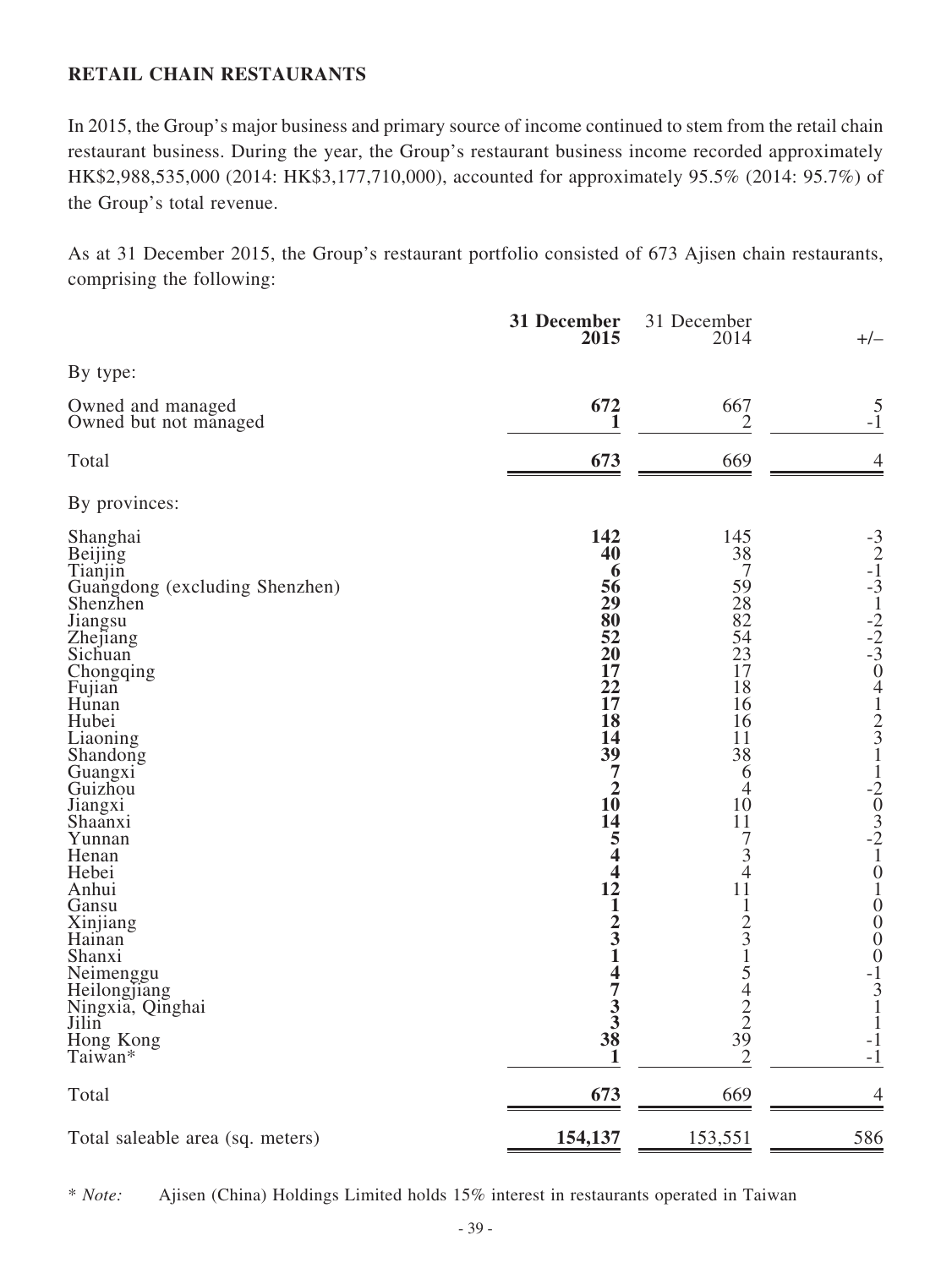|                         | 31 December | 31 December    |                |  |
|-------------------------|-------------|----------------|----------------|--|
|                         | 2015        | 2014           | $+/-$          |  |
| By geographical region: |             |                |                |  |
| Northern China          | 121         | 112            | 9              |  |
| Eastern China           | 274         | 281            | $-7$           |  |
| Southern China          | 155         | 153            | 2              |  |
| Central China           | 122         | 121            | 1              |  |
| Taiwan                  | 1           | $\overline{2}$ | $-1$           |  |
| Total                   | 673         | 669            | $\overline{4}$ |  |

## **Sales of Packaged Noodle and Related Products**

The manufacturing and sales of packaged noodle products under the Ajisen brand is one of the Group's two main businesses and is a beneficial complement to the major business of FCR network operation. These packaged noodle products are manufactured solely by the Group. Besides they are supplied to the chain restaurants of the Group, they are also sold through diversified channels, including supermarkets and department stores, which further enhances the awareness of the Ajisen brand.

For the year ended 31 December 2015, revenue from the sales of packaged noodle and related products was approximately HK\$140,663,000 (2014: HK\$142,582,000), accounted for approximately 4.5% (2014: 4.3%) of the Group's total revenue. The Group has an extensive distribution network for the packaged noodle and related products in China. As of 31 December 2015, the total number of points-ofsale in this network reached approximately 8,000, which was the same compared to the corresponding period in last year. The distribution network covers over 30 cities in China. These distributors include nationwide retailers such as Wal-Mart, Carrefour and Metro, and regional retailers such as China Resources Vanguard, Sanjiang in Ningbo and Century Lianhua, as well as reputable convenient chain stores such as Alldays, Kedi and C-Store.

### **Financial Review**

### *Turnover*

For the year ended 31 December 2015, the Group's turnover decreased by approximately 5.8%, or approximately HK\$191,094,000, to approximately HK\$3,129,198,000 from approximately HK\$3,320,292,000 for the corresponding period in 2014. Such decrease was mainly due to the negative same store growth in PRC of the Group during the year.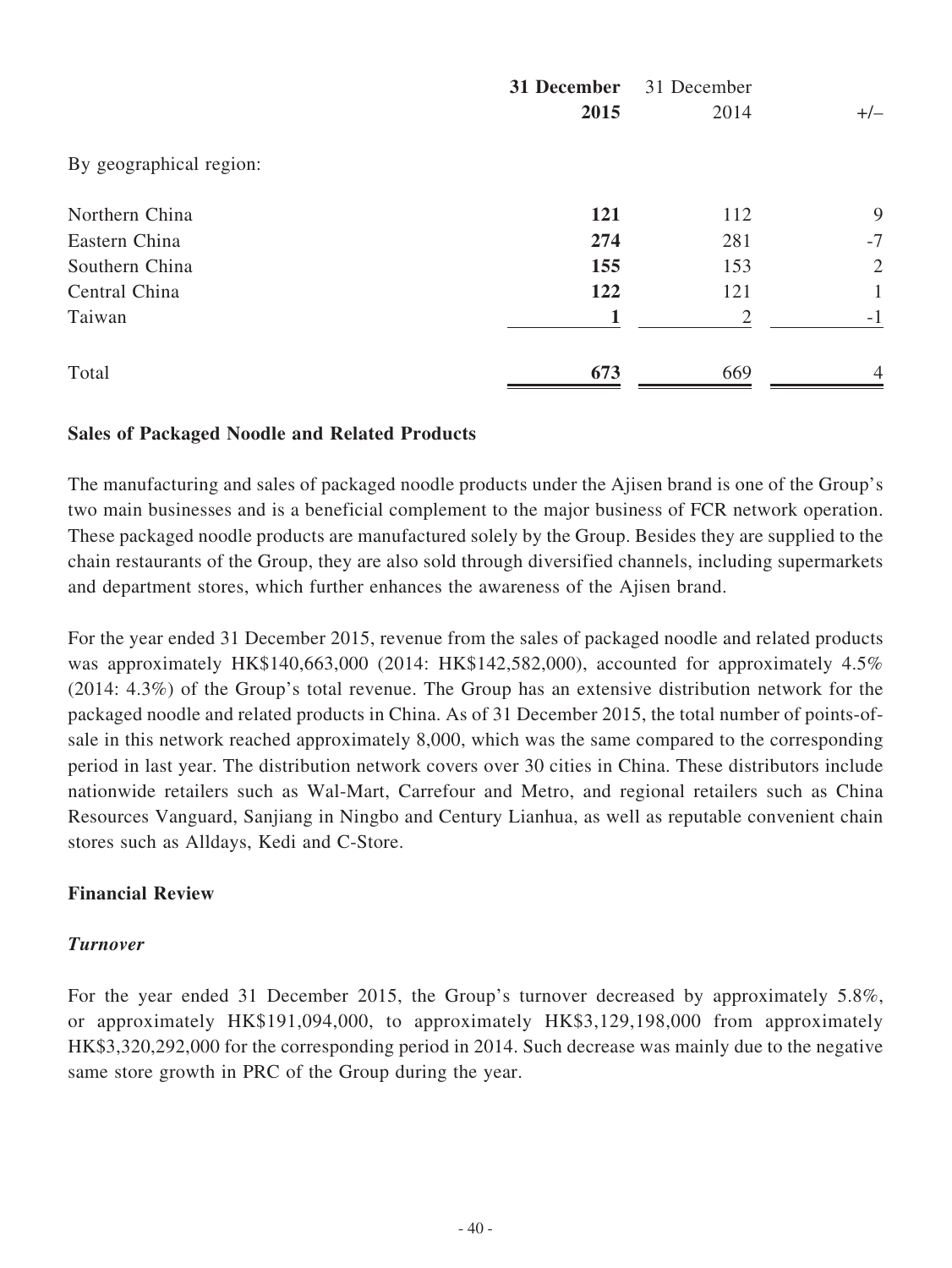# *Cost of inventories consumed*

For the year ended 31 December 2015, the Group's cost of inventories decreased by approximately 7.4%, or approximately HK\$75,651,000, to approximately HK\$951,738,000 from approximately HK\$1,027,389,000 for the corresponding period in 2014. The decrease of inventories cost was larger than the decrease in turnover. During the year, the ratio of inventories cost to turnover was approximately 30.4%, slightly lower than 30.9% for the corresponding period in 2014. Such decrease was mainly attributable to the adoption of direct purchase to stabilise the cost of raw materials for the year.

# *Gross profit and gross profit margin*

Driven by the above factors, gross profit for the year ended 31 December 2015 decreased by approximately 5%, or approximately HK\$115,443,000, to approximately HK\$2,177,460,000 from approximately HK\$2,292,903,000 for the corresponding period in 2014. Gross profit margin of the Group also slightly increased from approximately 69.1% for the corresponding period in 2014 to approximately 69.6%.

## *Property rentals and related expenses*

For the year ended 31 December 2015, property rentals and related expenses of the Group decreased by approximately 0.6% from approximately HK\$503,719,000 for the corresponding period in 2014 to approximately HK\$500,735,000. Its proportion to turnover increased from approximately 15.2% for the corresponding period in 2014 to approximately 16.0%. Such increase was mainly attributable to the increase in rental costs for new tenancies for the year.

# *Staff costs*

For the year ended 31 December 2015, staff costs of the Group decreased by approximately 6.9% from approximately HK\$789,575,000 for the corresponding period in 2014 to approximately HK\$735,361,000. Staff costs as a proportion to turnover decreased from approximately 23.8% for the corresponding period in 2014 by 0.3 percentage point to approximately 23.5%, which reflected the implementing efficient management system such as increasing number of part time staff for the year.

# *Depreciation*

For the year ended 31 December 2015, depreciation of the Group increased by approximately 5.3% or approximately HK\$10,200,000 from approximately HK\$192,496,000 for the corresponding period in 2014 to approximately HK\$202,696,000. Such increase was mainly attributable to the commencement of operation of new factories in Chengdu and Dongguan.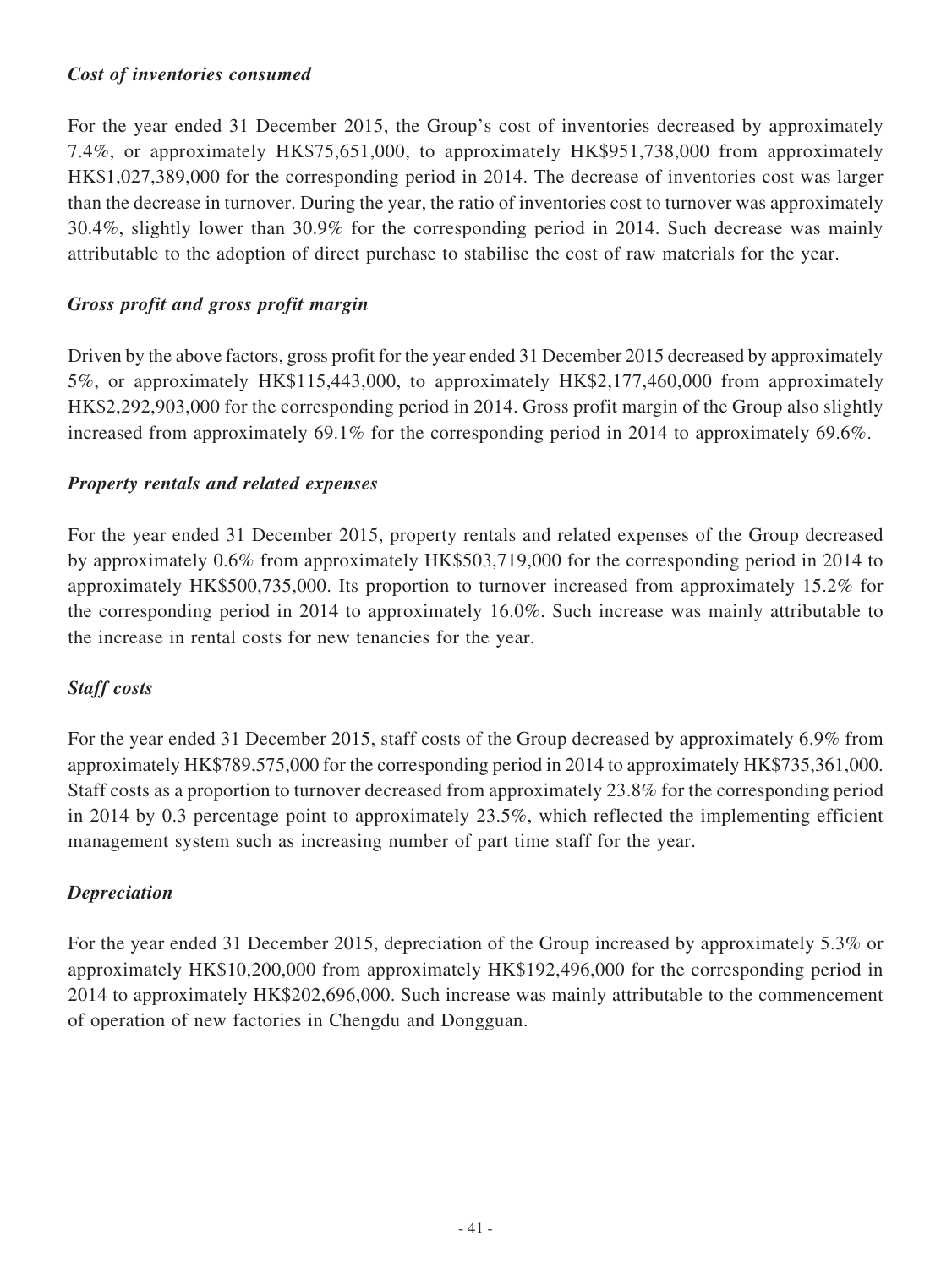# *Other operating expenses*

Other operating expenses mainly included expenses for fuel and utility, consumables, advertising and promotion and franchise fee. For the year ended 31 December 2015, other operating expenses decreased by approximately 6.0%, or approximately HK\$30,571,000, to approximately HK\$475,453,000 from approximately HK\$506,024,000 for the corresponding period in 2014. Its proportion to turnover was still approximately 15.2%, expenses spent on advertising and promotion had decreased to approximately HK\$91,020,000 from approximately HK\$104,042,000 in 2014.

# *Other income*

For the year ended 31 December 2015, other income of the Group decreased by approximately 4.3%, or approximately HK\$4,833,000, to approximately HK\$108,244,000 from approximately HK\$113,077,000 for the corresponding period in 2014. The decreased mainly originated from the decrease in royalty income from sub-franchisee during the year.

## *Other gains and losses*

For the year ended 31 December 2015, other gains and losses of the Group decreased by approximately 142.3% or HK\$10,608,000 to approximately loss of HK\$3,153,000 from approximately gain of HK\$7,455,000 for the corresponding period in 2014. The decrease was primarily due to an increase in loss on disposal and write-off of property, plant and equipment during the year and an increase in impairment loss recognized in respect of available-for-sale investments during the year.

The exchange differences arising on translation amounted to a loss of approximately HK\$1,134,000 for the year ended 31 December 2015 (2014: loss of approximately HK\$3,812,000) due to depreciation of RMB as compared to HK\$ throughout the year and less RMB denominated bank balances were resulted at the end of the year 2015 in Hong Kong as compared to that in the previous year.

### *Finance costs*

For the year ended 31 December 2015, finance costs increased by approximately 76.0%, or approximately HK\$2,164,000, to approximately HK\$5,010,000 from approximately HK\$2,846,000 for the corresponding period in 2014. The increase was mainly due to the bank loan drawn in second half year in 2015.

# *Profit before taxation*

Being affected by the factors referred to above in aggregate, the Group's profit before taxation for the year ended 31 December 2015 decreased by approximately 13.2%, or approximately HK\$55,320,000 to approximately HK\$363,450,000 from approximately HK\$418,770,000 for the corresponding period in 2014.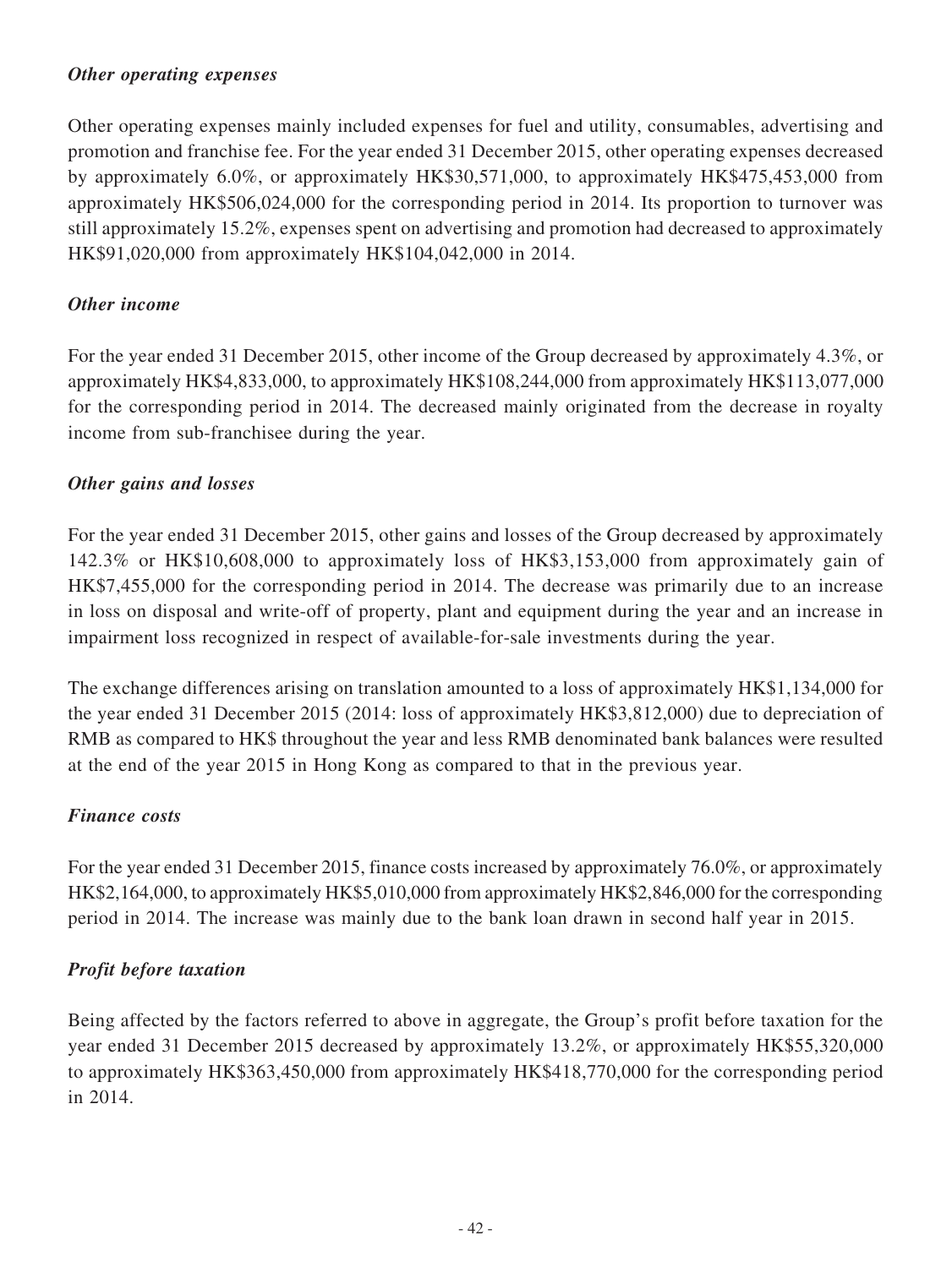# *Profit attributable to owners of the Company*

Being affected by the factors referred to above in aggregate, profit attributable to owners of the Company for the year ended 31 December 2015 decreased by approximately 17.7%, or approximately HK\$48,647,000, to approximately HK\$226,918,000 from approximately HK\$275,565,000 for the corresponding period in 2014.

## **Risk Management**

## *Liquidity and financial resources*

The liquidity and financial position of the Group as at 31 December 2015 remained healthy and strong, with bank balances amounting to HK\$1,593,572,000 (31 December 2014: HK\$1,931,746,000) and a current ratio of 2.1 (31 December 2014: 4.0).

As at 31 December 2015, the Group had bank borrowings of HK\$665,193,000 (31 December 2014: HK\$134,642,000) and therefore the gearing ratio (expressed as a percentage of total borrowings over total assets) was 14.3 (31 December 2014: 3.2).

### *Exposure to exchange rates*

Presently, most of the Group's business transactions, assets and liabilities are denominated in RMB and settled in RMB. The Group's exposure to currency risk is minimal as the Group's assets and liabilities as at 31 December 2015 and 31 December 2014 were denominated in the respective Group companies' functional currencies. The Group does not have any currency hedging policy and has not entered into any hedging or other instrument to reduce currency risks. However, the management will closely monitor the Group's exposure to the fluctuation of exchange rates and take appropriate measures as necessary to minimise any adverse impact that may be caused by such fluctuation.

# *Significant investments held, material acquisitions and disposals of subsidiaries, and future plans for material investments or capital assets*

Save for those disclosed in this annual result announcement, there were no other significant investments held, nor were there any material acquisitions or disposals of subsidiaries during the year under review. Apart from those disclosed in this annual result announcement, there was no plan authorised by the Board for other material investments or additions of capital assets at the date of this annual result announcement.

### *Interest rate risk*

As the Group has no significant interest-bearing assets (other than pledged bank deposits and bank balances and cash), the Group's income and operating cash flows are substantially independent of changes in market interest rates.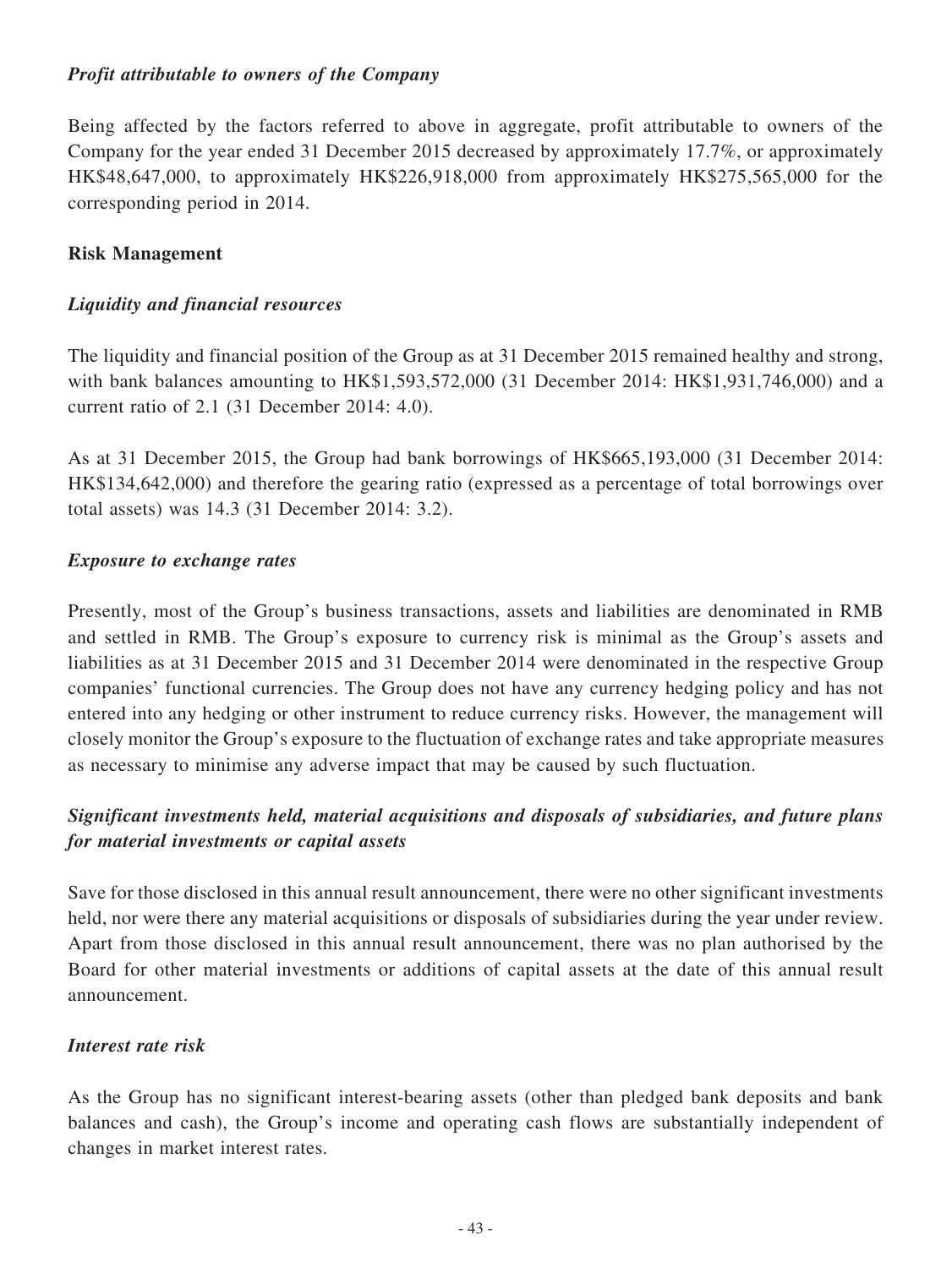# *Credit risk*

The Group has no significant concentrations of credit risk. The carrying amounts of trade receivables, deposits and other receivables, bank balances and cash, pledged bank deposits included in the consolidated balance sheets represent the maximum exposure to credit risk in relation to the Group's financial assets. The Group typically does not require collaterals from customers. Provisions are made for the balance that is past due when the management considers the loss from non-performance by the customers is likely. Sales to retail customers are settled in cash or using major credit cards. The Group also makes deposits to the relevant landlords for lease of certain of the self-managed outlets. The management does not expect to incur any loss from non-performance by these counterparties.

As of 31 December 2015 and 31 December 2014, all of the bank balances and pledged bank deposits were deposited with highly reputable and sizable banks and financial institutions without significant credit risk in the PRC and Hong Kong. The management does not expect to incur any loss from nonperformance by these banks and financial institutions.

# *Contingent liabilities*

As of 31 December 2015, the Group did not have any significant contingent liabilities.

# *Assets and liabilities*

The Group's net current assets were approximately HK\$1,154,096,000 and the current ratio was 2.1 as at 31 December 2015 (31 December 2014: 4.0). As the Group is primarily engaged in the restaurant business, most of the sales are settled in cash. As a result, the Group was able to maintain a relatively high current ratio. The decrease in current ratio was mainly attributable to the borrowing of new bank loans drawn in the second half year in 2015.

# *Cash flows*

Cash generated from operations for the year ended 31 December 2015 was approximately HK\$515,315,000, while profit before taxation for the same period was approximately HK\$363,450,000. The difference was primarily due to the decrease in trade and other receivables as at 31 December 2015.

# *Capital expenditure*

For the year ended 31 December 2015, the Group's capital expenditure was approximately HK\$757,782,000 (2014: HK\$198,982,000), which was due to the increase in purchase of financial asset of HK\$542,500,000 during the year.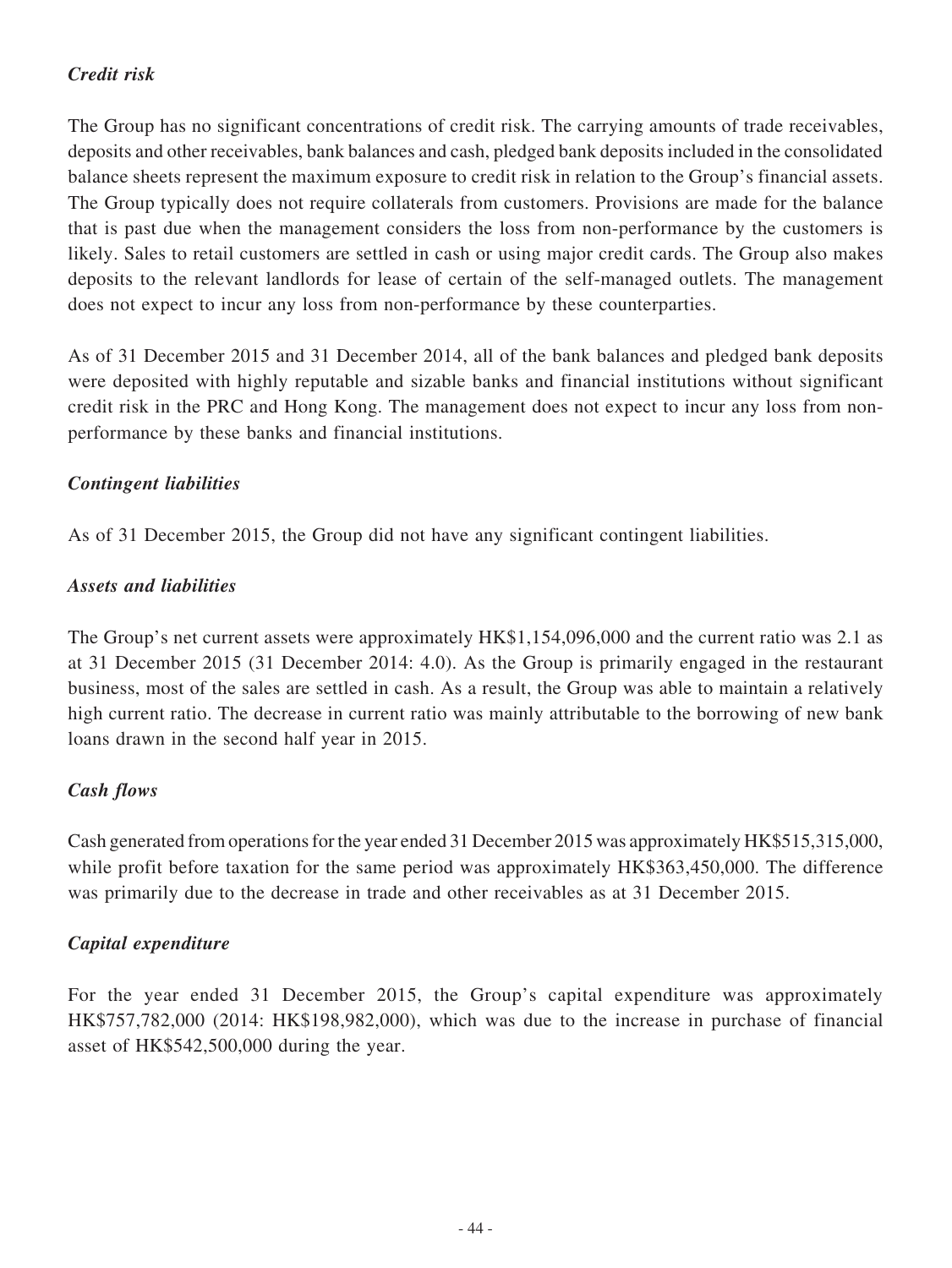# **Key operating ratios for restaurant operations**

|                                         | <b>Hong Kong</b> |              | <b>PRC</b>          |                 |                 |           |
|-----------------------------------------|------------------|--------------|---------------------|-----------------|-----------------|-----------|
|                                         | 1-12/2015        | $1 - 6/2015$ | 1-12/2014 1-12/2015 |                 | $1 - 6/2015$    | 1-12/2014 |
| Comparable restaurant sales growth:     | $6.0\%$          | $4.3\%$      | $-2.7\%$            | $-7.5\%$        | $-7.8\%$        | 2.3%      |
| Per capita spending:                    | <b>HK\$66.1</b>  | HK\$65.6     | HK\$65.3            | <b>HK\$46.7</b> | RMB44.6 RMB43.4 |           |
| Table turnover per day (times per day): | 5.2              | 5.0          | 5.0                 | 3.4             | 3.4             | 3.4       |

# **PURCHASE, SALE OR REDEMPTION OF THE COMPANY'S LISTED SECURITIES**

Neither the Company nor any of its subsidiaries purchased, sold or redeemed any of the listed securities of the Company during the year ended 31 December 2015.

# **CODE ON CORPORATE GOVERNANCE PRACTICES**

The Company has, throughout the year ended 31 December 2015, complied with all applicable code provisions under the Corporate Governance Code (the "Code") as set out in Appendix 14 of the Rules Governing the Listing of Securities on the Stock Exchange (the "Listing Rules"), save and except for the deviation from the code provision A.2.1 of the Code. Under the code provision A.2.1, the roles of Chairman and Chief Executive Officer ("CEO") should be separate and should not be performed by the same individual. Currently, the Company does not comply with code provision A.2.1, namely, the roles of the Chairman and CEO have not been separated.

# **MODEL CODE FOR SECURITIES TRANSACTIONS**

The Company has adopted a code of conduct regarding securities transactions by Directors on terms no less exacting than the required standard (the "Required Standard") of the Model Code for Securities Transactions by Directors of Listed Issuers (the "Model Code") as set out in Appendix 10 of the Listing Rules.

The Company has made specific enquiry to all Directors, and all Directors have confirmed that, throughout the year under review, they were in compliance with the Required Standard.

In addition, the Board has adopted written guidelines (the "Employees' Guidelines for Securities Transactions") for securities transactions by employees (the "Relevant Employees") who are likely to be in possession of inside information of the Company on no less exacting terms than the Model Code.

Having made specific enquiry to all the Relevant Employees, the Company confirmed that all the Relevant Employees have complied with the Required Standard as set out in the Employees' Guidelines for Securities Transactions throughout the year ended 31 December 2015.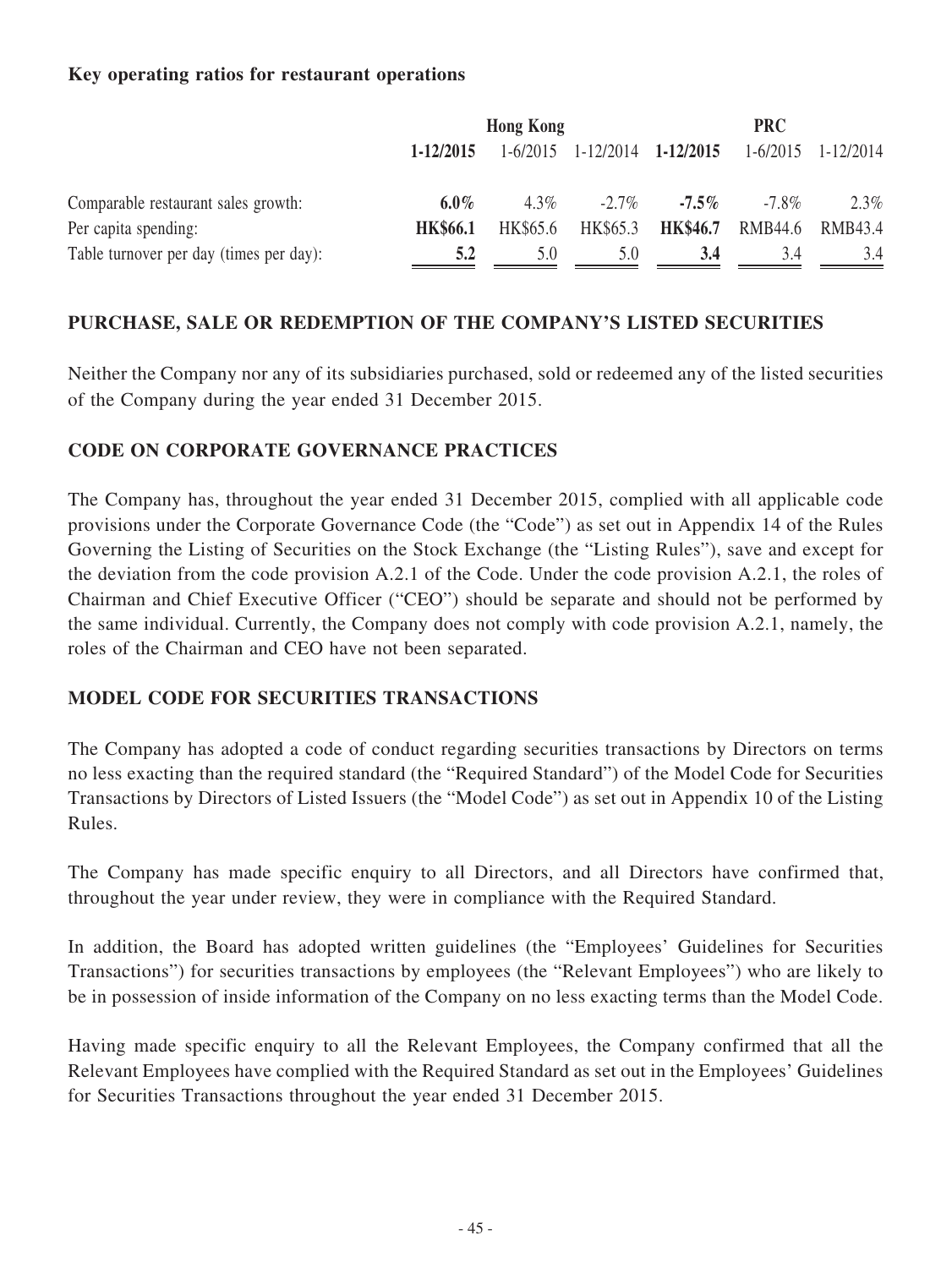# **AUDIT COMMITTEE**

The Audit Committee was set up on 8 March 2007 with written terms of reference in compliance with Rules 3.21 and 3.22 of the Listing Rules.

Currently, the Audit Committee comprises three independent non-executive Directors as follows:

Mr. Jen Shek Voon (Chairman), an independent non-executive Director Mr. Lo Peter, an independent non-executive Director Mr. Wang Jincheng, an independent non-executive Director

The Audit Committee is satisfied with their review of the auditors' remuneration, the independence of the auditors, Deloitte Touche Tohmatsu ("DTT"), and recommended the Board to re-appoint DTT as the Company's auditors in the year 2016, which is subject to the approval of shareholders at the forthcoming AGM.

The Company's interim results for the period ended 30 June 2015 and annual results for the year ended 31 December 2015 have been reviewed by the Audit Committee, which opines that applicable accounting standards and requirements have been complied with and that adequate disclosures have been made.

This annual results announcement is based on the Company's audited consolidated financial statements for the year ended 31 December 2015 which have been agreed with DTT, the auditors of the Company.

# **CLOSURE OF THE REGISTER OF MEMBERS**

In order to determine the shareholders who are entitled to attend the AGM, the register of members of the Company will be closed from 13 May 2016 to 18 May 2016 (both days inclusive), during which period no share transfers will be registered.

In addition, in order to determine the shareholders who are entitled to receive the final dividend for the year ended 31 December 2015, the register of members of the Company will be closed from 24 May 2016 to 27 May 2016 (both days inclusive), during which period no share transfers will be registered.

In order to qualify for attending and voting at the forthcoming AGM, and the entitlement for the final dividend, all transfer documents accompanied by the relevant share certificates must be lodged with the Company's Hong Kong Branch Share Registrar, Computershare Hong Kong Investor Services Limited at Shops 1712-1716, 17th Floor, Hopewell Centre, 183 Queen's Road East, Wanchai, Hong Kong not later than 4:30 p.m. on 12 May 2016 and 23 May 2016 respectively.